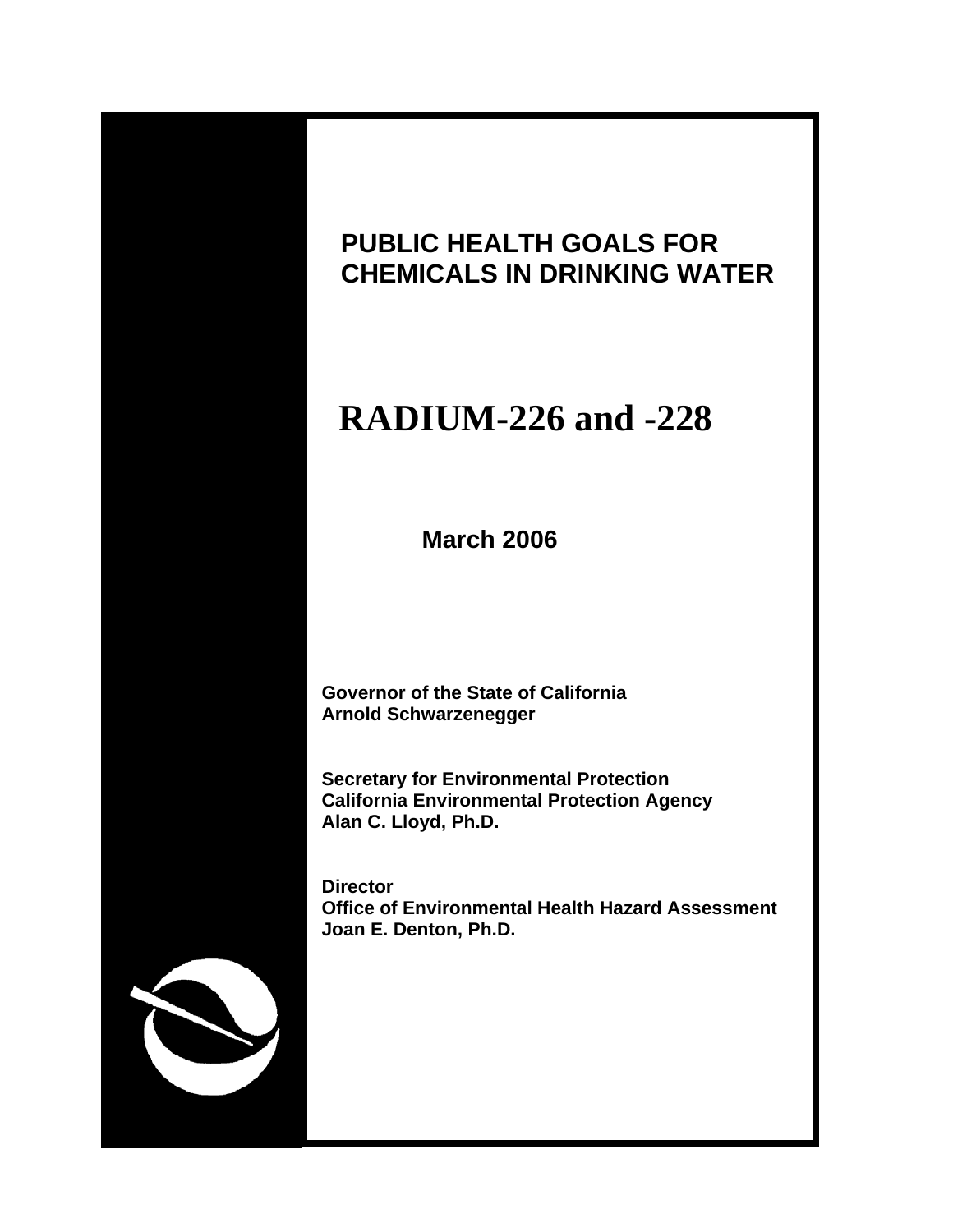# **Public Health Goal for Radium-226 and -228**

**in Drinking Water**

**Prepared by** 

**Office of Environmental Health Hazard Assessment California Environmental Protection Agency** 

**Pesticide and Environmental Toxicology Branch Anna M. Fan, Ph.D., Chief** 

**Deputy Director for Scientific Affairs** 

**George V. Alexeeff, Ph.D.** 

**March 2006**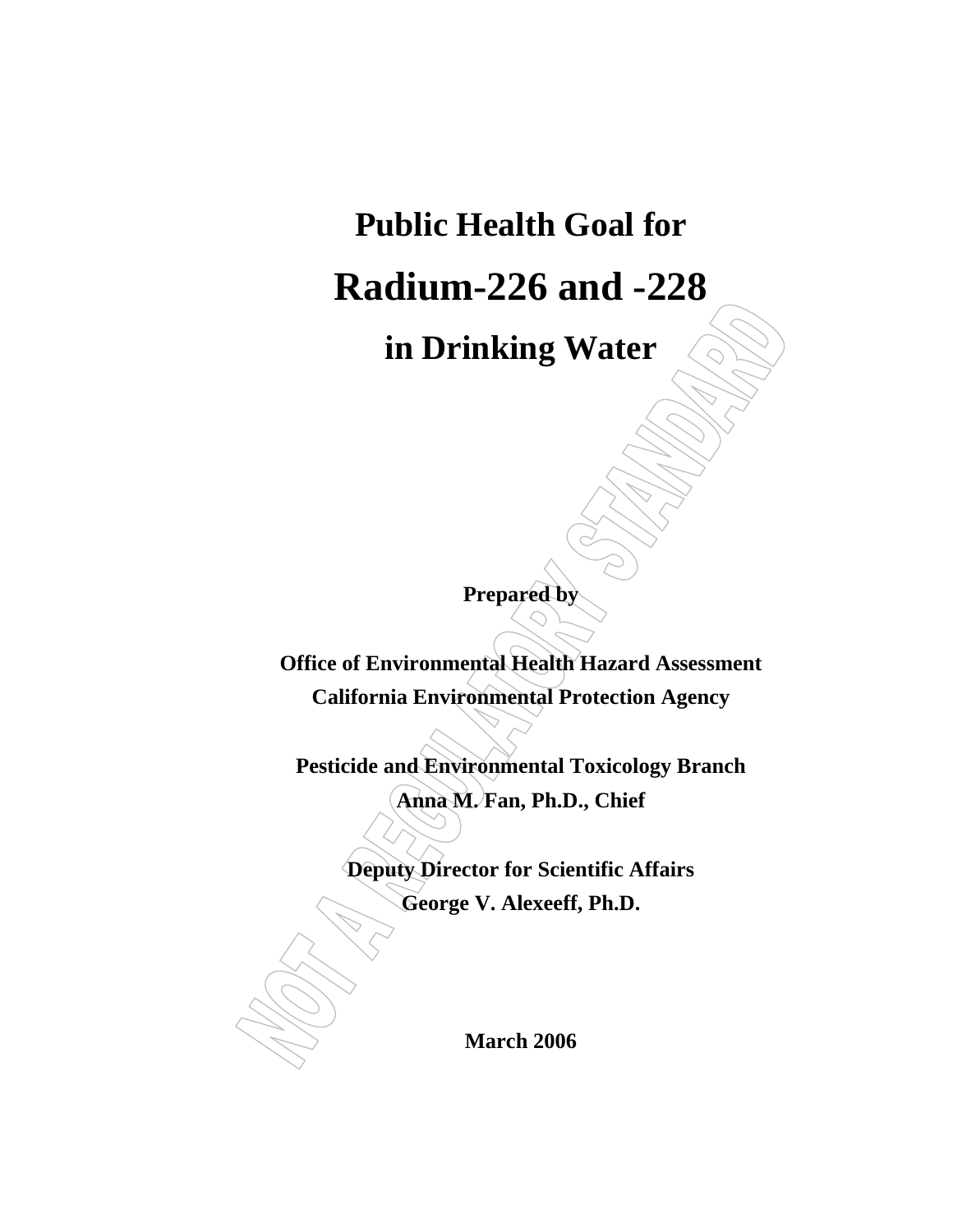# **LIST OF CONTRIBUTORS**

#### <span id="page-2-0"></span>**PHG PROJECT MANAGEMENT**

#### **REPORT PREPARATION**

#### **SUPPORT**

*Project Director* Anna Fan, Ph.D.

*PHG Program Leader* Robert Howd, Ph.D.

*Comment Coordinator*  Catherine Caraway, B.S.

*Revisions/Responses* Robert Howd, Ph.D.

*Author* Javier Avalos, Ph.D.

*Primary Reviewers* Brian Endlich, Ph.D. Charles Vidair, Ph.D.

*Final Reviewers* Anna Fan, Ph.D. George Alexeeff, Ph.D. Robert Howd, Ph.D.

*Administrative Support* Genevieve Vivar Sharon Davis Hermelinda Jimenez

*Library Support* Charleen Kubota, M.L.S.

> *Web site Posting* Laurie Monserrat

The contributions of S. Cohen and Associates, McLean, VA, to development of this document, under contract with the State of California, are gratefully acknowledged.

We thank the U.S. Environmental Protection Agency (Office of Water; National Center for Environmental Assessment) and the faculty members of the University of California with whom the Office of Environmental Health Hazard Assessment contracted through the University of California Office of the President for their peer reviews of the public health goal documents, and gratefully acknowledge the comments received from all interested parties.

**Radium-226 and 228 in Drinking Water California Public Health Goal** iii **March 2006**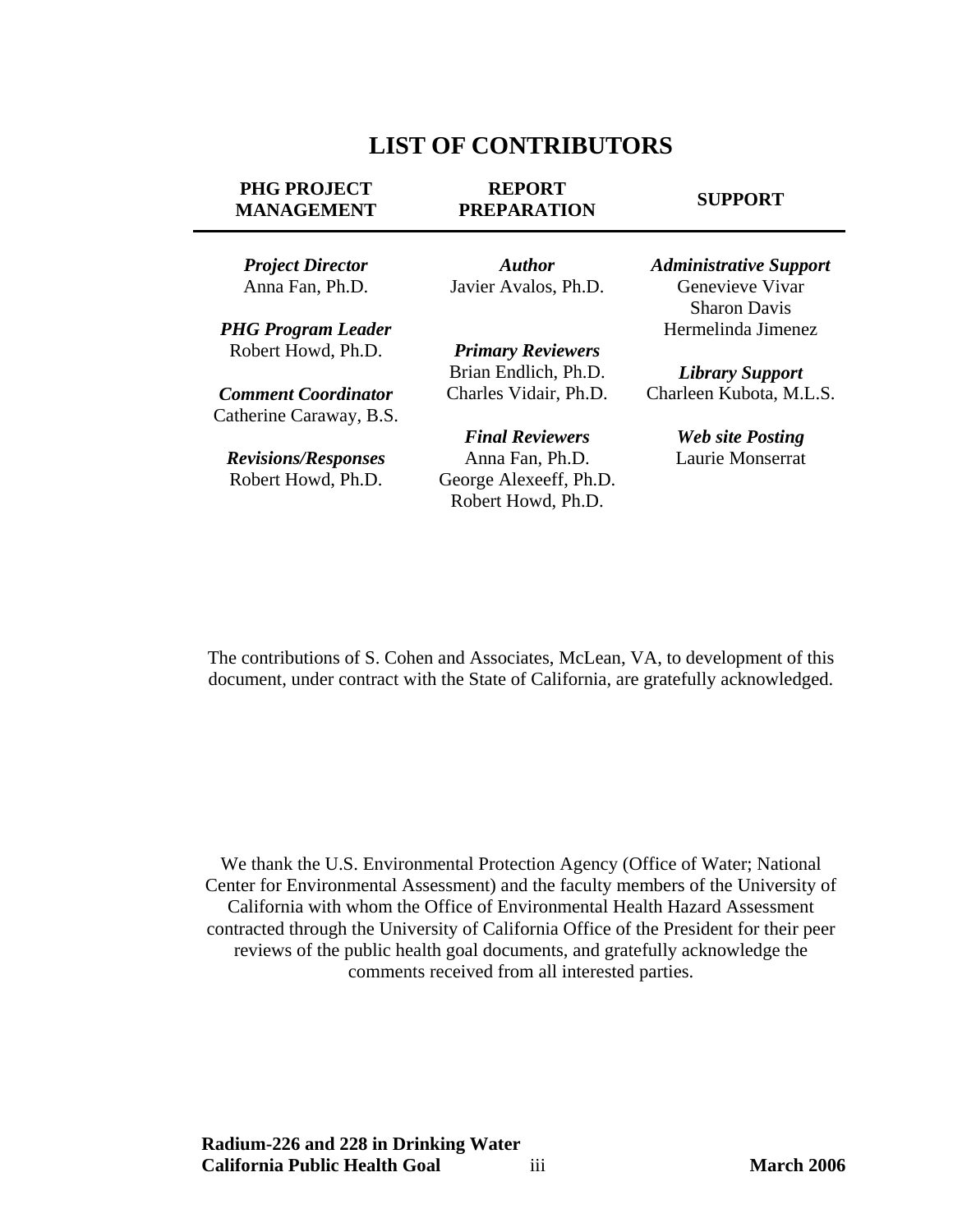# **PREFACE**

# <span id="page-3-0"></span>**Drinking Water Public Health Goal Pesticide and Environmental Toxicology Branch Office of Environmental Health Hazard Assessment California Environmental Protection Agency**

This Public Health Goal (PHG) technical support document provides information on health effects from contaminants in drinking water. PHGs are developed for chemical contaminants based on the best available toxicological data in the scientific literature. These documents and the analyses contained in them provide estimates of the levels of contaminants in drinking water that would pose no significant health risk to individuals consuming the water on a daily basis over a lifetime.

The California Safe Drinking Water Act of 1996 (Health and Safety Code, Section 116365) requires the Office of Environmental Health Hazard Assessment (OEHHA) to perform risk assessments and adopt PHGs for contaminants in drinking water based exclusively on public health considerations. The Act requires that PHGs be set in accordance with the following criteria:

- 1. PHGs for acutely toxic substances shall be set at levels at which no known or anticipated adverse effects on health will occur, with an adequate margin of safety.
- 2. PHGs for carcinogens or other substances that may cause chronic disease shall be based solely on health effects and shall be set at levels that OEHHA has determined do not pose any significant risk to health.
- 3. To the extent the information is available, OEHHA shall consider possible synergistic effects resulting from exposure to two or more contaminants.
- 4. OEHHA shall consider potential adverse effects on members of subgroups that comprise a meaningful proportion of the population, including but not limited to infants, children, pregnant women, the elderly, and individuals with a history of serious illness.
- 5. OEHHA shall consider the contaminant exposure and body burden levels that alter physiological function or structure in a manner that may significantly increase the risk of illness.
- 6. OEHHA shall consider additive effects of exposure to contaminants in media other than drinking water, including food and air, and the resulting body burden.
- 7. In risk assessments that involve infants and children, OEHHA shall specifically assess exposure patterns, special susceptibility, multiple contaminants with toxic mechanisms in common, and the interactions of such contaminants.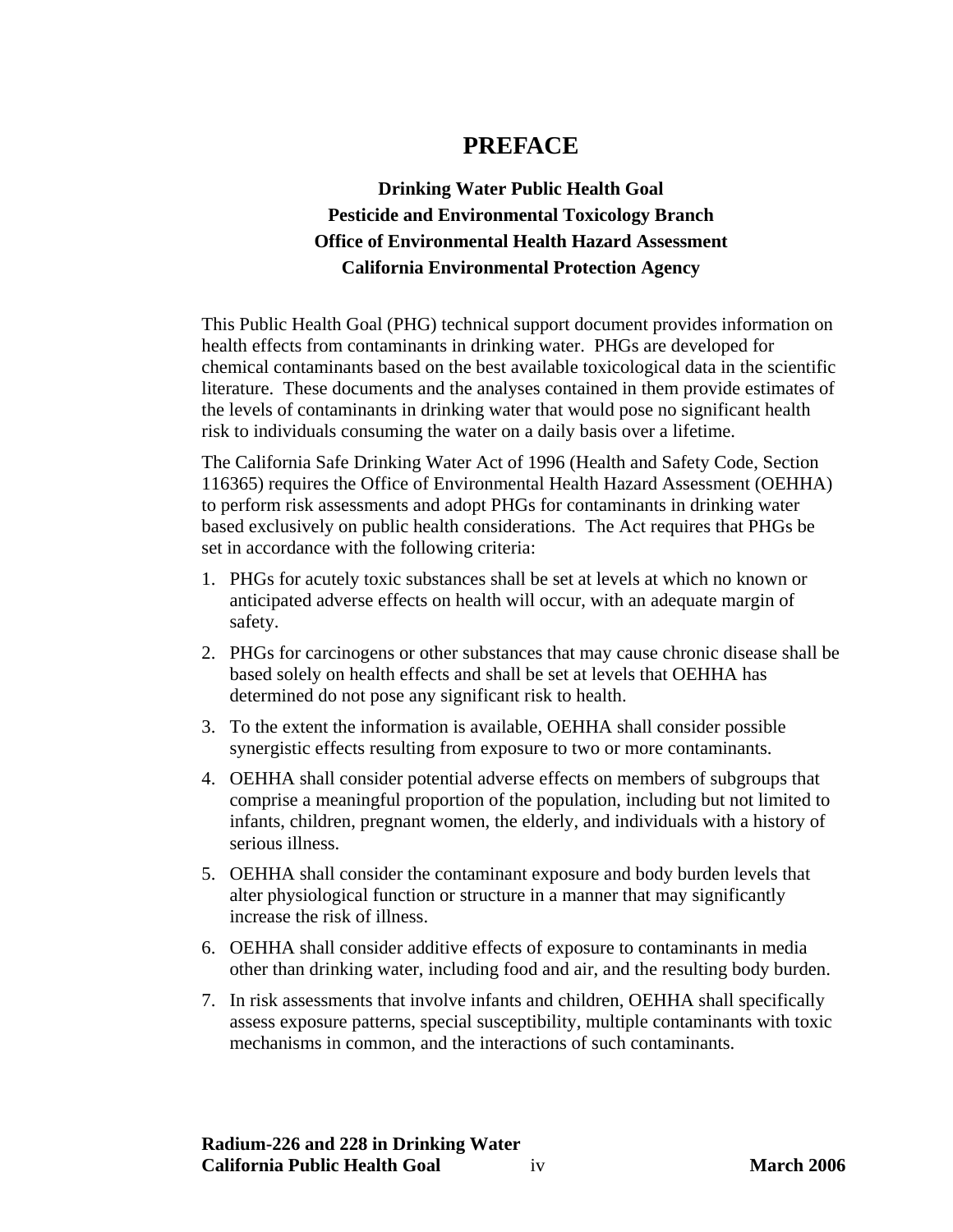- 8. In cases of insufficient data for OEHHA to determine a level that creates no significant risk, OEHHA shall set the PHG at a level that is protective of public health with an adequate margin of safety.
- 9. In cases where scientific evidence demonstrates that a safe dose response threshold for a contaminant exists, then the PHG should be set at that threshold.
- 10. The PHG may be set at zero if necessary to satisfy the requirements listed above in items seven and eight.
- 11. PHGs adopted by OEHHA shall be reviewed at least once every five years and revised as necessary based on the availability of new scientific data.

PHGs adopted by OEHHA are for use by the California Department of Health Services (DHS) in establishing primary drinking water standards (State Maximum Contaminant Levels, or MCLs). Whereas PHGs are to be based solely on scientific and public health considerations without regard to economic cost considerations or technical feasibility, drinking water standards adopted by DHS are to consider economic factors and technical feasibility. Each primary drinking water standard adopted by DHS shall be set at a level that is as close as feasible to the corresponding PHG, placing emphasis on the protection of public health. PHGs established by OEHHA are not regulatory in nature and represent only non-mandatory goals. By state and federal law, MCLs established by DHS must be at least as stringent as the federal MCL, if one exists.

PHG documents are used to provide technical assistance to DHS, and they are also informative reference materials for federal, state and local public health officials and the public. While the PHGs are calculated for single chemicals only, they may, if the information is available, address hazards associated with the interactions of contaminants in mixtures. Further, PHGs are derived for drinking water only and are not intended to be utilized as target levels for the contamination of other environmental media.

Additional information on PHGs can be obtained at the OEHHA Web site at <www.oehha.ca.gov.>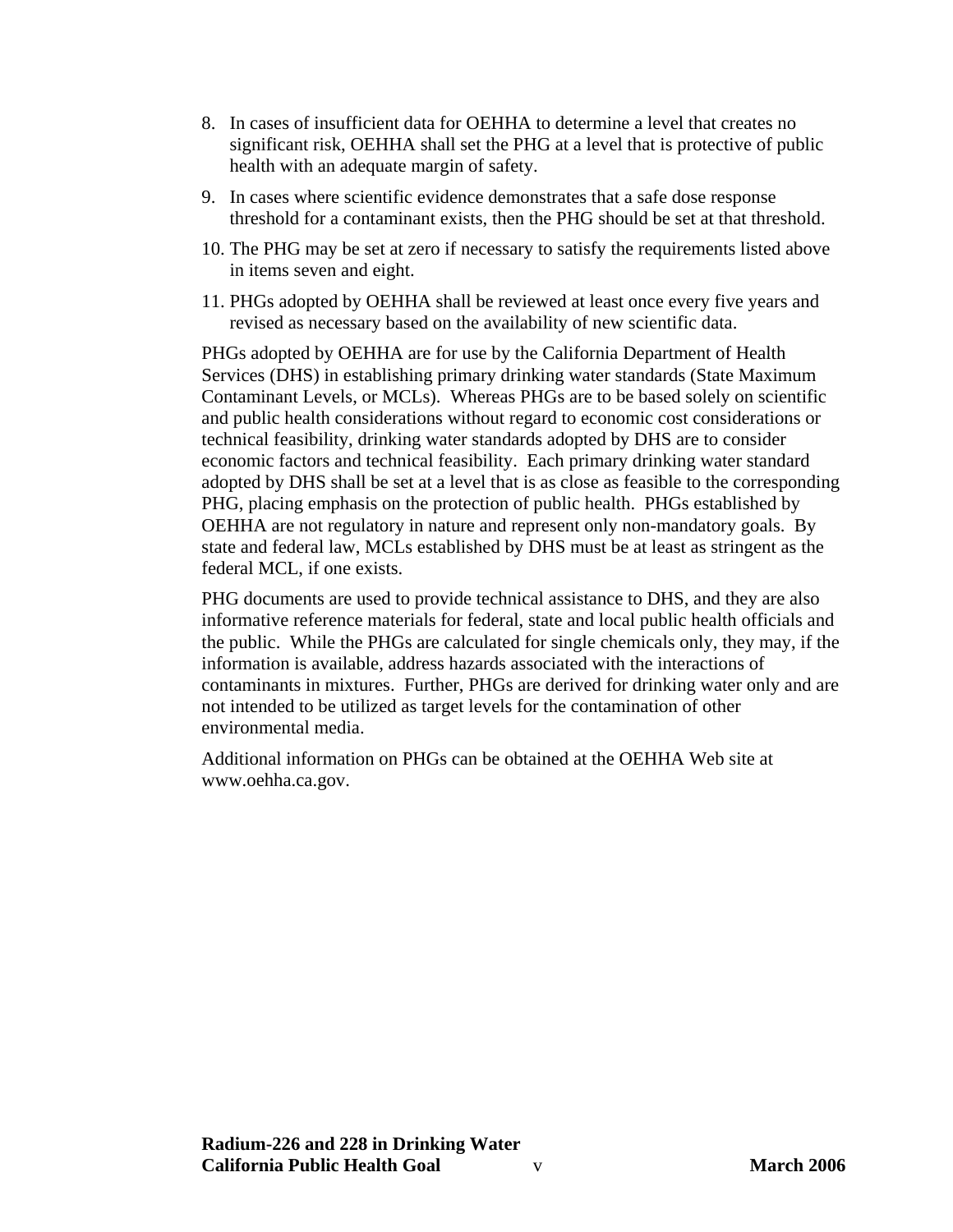# **TABLE OF CONTENTS**

<span id="page-5-0"></span>

| PUBLIC HEALTH GOAL FOR RADIUM-226 AND RADIUM-228 IN  |  |
|------------------------------------------------------|--|
|                                                      |  |
|                                                      |  |
|                                                      |  |
|                                                      |  |
|                                                      |  |
|                                                      |  |
| <b>ENVIRONMENTAL OCCURRENCE AND HUMAN EXPOSURE 5</b> |  |
|                                                      |  |
|                                                      |  |
|                                                      |  |
|                                                      |  |
|                                                      |  |
|                                                      |  |
|                                                      |  |
|                                                      |  |
|                                                      |  |
|                                                      |  |
|                                                      |  |
|                                                      |  |
|                                                      |  |
|                                                      |  |
|                                                      |  |
|                                                      |  |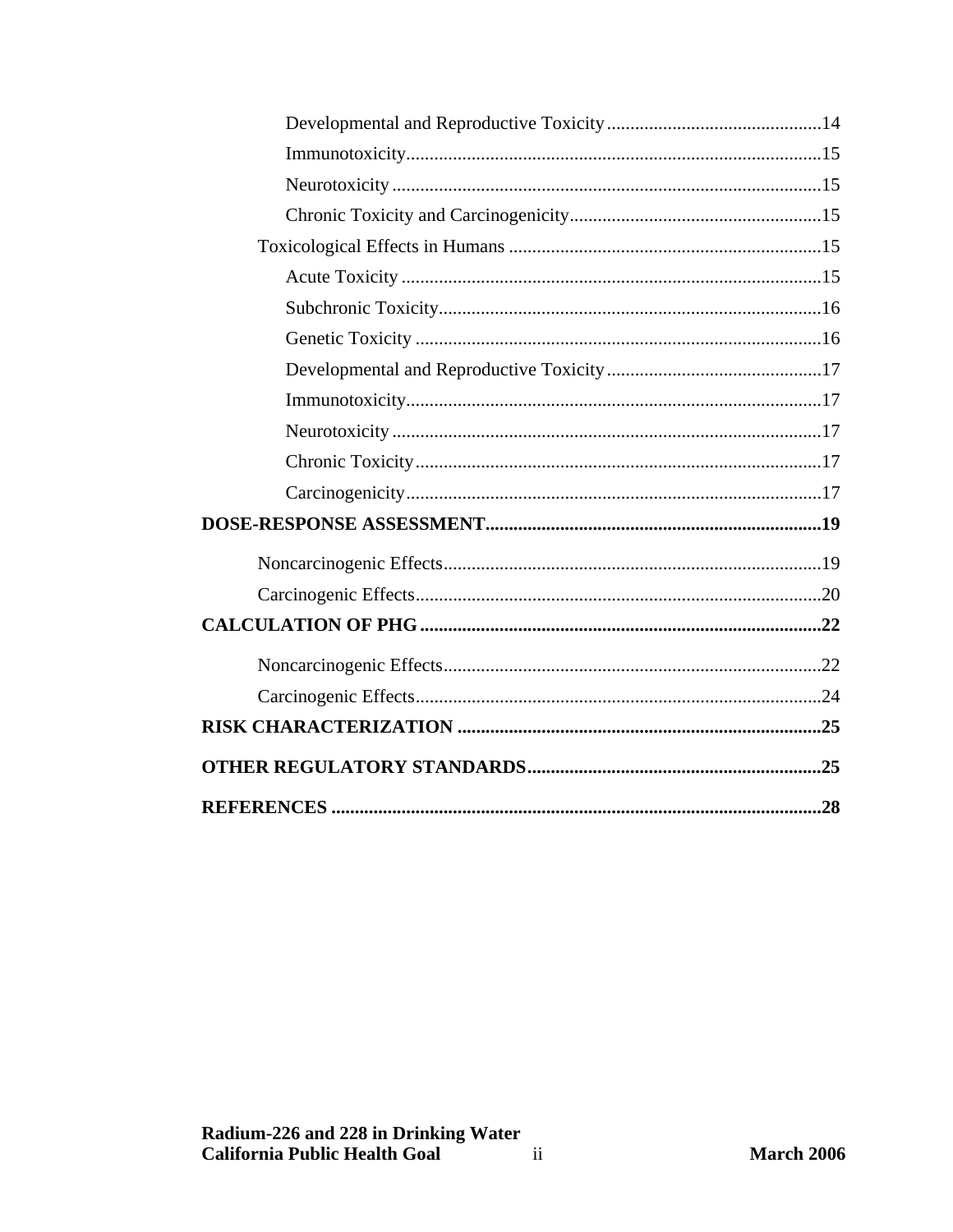# <span id="page-7-0"></span>**PUBLIC HEALTH GOAL FOR RADIUM-226 AND RADIUM-228 IN DRINKING WATER**

# **SUMMARY**

The Office of Environmental Health Hazard Assessment (OEHHA) hereby establishes Public Health Goals (PHGs) of 0.05 pCi/L and 0.019 pCi/L for radium-226 and radium-228, respectively, in drinking water. These PHG values are based on the known carcinogenic effects of radiation observed in humans. The risk estimates for these isotopes utilize the U.S. Environmental Protection Agency (U.S. EPA) report, Cancer Risk Coefficients for Environmental Exposure to Radionuclides: Federal Guidance Report 13, published in 1999. This U.S. EPA report on the relative risks of radioactive substances to humans was produced specifically to provide technical guidance to federal and state risk assessors. The report provides tabulated risk coefficients based on state-ofthe-art methods and models that take into account many factors, including age, gender, competing causes of death, and the risks from water ingestion alone. The estimation of the risk coefficients (carcinogenic potencies) assumes the linear no-threshold model and is especially appropriate for estimating cancer risks at low levels of exposure to radionuclides like radium and strontium. OEHHA used the information provided by U.S. EPA in Federal Guidance Report 13 to calculate the PHGs for radium-226 and radium-228 by applying the risk coefficients, based on carcinogenic effects observed in radium dial painters, for these radium isotopes to a lifetime of exposure to 2 L/day of drinking water. The PHG values assume a *de minimis* excess individual cancer risk level of 10<sup>-6</sup> from exposure to radium.

Public health-protective concentrations for noncancer effects were calculated based on bone necrosis in a human population with less-than-lifetime exposures to radium. In this case, the primary human population used for these assessments was the former radium dial painters, whose median age was 18. Using values based on children's exposures, with a combined uncertainty factor of ten, the health-protective concentrations were estimated as 200 pCi/L for both radium-226 and radium-228. The concentrations estimated to protect against cancer (above) would also be adequate to protect against all non-cancer effects.

The U.S. EPA Maximum Contaminant Level (MCL) for radium in community water supplies, combined for radium-226 and -228, is 5 pCi/L (U.S. EPA, 1976). The California MCL, established in 1997, is also 5 pCi/L for the combined isotopes (DHS, 2005a).

# **INTRODUCTION**

This PHG technical support document provides information on health effects from radium-226 and radium-228 ( $^{226}$ Ra,  $^{228}$ Ra) in drinking water. PHGs are developed for contaminants based on the best available toxicological data in the scientific literature. These documents and the analysis contained in them provide estimates of the levels of

**Radium-226 and 228 in Drinking Water California Public Health Goal** 1 **March 2006**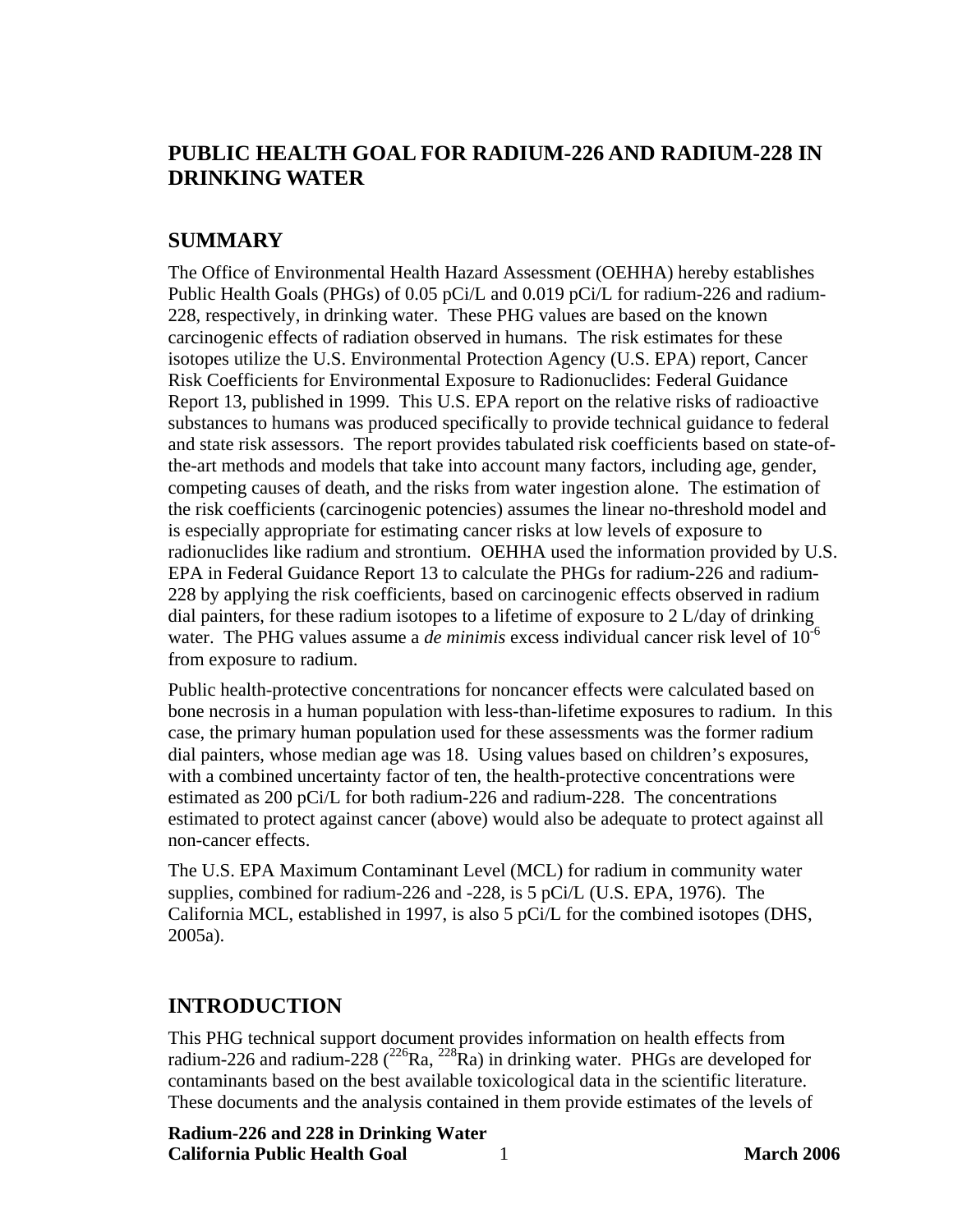contaminants in drinking water that would pose no significant health risk to individuals consuming the water on a daily basis over a lifetime.

This PHG technical support document addresses two radioactive isotopic forms of radium. Radioactivity is produced by unstable nuclei, and isotopes of elements with this property are called radionuclides. The instability in the nucleus is manifested as the potential to decay or fall into a lower energy state by releasing principally either alpha or beta particles, or gamma rays. An alpha particle is defined as a positively charged particle consisting of two protons and two neutrons. A beta particle is either a negatively charged negatron/electron or a positively charged particle (positron). Gamma rays are high energy, short-wavelength electromagnetic radiation. Radioactive emissions are measured by an activity unit called a curie (Ci), representing  $3.7 \times 10^{10}$  nuclear disintegrations per second. For drinking water, the common representation of activity is the picocurie (pCi), equal to  $10^{-12}$  Ci. Another presentation of radioactivity in the International System of Units is the becquerel (Bq), which is defined as one disintegration per second.

Energetic atoms of radionuclides release their energy either through ejection of particles or emission of electromagnetic radiation, which then interact with other atoms or matter, particularly to knock electrons out of their orbits around the nucleus. This process is defined as ionizing radiation. Ionizing radiation is a particular concern for living tissues as it could lead to alterations in the important constituents of the cell including DNA, resulting in changes in structure and function of the cells or organ systems. Understanding the potential for ionizing radiation to effect changes to cells and tissues requires knowing how much energy is deposited in the tissues as a result of these emissions. This concept is referred to as the absorbed dose and is represented by units of rad (radiation absorbed dose), which is the amount of energy (in units of 100 ergs) deposited in one gram of matter or tissue. In International Units, the gray (Gy) is used for characterizing absorbed dose, representing one joule/kg of energy deposited. One gray is equivalent to 100 rad.

However, the radiation particles or energy types differ in their ability to affect tissues, and thus an adjustment or quality factor can be used to compensate for the differences. For example, an alpha particle deposits its energy in a short range and rarely can penetrate the surface layers of tissues, while beta particle and gamma radiation deposit their energies over a greater range. The rem (roentgen equivalent man) unit accounts for the difference in the type of radiation by multiplying the absorbed dose in rads by a quality factor. Rem can also be represented by the unit, sieverts  $(Sv)$ , equaling 100 rems. Another fine-tuning of the absorbed dose is to adjust for the different types of organs affected by radioactive emissions; this is referred to as rem-ede (effective doseequivalent).

The radionuclides  $^{226}$ Ra and  $^{228}$ Ra are naturally occurring. They are formed from the decay of the primordial radionuclides uranium-238 and thorium-232, respectively, in the earth's crust. As such, there is a small amount of  $^{226}$ Ra and  $^{228}$ Ra in most environmental media including drinking water. <sup>226</sup>Ra decays by emitting an alpha particle, and <sup>228</sup>Ra decays by beta particle emissions, in both cases accompanied by gamma emissions.

**Radium-226 and 228 in Drinking Water California Public Health Goal** 2 **March 2006**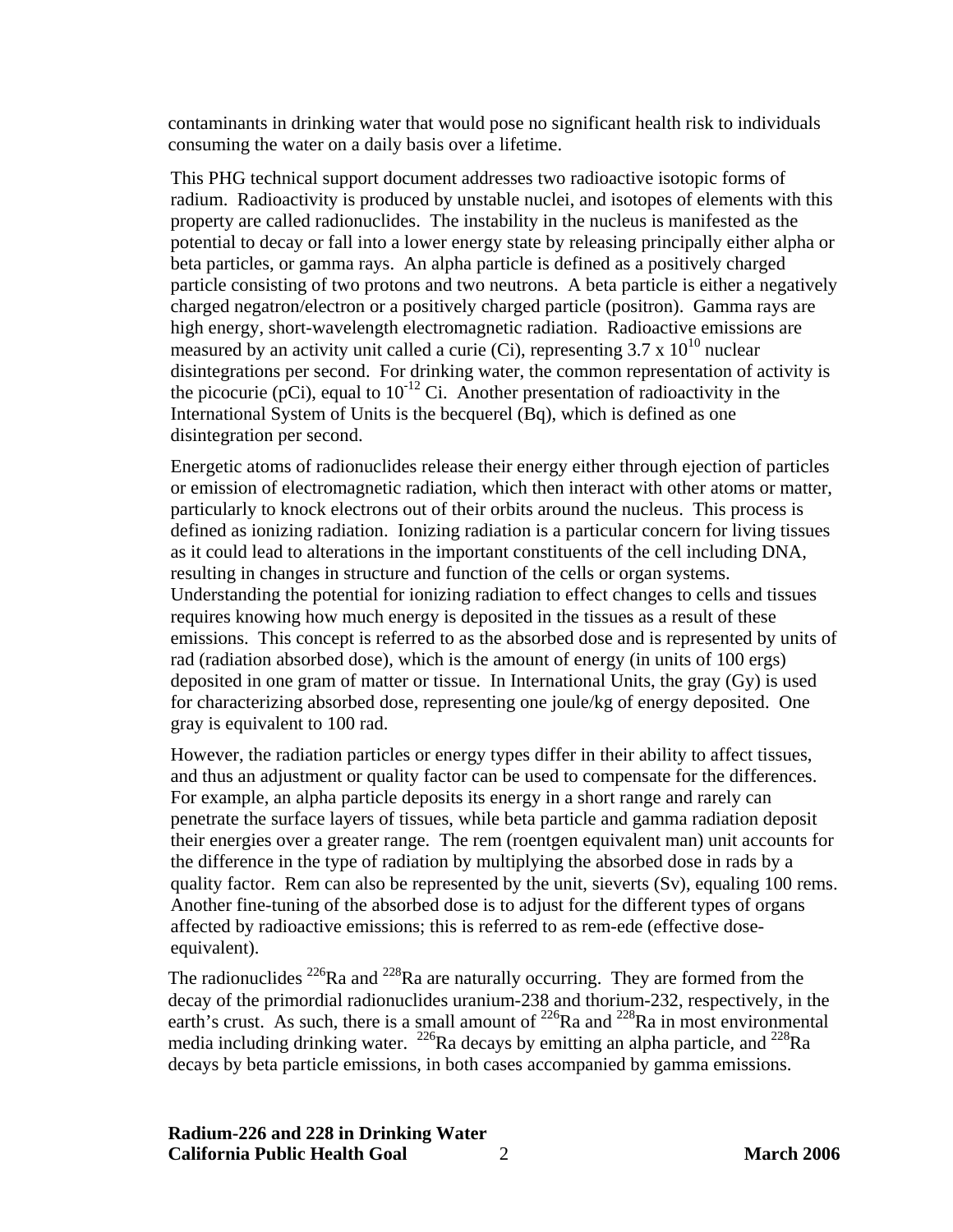<span id="page-9-0"></span>The federal government has regulated the levels of  $^{226}$ Ra and  $^{228}$ Ra in community water supplies since the mid-1970s. The U.S. EPA promulgated Maximum Contaminant Levels (MCLs) for radium and other radionuclides in community water supplies in their 1976 National Interim Primary Drinking Water Regulation (U.S. EPA, 1976). The combined MCL for <sup>226</sup>Ra and <sup>228</sup>Ra is 5 pCi/L.

In 1991, the U.S. EPA proposed new MCLs for  $^{226}$ Ra and  $^{228}$ Ra at 20 pCi/L each based on newer dosimetry (U.S. EPA, 1991). The proposed rule was never implemented.

In 2000, the U.S. EPA finalized their rule for drinking water (U.S. EPA, 2000, 2002). For <sup>226</sup>Ra and <sup>228</sup>Ra the MCL remains at 5 pCi/L (combined) because updated dosimetry and risk levels yielded similar concentrations (U.S. EPA, 2005a). The U.S. EPA estimates the lifetime cancer risk at this level of radioactivity derived from radium to be 1  $\chi$  10<sup>-4</sup> (U.S. EPA, 1991). However, U.S. EPA withdrew the carcinogenicity assessment for lifetime exposure calculation in the Integrated Risk Information System (IRIS) in 1991 (U.S. EPA, 2005b), pending further review by the CRAVE Agency Work Group. The IRIS Web site reports that a screening-level review conducted by an EPA contractor of the more recent toxicology literature pertinent to the cancer assessment for radium 226 and radium 228 conducted in September 2002 did not identify any critical new studies.

Other agencies have developed health protective levels for radium. The purpose of this document is to review the evidence on toxicity of  $^{226}$ Ra and  $^{228}$ Ra and to derive a PHG for them in drinking water based on a *de minimis* risk level.

# **CHEMICAL PROFILE**

# *Chemical Identity*

Radium-226 is a naturally-occurring radioactive isotope that is formed from the decay of uranium-238, a primordial radionuclide. <sup>226</sup>Ra decays with a half-life of 1622 years to radon-222 and emits an alpha particle (an energetic helium nucleus) in the decay process. The energy of the alpha particles is 4.6 million electron volts (MeV) for approximately 6 percent of the decays and 4.78 MeV for approximately 94 percent of the decays, which is sufficient to produce ionizations and excitations of molecules in the path of the alpha particles. The average range of these alpha particles in air is about 0.5 cm and about a thousand-fold less in water and tissue (approximately  $6 \mu m$ ). Because alpha particles impart a large amount of energy in a very short distance compared to other types of ionizing radiation (beta and photon), radium-226 poses a relatively large hazard to humans when taken internally. Table 1 summarizes some of the more important characteristics of  $^{226}$ Ra.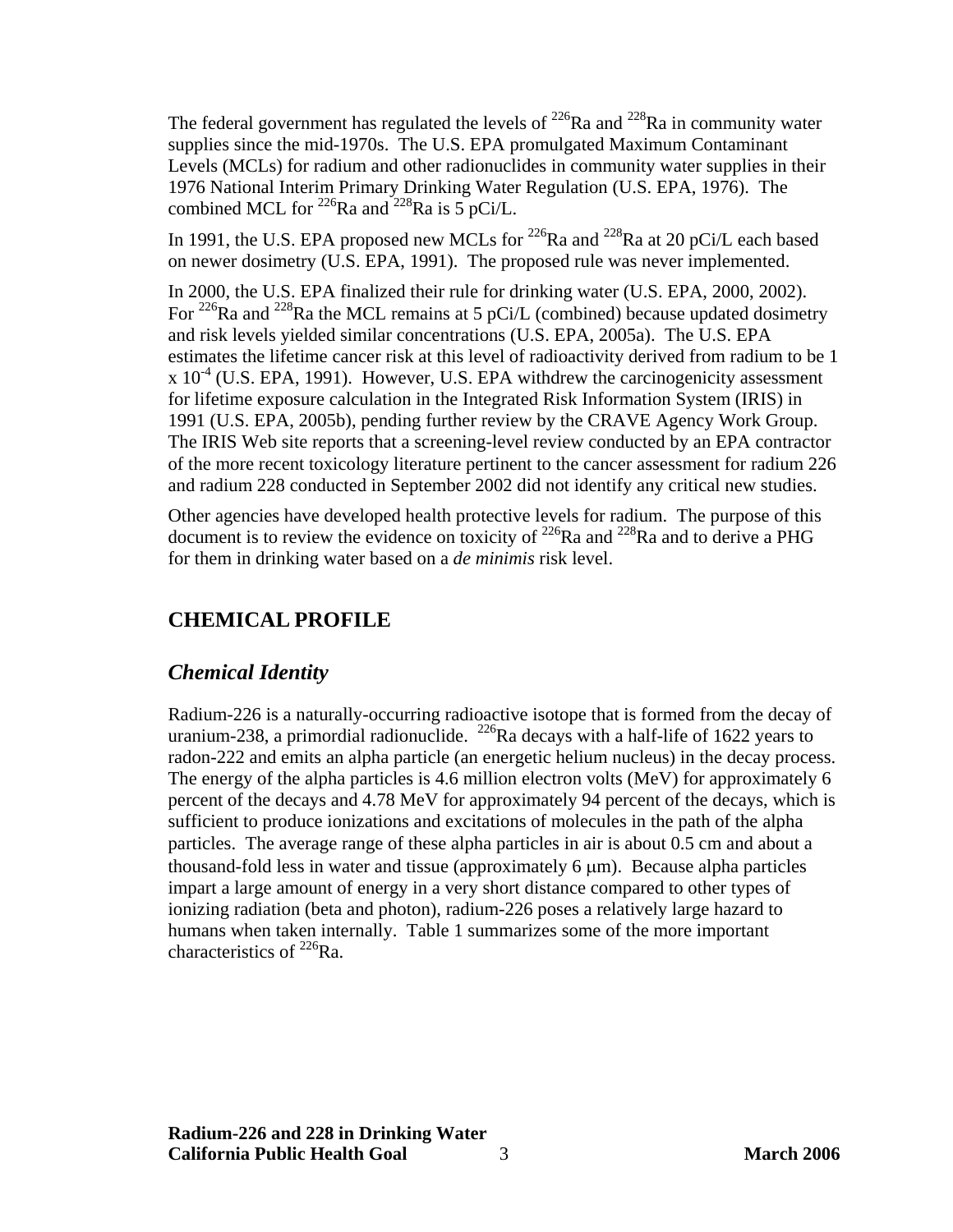| <b>Properties</b>                          | <b>Value</b>                 |
|--------------------------------------------|------------------------------|
| Atomic number                              | 88                           |
| Atomic mass                                | 226                          |
| Half-life                                  | 1622 years                   |
| 4.3 x $10^{-4}$ per year<br>Decay constant |                              |
| Characteristics of alpha particle          |                              |
| Energy                                     | 4.78 MeV (94%), 4.6 MeV (6%) |
| Average track length                       | $0.5$ cm (air)               |
| Specific activity                          | $0.988 \text{ Ci/g}$         |

**Table 1. Characteristics of Radium-226** 

Radium-228 is a naturally-occurring radioactive isotope that is formed from the decay of thorium-232, a primordial radionuclide. <sup>228</sup>Ra decays with a half-life of 5.7 years to actinium-228 and emits a beta particle (an energetic electron) in the decay process. The energy of the beta particles (maximum 55 kiloelectron volts (keV), average 14 keV) is sufficient to produce ionizations and excitations of molecules in their path. The average range of these beta particles in air is less than 1 μm in water. Because beta particles travel such short distances in water and tissue,  $2^{28}$ Ra poses a radiation hazard to humans only when taken internally. Table 2 summarizes some of the more important characteristics of  $^{228}$ Ra.

| <b>Properties</b>                | <b>Value</b>       |
|----------------------------------|--------------------|
| Atomic number                    | 88                 |
| Atomic mass                      | 228                |
| Half-life                        | 5.7 years          |
| Decay constant                   | $0.12$ per year    |
| Characteristics of beta particle |                    |
| Average energy                   | 14 keV             |
| Average track length             | $<1 \mu m$ (water) |
| Maximum energy                   | 55 keV             |
| Specific activity                | $275 \text{ Ci/g}$ |

| Table 2. Characteristics of Radium-228 |  |
|----------------------------------------|--|
|                                        |  |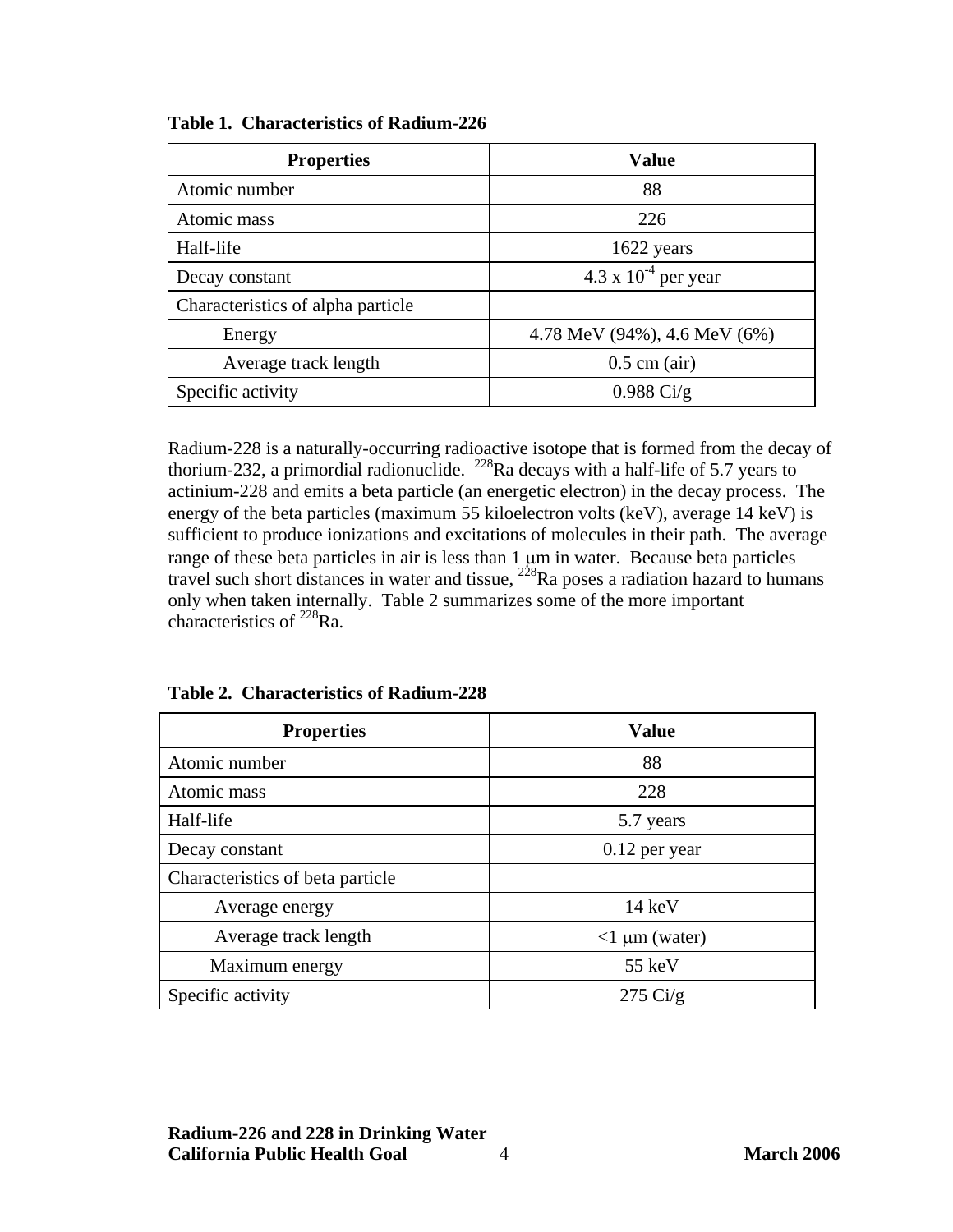# <span id="page-11-0"></span>*Physical and Chemical Properties*

The chemical properties of radium are similar to other alkaline earth elements, particularly barium and calcium. Radium exists in only the +2 oxidation state in solution and does not easily complex in water (Ames and Rai, 1978). The carbonate and sulfate salts of radium are very insoluble in water. The chloride, nitrate and bromide forms are soluble.

Water concentrations of radium appear to be controlled by dissolution and sorption (U.S. EPA, 1991). Sorption can remove radium from solution by adsorption and coprecipitation by scavengers such as iron hydroxide and barium sulfate. Radium is most mobile in aquifers with high concentrations of dissolved solids (Benes *et al*., 1984, 1985).

# *Source*

Radium is a naturally–occurring silvery white radioactive metal (atomic number 88) that is formed from the radioactive decay of uranium and thorium. It can exist in several isotopes, radium-226 ( $^{226}$ Ra), radium-228 ( $^{228}$ Ra), radium-224 ( $^{224}$ Ra), and radium-223  $(2^{23}Ra)$ . <sup>226</sup>Ra and <sup>228</sup>Ra are the isotopes of primary environmental concern, because their half-lives are long enough to promote substantial environmental accumulation. The halflife of <sup>226</sup>Ra is about 1,600 years, and the half-life for <sup>228</sup>Ra is about 6 years. <sup>226</sup>Ra is part of the uranium-238 decay series and decays to radon-222 by alpha particle emission. <sup>228</sup>Ra is a progeny of thorium-232 and decays to actinium-228 by emitting a beta particle.

# **ENVIRONMENTAL OCCURRENCE AND HUMAN EXPOSURE**

Radium is nearly ubiquitous at low concentrations in air, water, soil, rock, and food. The median concentrations of  $^{226}$ Ra and  $^{228}$ Ra in drinking water are generally low, but there are regions where higher concentrations are known to occur. The mining of coal and uranium ore and their use in energy production has resulted in the redistribution of radium in the environment, but the overall effect appears small.

#### *Air*

Radium, being a non-gaseous element, is present in the air at extremely low levels, as a constituent of aerosols and suspended matter. The U.S. EPA reported outdoor concentrations of about 1.5 x  $10^{-5}$  pCi  $^{226}$ Ra /m<sup>3</sup> and 2.3 x 10<sup>-3</sup> pCi  $^{228}$ Ra /m<sup>3</sup> (U.S. EPA, 1991). Dust samples collected from the atmosphere of New York City were found to contain <sup>226</sup>Ra at  $8 \times 10^{-5}$  pCi/m<sup>3</sup> (3.0 x 10<sup>-6</sup> Bq/m<sup>3</sup>) and <sup>228</sup>Ra at 1.5 x 10<sup>-4</sup> pCi/m<sup>3</sup> (5.6 x  $10^{-6}$  Bq/m<sup>3</sup>) (ATSDR, 1990).

# *Soil*

Radium-226 and Radium-228 can be found in soil throughout the country. Myrick *et al*. (1981) reported the mean concentration of  $^{226}$ Ra in 356 surface soil samples collected

**Radium-226 and 228 in Drinking Water California Public Health Goal** 5 **March 2006**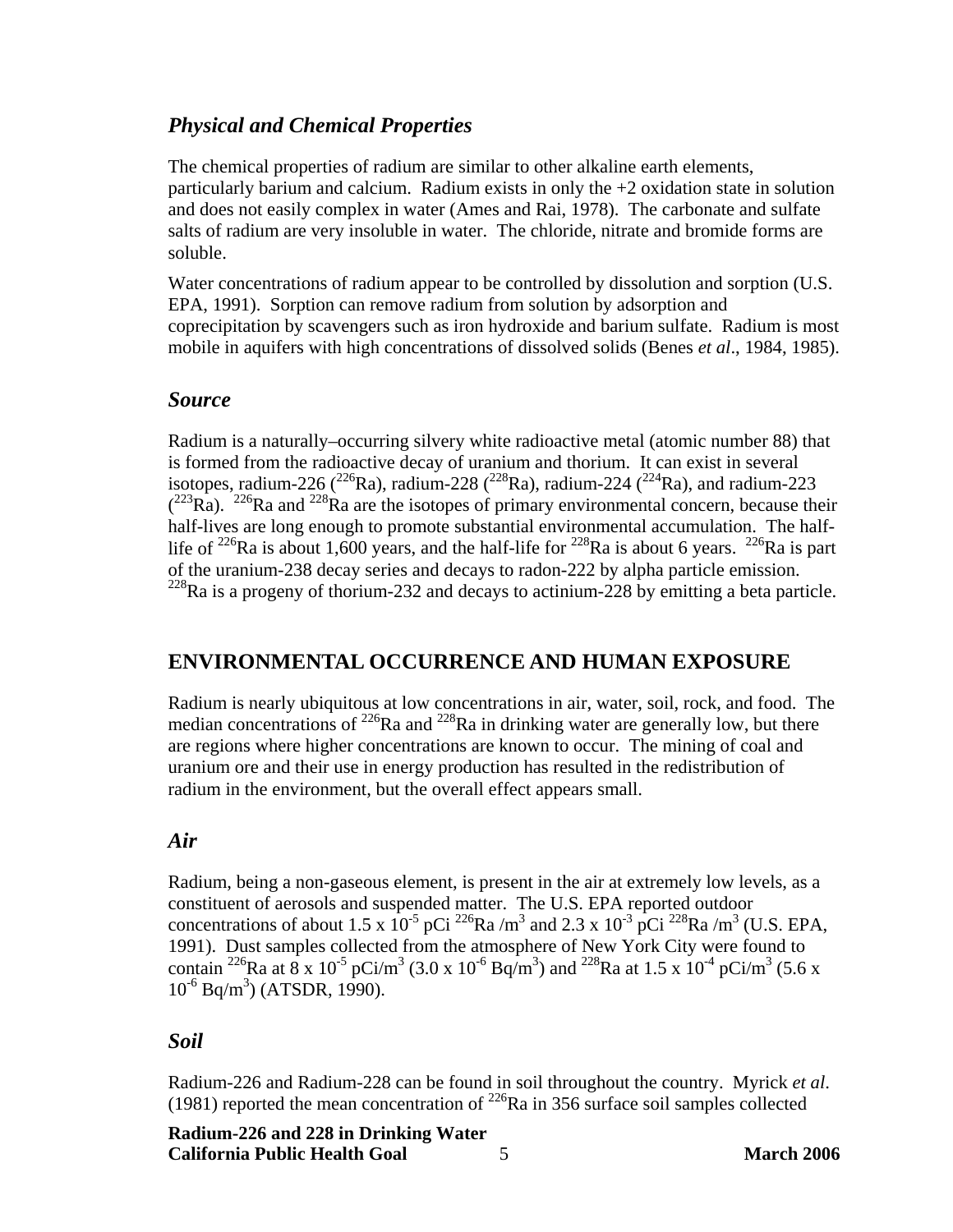<span id="page-12-0"></span>from 33 states was 1.1 pCi/g  $(0.041 Bq/g)$ . This mean concentration is very similar to those for <sup>226</sup>Ra reported by Eisenbud (1973) for typical igneous rock, 1.3 pCi/g (0.048)  $Bq/g$ ). Concentrations by rock type included the following:

- Sandstone,  $0.71$  pCi/g  $(0.026$  Bq/g)
- Limestone,  $0.42$  pCi/g  $(0.016$  Bq/g)
- Shale, 1.1 pCi/g  $(0.41 \text{ Bq/g})$

Coal burning and uranium mining/milling operations have produced elevated levels of radium in soil. Kalin (1988), Landa (1984), and Tracy *et al*. (1983) reported the concentration of  $^{226}$ Ra in soils that were contaminated by mining and milling activities to range from 1 to 37,000 pCi/g (0.037 to 137 Bq/g).

Using uranium concentrations as an indicator of radium levels, national radioactivity surveys indicate that elevated radium levels in soil are expected in the Western third of the continental U.S., including large areas of California and Idaho (ATSDR, 1990). In addition, these surveys predict elevated levels of radium in Wisconsin, Minnesota, the Appalachian Mountains, and Florida.

# *Water*

Various studies investigated the occurrence of radium in ground, surface, and treated drinking water (Aieta *et al*., 1987; Cech *et al*., 1988; U.S. EPA, 1985; Hess *et al*., 1985; Longtin, 1988; Lucas, 1985; Michel and Cothern, 1986; USGS, 1998; Watson *et al*., 1884). In general, shallow groundwater has less radium than deep aquifers, and treated water has less radium than raw groundwater. The radium content of surface water is usually very low, lower than most groundwater supplies.

Radium-226, a progeny of U-238, is more commonly found in groundwater than  $^{228}$ Ra a progeny of thorium-232 because uranium has a relatively higher solubility than thorium. The geochemical properties of  $^{226}$ Ra differ from those of U-238, and co-occurrence is not common (USGS, 1998) because the degree and chemical conditions of mobilization of the parent and progeny are different.

The most extensive region in the nation where  $^{226}$ Ra occurs in elevated concentrations in groundwater is in north central states including Minnesota, Wisconsin, Illinois, Iowa, and Missouri (USGS, 1998). In these states, drinking water is drawn from deep aquifers that tend to have limited sorption sites, and radium solubility is enhanced by the ionic effect of high dissolved solids.

Radium-226 is also found at high levels in water derived from aquifers in the east from New Jersey to Georgia (USGS, 1998). These aquifers are composed of unconsolidated sand that contain uranium-bearing minerals. This sand also tends to have limited sorption capacity, enhancing the solubility of radium.

Although  $^{228}$ Ra is chemically similar to  $^{226}$ Ra, its distribution in groundwater is very different for several reasons. The relatively short half-life of  $^{228}$ Ra limits the potential for transport without the parent being present. Consequently,  $^{228}$ Ra cannot migrate far from its source before it decays to another progeny. Thorium-232, the parent of  $^{228}$ Ra, is

**Radium-226 and 228 in Drinking Water California Public Health Goal** 6 **March 2006**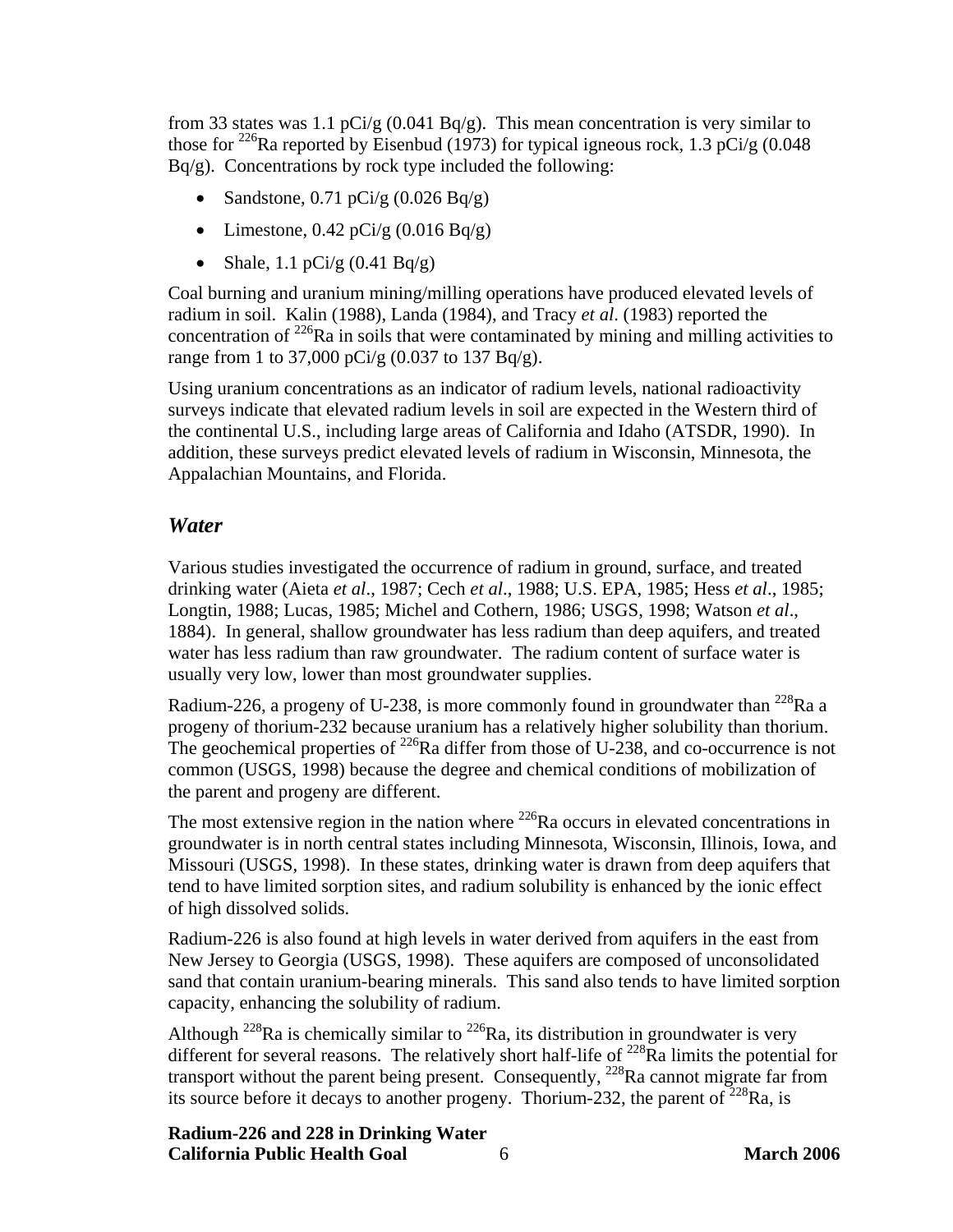extremely insoluble and is not subject to mobilization in most groundwater environments (USGS, 1998). The insolubility of thorium (unlike uranium) limits the distribution of  $^{228}$ Ra in groundwater. Areas associated with the presence of  $^{228}$ Ra include the East coastal plain and high plains aquifers.

Several nation-wide surveys measured the levels of  $^{226}$ Ra and  $^{228}$ Ra in the nation's drinking water supply (U.S. EPA, 1986, 1988, 1997; Longtin, 1988; and USGS, 1998). The U.S. EPA considers the National Inorganics and Radionuclide Survey (NIRS, U.S. EPA, 1988), performed by the Office of Drinking Water, to be the most suitable for deriving estimates of national radium concentrations in drinking water (U.S. EPA, 1990). Table 3 below summarizes the findings of the NIRS.

**Table 3. Summary of Radium Concentrations (pCi/L) Measured in Drinking Water in the National Inorganics and Radionuclide Survey (NIRS) (U.S. EPA, 1988)** 

| Radionuclide     | Mean | <b>Maximum</b> | Number of<br><b>Samples</b> |
|------------------|------|----------------|-----------------------------|
| 220 D<br>ĸa      | V.4  |                | 990                         |
| 228 <sub>D</sub> |      | م 1            | QQf                         |

Most recently, the U.S. Geological Survey (USGS) performed a reconnaissance survey to provide additional information concerning radium in drinking water. This survey was designed to assess the co-occurrence of the different radium isotopes in the nation's drinking water supply (USGS, 1998). They found poor correlation between the concentrations of  $226$ Ra and  $228$ Ra, but co-occurrence is common, as described below for 525 out of 707 water sources in California. Table 4 below summarizes the radium concentrations measured by the USGS reconnaissance survey.

| Table 4. Summary of Radium Concentrations (pCi/L) in Drinking Water from the |  |  |
|------------------------------------------------------------------------------|--|--|
| <b>USGS Reconnaissance Survey (USGS, 1998)</b>                               |  |  |

| Radionuclide | <b>Mean</b> | <b>Median</b> | <b>Standard</b><br><b>Deviation</b> | <b>Maximum</b> | Number of<br>samples |
|--------------|-------------|---------------|-------------------------------------|----------------|----------------------|
| $^{226}Ra$   | 1.6         | 0.4           | 2.8                                 | 16.9           | 99                   |
| $^{228}Ra$   | 2.1         | $\rm 0.5$     | 7.9                                 | 72.3           | 99                   |

The State of California has measured over 19,600 public drinking water sources from 1984 to 2000 for various radioactive contaminants.  $^{226}$ Ra and  $^{228}$ Ra were detected in only about ten percent of the water sources, presumably those that were judged to have the most potential for significant contamination. Radium-226 was found in 427 of the 1,369 sampled sources, <sup>228</sup>Ra in 146 of the 571 sampled sources, and <sup>226</sup>Ra + <sup>228</sup>Ra (specific radioactivity not distinguished) in 525 out of 707 sampled sources (DHS, 2005a). The MCL of 5 pCi/L was exceeded 100 times in this time period (1984 to 2000) (DHS,

#### **Radium-226 and 228 in Drinking Water California Public Health Goal** 7 **March 2006**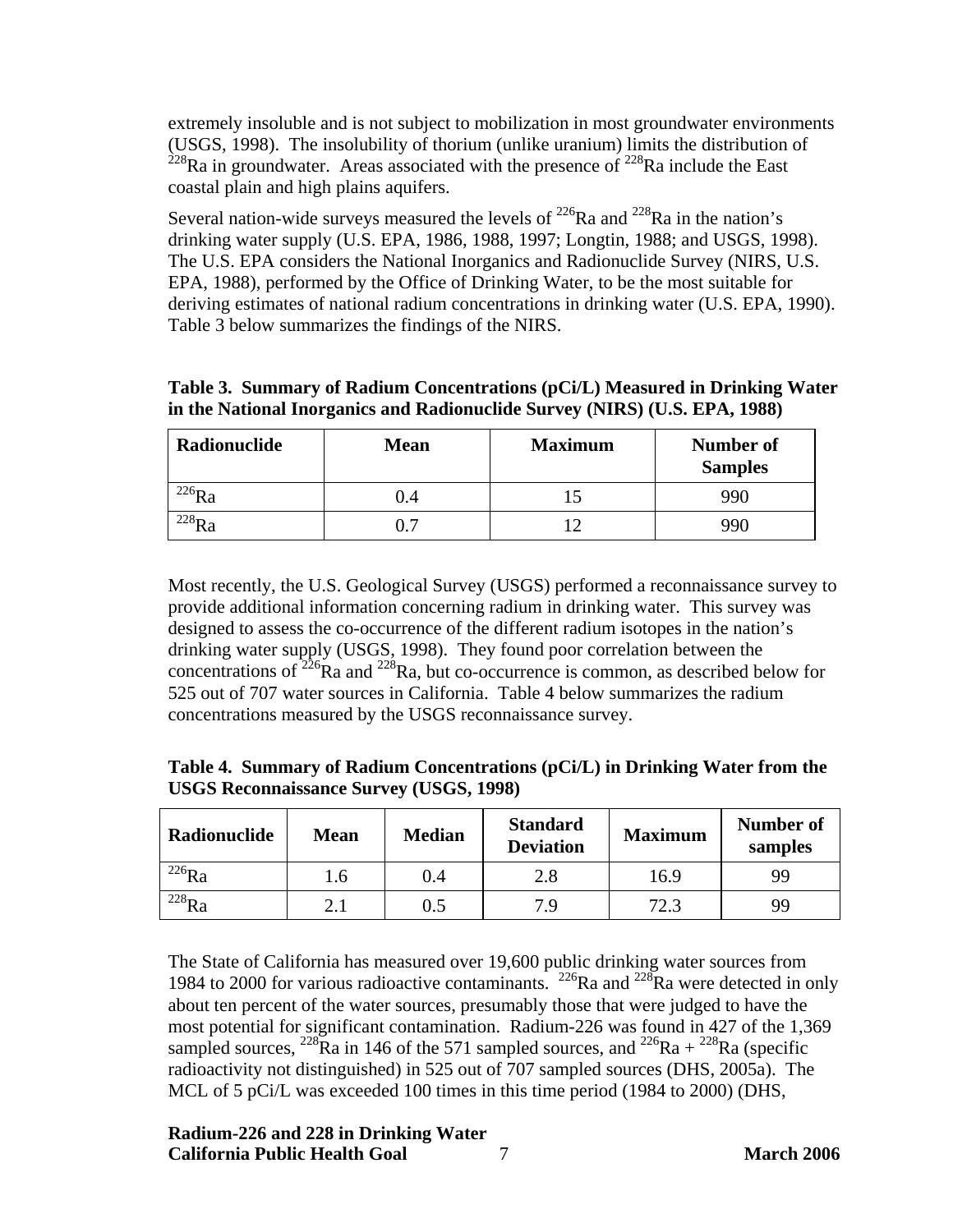<span id="page-14-0"></span>2005b). For 2001, there were four wells with a level of radium-228 that exceeded the MCL while only one well was found with a radium-226 level greater than the MCL (DHS, 2005c).

# *Food*

Radium occurs in many different foods, and the reported concentrations vary considerably. Eisenbud (1973) estimated the mean  $^{226}$ Ra content of diets in 11 U.S. cities to be between 0.52 to 0.73 pCi/kg (0.019 to 0.027 Bq/kg). Watson *et al*. (1984) estimated the mean concentrations of <sup>226</sup>Ra in milk and beef to be about 0.23 pCi/L and 0.22 pCi/kg, respectively.

The U.S. EPA reported that eggs, pasta, bread and other bakery products, and potatoes are the major source of  $^{226}$ Ra in the diet (U.S. EPA, 1991). They estimated the average adult dietary intake of <sup>226</sup>Ra and <sup>228</sup>Ra to be between 1 and 2 pCi/day, and that drinking water supplies would contribute less than 50 percent of the total intake. The value of 0.5 will be used as the relative source contribution (RSC) in the calculation of the noncarcinogenic public-health protective concentration.

The National Council on Radiation Protection and Measurements (NCRP) found a similar pattern in intake levels of  $^{226}$ Ra and  $^{228}$ Ra for three U.S. cities, where dietary intake was greater from food sources than from water (NCRP, 1975). Their results are summarized in Table 5. The low levels of radium in drinking water in these three cases may be related to derivation of drinking water from surface sources rather than groundwater.

|                                | $^{226}Ra$      |                                |                 | $\overline{^{228}}$ Ra |                                |
|--------------------------------|-----------------|--------------------------------|-----------------|------------------------|--------------------------------|
|                                | <b>New York</b> | <b>San</b><br><b>Francisco</b> | <b>San Juan</b> | <b>New York</b>        | <b>San</b><br><b>Francisco</b> |
| Cereals and grain<br>products  | 0.56            | 0.39                           | 0.14            | 0.42                   | 0.37                           |
| Meat, fish, eggs               | 0.46            | 0.07                           | 0.01            | 0.14                   | 0.08                           |
| Milk and dairy<br>products     | 0.14            | 0.05                           | 0.02            | 0.05                   | 0.10                           |
| Green vegetables<br>and fruits | 0.54            | 0.24                           | 0.53            | 0.44                   | 0.38                           |
| Root vegetables                | 0.06            | 0.04                           |                 | 0.12                   | 0.08                           |
| Water                          | 0.02            | 0.03                           | 0.01            |                        |                                |
| Total                          | 1.78            | 0.85                           | 0.71            | 1.2                    | 1.0                            |

Table 5. Estimates of Total Dietary Intake (pCi/d) of <sup>226</sup>Ra and <sup>228</sup>Ra (NCRP, 1975)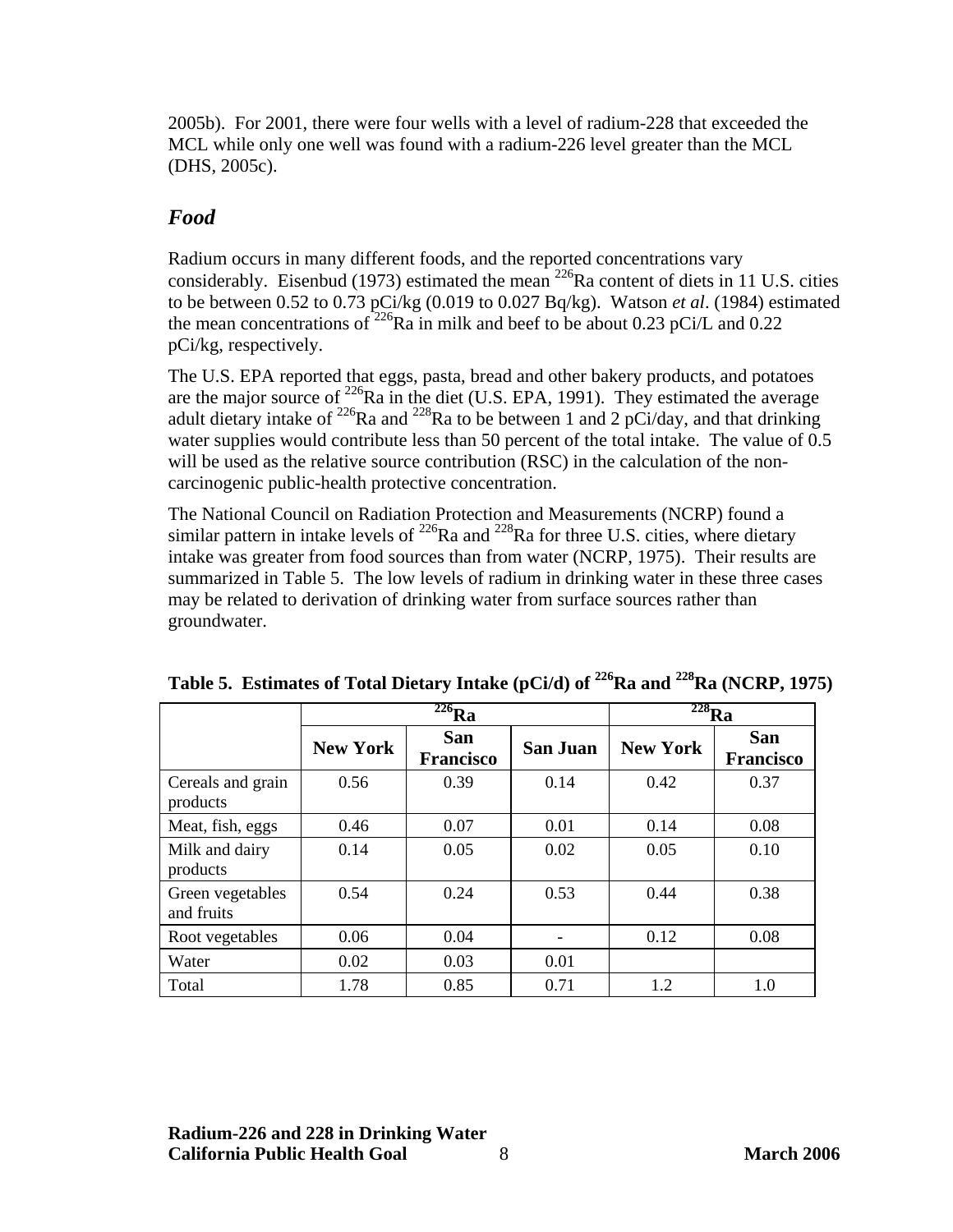# <span id="page-15-0"></span>**METABOLISM AND PHARMACOKINETICS**

In the United States, the radiation protection community uses the recommendations of the International Commission on Radiological Protection (ICRP) for its dosimetric, metabolic and biokinetic models for radionuclides. Most recently, the federal government adopted the new age-specific biokinetic models of the ICRP (U.S. EPA, 2000), and these models are described in a series of documents published between 1989 and 1996 (ICRP, 1989, 1993, 1995ab, 1996). We used the metabolic and pharmacokinetic information in these ICRP documents to summarize what is known about the absorption, distribution, and excretion of radium.

# *Absorption*

The ICRP estimated that gastrointestinal absorption of radium is about 15-21 percent of the ingested amount based on data for whole body <sup>226</sup>Ra in adult humans who drank water high in <sup>226</sup>Ra for extended periods or ingested <sup>226</sup>Ra incorporated in food (ICRP, 1993). Normal elderly human subjects that ingested mock radium dial paint containing 224Ra absorbed approximately 20 percent of ingested radium as an average (Maletskos *et al*., 1966, 1969). In a study in which an adult human male took 0.05 mg radium by mouth on two occasions, an estimated 25 to 35 percent of the ingested amount remained in the body at 5-6 days (Siel, 1915). In rats, fasting for 18 hours increased absorption of radium in young adult males (Taylor, 1962). For radium, the ICRP adopted a gut to blood transfer factor value  $(f_1)$  of 0.2 for adults (ICRP, 1993).

There is considerable evidence of elevated gastrointestinal absorption of the alkaline earth elements by both laboratory animals and humans during periods of rapid growth, but there is relatively little radium-specific information (ICRP, 1993). Scientists report results that suggest that dietary  $^{226}$ Ra is transferred to the bone at a higher rate during periods of rapid growth than during adulthood or periods of slow growth (Muth and Globel, 1983). Taylor *et al*. (1962) estimated that radium absorption in suckling rats was 79 percent, and absorption in young adult and old rats was 11 percent and 3 percent, respectively. Data from a beagle study suggest considerably greater radium absorption in immature individuals (Della Rosa *et al*., 1967). Because of this information and information from other alkaline earth elements, particularly strontium, the ICRP recommend  $f_1$  values of 0.6 for infants and 0.3 for ages 1-15 (ICRP, 1993).

Biokinetic models mathematically characterize the movement, translocation, fate, deposition, and excretion of a substance in a living system. Such models predict where substances go in the body, and how long they remain, which permits the calculation of internal dose and risk to specific tissues and organs as well as the whole body. In the dose computation scheme of the ICRP, information on the biological behavior of radionuclides is contained in three types of biokinetic models: a respiratory model, a gastrointestinal model (GI), and an element-specific systemic model.

The GI model is used to describe the movement of swallowed or endogenously secreted material through the stomach and intestines. Element specific gut-to-blood transfer factors  $(f_l)$  quantify the amount absorbed from the small intestine to the blood (U.S. EPA, 2000). The GI model developed by the ICRP divides the GI tract into four

**Radium-226 and 228 in Drinking Water California Public Health Goal** 9 **March 2006**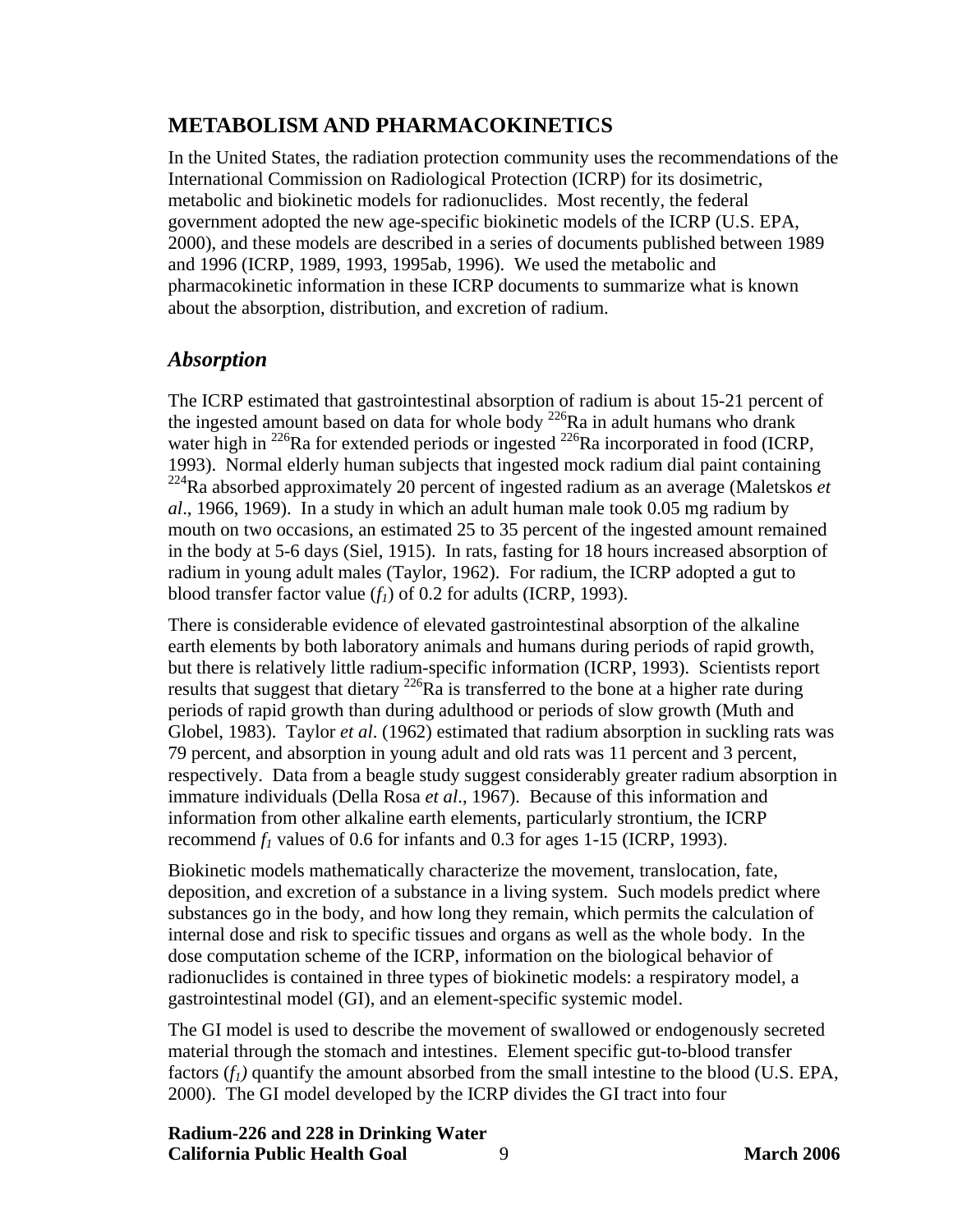<span id="page-16-0"></span>compartments: stomach, small intestine, upper large intestine, and lower large intestine. The ICRP assumes first-order transfer of material from one compartment to the next using simple mass balance and rate equations. The model assumes that absorption to the blood occurs only in the small intestine.

Absorption of radium after inhalation exposure has also been reported. Marinelli *et al.* (1953) found radium deposited both in the lungs and the skeleton of individuals who were exposed to radium following the accidental rupture of capsules containing radium sulfate (presumed to be primarily  $^{226}$ radium). However, it is not clear if the radium that entered the systemic circulation was due to inhalation of the material or due to the coughing up of inhaled radium followed by ingestion.

#### *Metabolism*

Radium is an element and cannot be metabolized (ASTDR, 1990). The chemical behavior of radium is similar to that of calcium (Group 2 in the Periodic Table of Elements), and therefore compounds of radium are deposited in biological systems analogous to calcium.

#### *Distribution*

The ICRP summarized the extensive literature on the distribution and retention of radium in adult humans (ICRP, 1993). Briefly, radium absorbed to blood from the GI tract or lungs follows the behavior of calcium, although the rate of movement between plasma, bone, and soft tissue, and excretion rates differs between radium and calcium. Following oral exposure, a large fraction (about 80 percent) of absorbed radium leaves the blood and passes into the intestines, and is excreted with the feces (ASTDR, 1990). Secretion into the GI tract is much greater for humans than laboratory animals. Radium deposits in the bone substantially more than in the soft tissue. Much of the radium deposited in the bone is returned to the plasma within a few weeks, but a fraction (initially around 16 percent) is retained and moves out of the bone more slowly, probably due to bone remodeling (ASTDR, 1990). In mature humans, skeletal retention of radium may decrease to less than 10 percent of injected levels after a month. After 25 years, skeletal retention decreases to about 1 percent. Limited data on humans suggests that soft tissue radium may represent about 20 percent of the total radium body burden during the first several weeks after exposure but represents a much smaller fraction after a longer time.

A limited amount of information on the biokinetics of radium in immature humans is available (ICRP, 1993). These data are supplemented with age-specific data from laboratory animals. The ICRP used data from beagles combined with the human information to make estimates of the distribution and retention of radium in children (ICRP, 1993). These data indicate that radium is retained to a greater degree in children because the skeleton is growing. The radium burden in bone acquired during periods of growth tends to remain higher than the burden acquired by mature bone. Both deposition and removal of radium appear to be greater in areas of bone undergoing rapid remodeling. Greater deposition in the young skeleton causes less systemic radium available for excretion and soft tissue uptake.

**Radium-226 and 228 in Drinking Water California Public Health Goal** 10 **March 2006**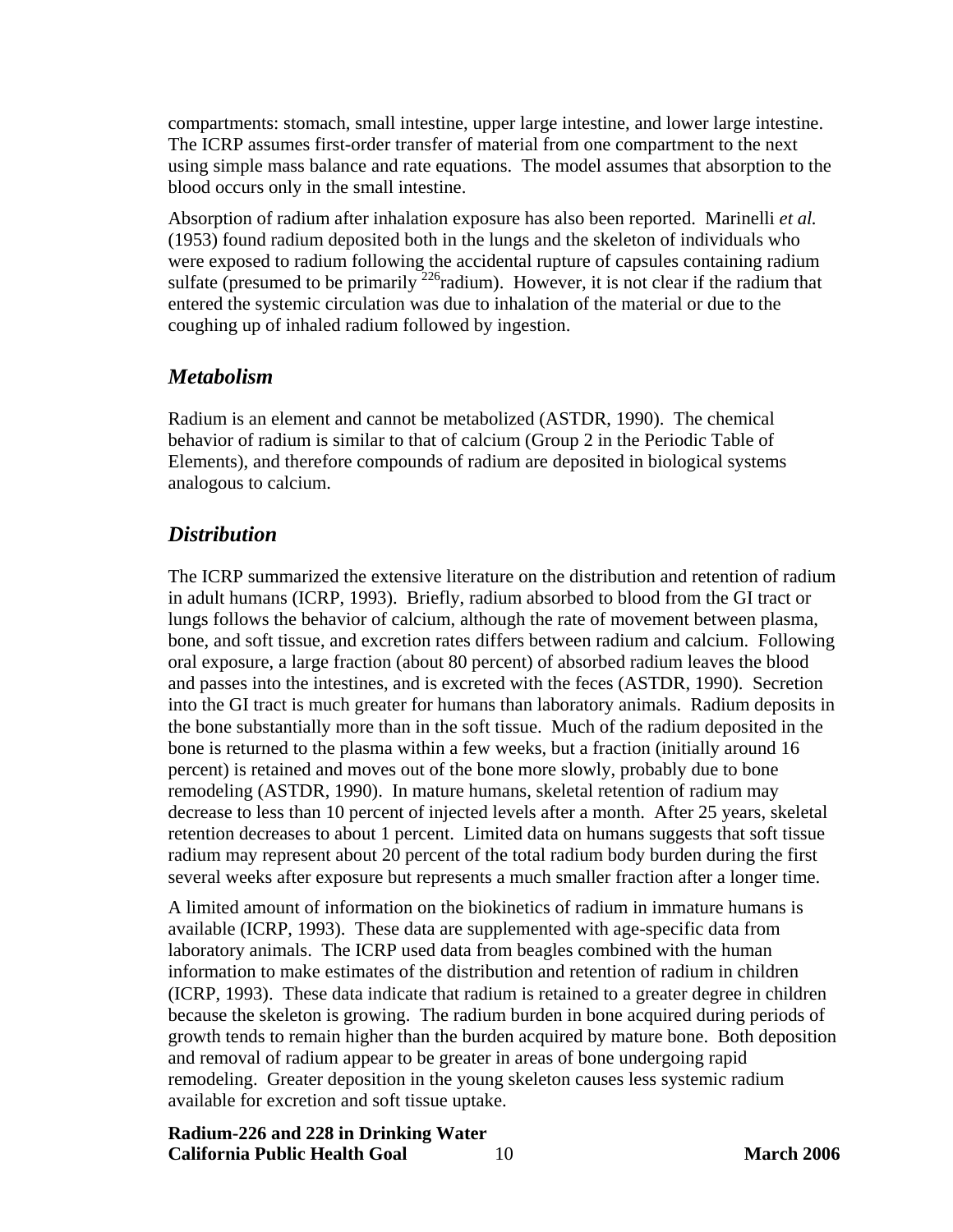# <span id="page-17-0"></span>*Excretion*

Some data are available to make reasonable estimates of its elimination from the body. Excretion of radium from the human body occurs in two phases following oral, inhaled, or injected exposures (ASTDR, 1990). For all routes, the majority of the excretion is through feces. Maletskos *et al*. (1966, 1969) found approximately 80 percent of ingested radium was rapidly eliminated through the feces. In the second phase, most of the remaining 20 percent was excreted more slowly in the feces. Fecal to urinary ratios were reported to be 30-to-1 for intravenous exposure and 10-to-1 for subcutaneous exposure (Maletskos *et al*., 1966, 1969).

The radium systemic biokinetic model is described in ICRP Publication 67 (1993). It is a "calcium-like" bone volume-filling model. The model incorporates a central blood plasma (RBC) compartment connected to tissue compartments: skeleton, kidneys, liver and other soft tissues, and to output compartments: GI tract and feces, urinary bladder and urine. Figure 1 shows a schematic of the systemic model. Table 6 summarizes the age-specific transfer and excretion rates, and  $f_l$  values used by the ICRP.

|                                                  | AGE            |         |         |                 |         |              |
|--------------------------------------------------|----------------|---------|---------|-----------------|---------|--------------|
|                                                  | $3 \text{ mo}$ | 1y      | 5 y     | 10 <sub>y</sub> | 15y     | <b>Adult</b> |
| Plasma to urinary bladder                        | 0.202          | 0.444   | 0.488   | 0.355           | 0.210   | 0.606        |
| Plasma to upper large<br>intestine               | 7.26           | 16.0    | 17.43   | 12.78           | 7.55    | 21.79        |
| Plasma to trabecular bone<br>surface             | 10.5           | 6.3     | 6.22    | 9.88            | 14.45   | 9.72         |
| Plasma to cortical bone<br>surface               | 42.0           | 25.2    | 21.78   | 29.32           | 37.35   | 7.78         |
| Plasma to liver                                  | 0.117          | 0.257   | 0.280   | 0.205           | 0.121   | 0.350        |
| Plasma to soft tissue 0                          | 7.56           | 16.63   | 18.14   | 13.31           | 7.86    | 22.68        |
| Plasma to soft tissue 1                          | 2.33           | 5.13    | 5.60    | 4.11            | 2.43    | 7.00         |
| Bone surface to plasma                           | 0.578          | 0.578   | 0.578   | 0.578           | 0.578   | 0.578        |
| Bone surface to bone<br>volume exchange          | 0.116          | 0.116   | 0.116   | 0.116           | 0.116   | 0.116        |
| Trabecular and cortical<br>bone volume to plasma | 0.00822        | 0.00822 | 0.00822 | 0.00822         | 0.00822 | 0.00822      |
| Soft tissue 0 to plasma                          | 2.52           | 5.54    | 6.05    | 4.44            | 2.62    | 7.56         |
| Soft tissue 1 to plasma                          | 0.693          | 0.693   | 0.693   | 0.693           | 0.693   | 0.693        |
|                                                  |                |         |         |                 |         |              |
| $F_I$                                            | 0.6            | 0.3     | 0.3     | 0.3             | 0.3     | 0.2          |

Table 6. Selected Age Specific Transfer Rates (day<sup>-1</sup>) for the ICRP's Radium **Biokinetic Model (ICRP, 1993)** 

# **Radium-226 and 228 in Drinking Water California Public Health Goal** 11 **March 2006**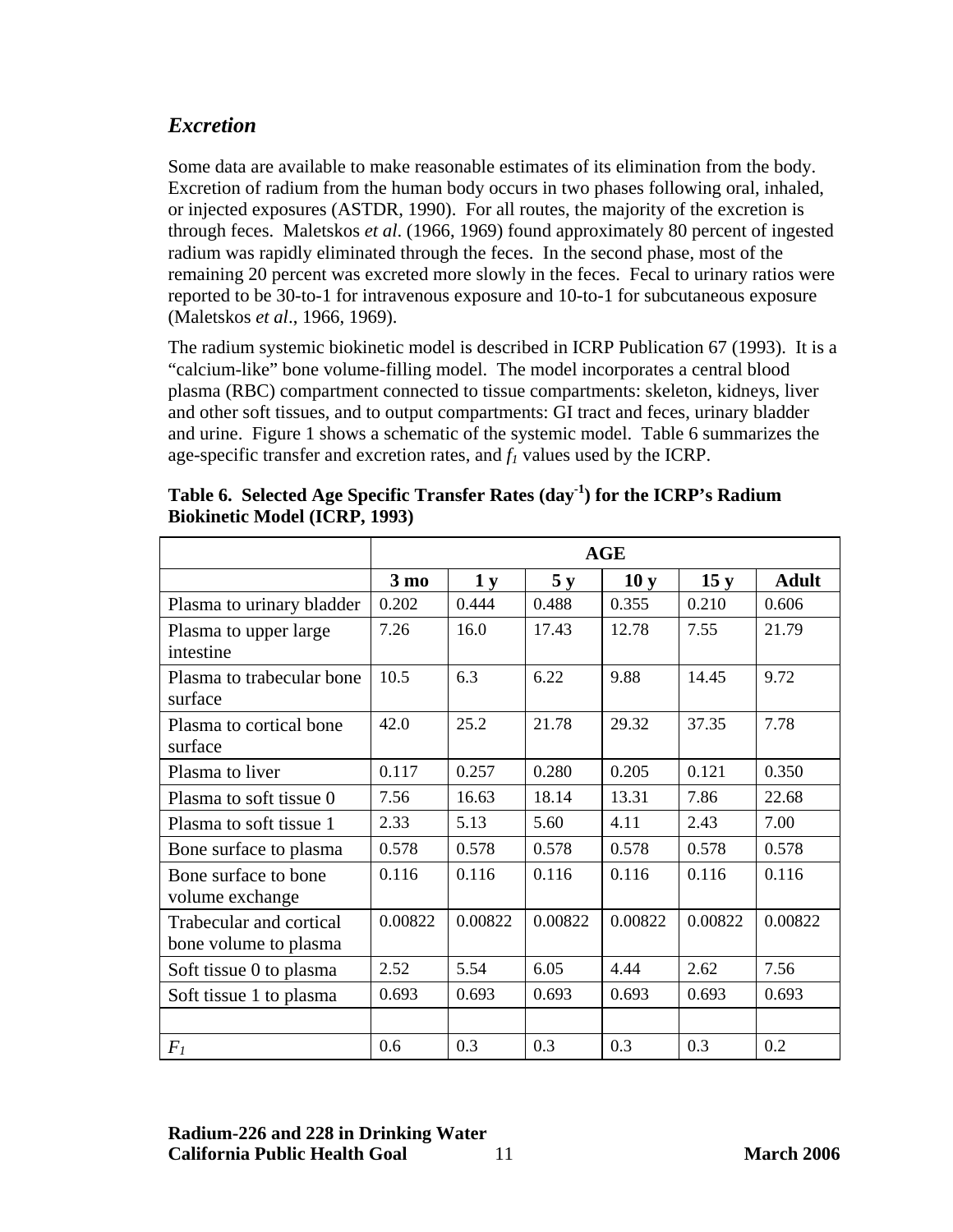**Figure 1. ICRP's Radium Systemic Biokinetic Model** 

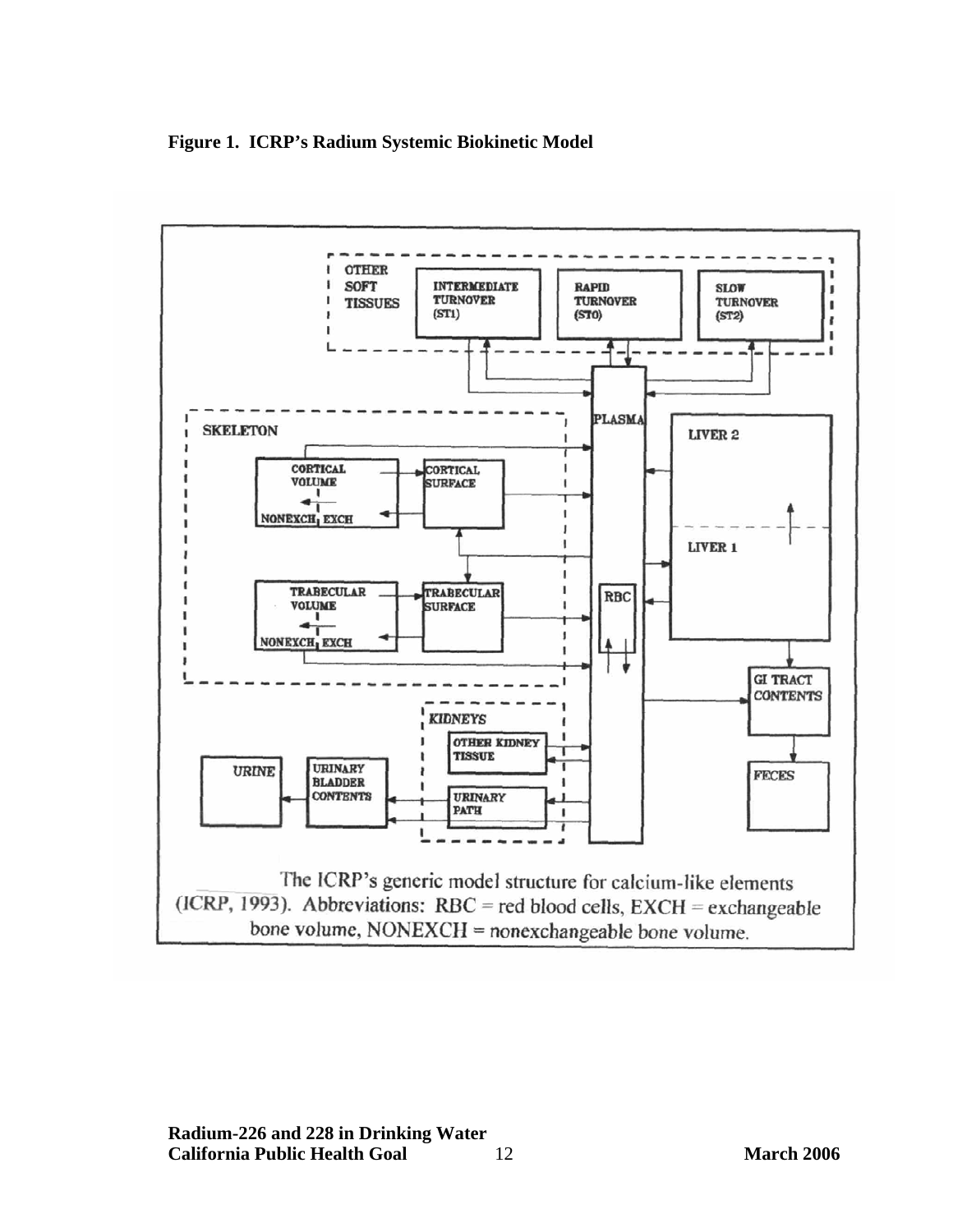# <span id="page-19-0"></span>*Mechanism of Action*

Upon internalization of either radionuclide  $(^{226}Ra$  and  $^{228}Ra$ ), the decay process for both radionuclides produces enough energy to ionize and excite molecules in their path. However, radium absorbed to blood from the GI-tract or lungs follows the behavior of calcium and is primarily deposited in bone. The radium burden in bone acquired during periods of growth tends to remain higher than the burden acquired by mature bone. Both deposition and removal of radium appear to be greater in areas of bone undergoing rapid remodeling.

Although the two radionuclides have similar distribution and absorption characteristics, the energy released during decay is distinct. Radium-226 has a higher energy and the emission products travel a larger distance than radium-228. These differences lead to differences in toxic potency for the two radionuclides.

In general, radiation ionizes cellular atoms and molecules (i.e., DNA) via direct or indirect actions. Direct ionization of DNA involves partial or complete energy transfer to one or more electrons on the molecule while indirect pathways may involve formation of toxic products such as free radicals, hydrogen peroxide, hydroperoxy radicals that can diffuse from the site of formation and interact with their surroundings (ASTDR, 1999). An ionizing event may have several outcomes: no damage if the ionized molecule reforms immediately; damage is repaired with no clinical effects; or the alterations lead to a wide range of biological responses including carcinogenic and non-carcinogenic endpoints (ATSDR, 1999).

# **TOXICOLOGY**

# *Toxicological Effects in Animals and Plants*

In general, the acute adverse effects of radium are believed to be a consequence of the radiation emitted from the radionuclide itself and its progeny. Because there is already a considerable amount of information on the acute effects of radiation on humans derived from studies on the effects of the atomic bomb survivors and therapeutic uses of radiation, the effects observed following exposure to radium and its progeny are described in more detail in the Toxicological Effects in Humans section of this document. The experimental animal studies conducted with radium do not duplicate the human effects. The experimental animal studies have instead concentrated on radium's most sensitive endpoint, cancer (ATSDR, 1990). Animal studies include acute and chronic exposures in dogs and rodents. The adverse effects include death, hematological, bone and kidney damage, immunological and developmental effects, and cancer.

#### **Acute Toxicity**

In 1914, Proescher and Almquest (ASTDR, 1990) observed fatalities within 7 to 10 days in mice injected with radium (presumably radium-226) at 2,000 to 4,000  $\mu$ Ci/kg. No other information was provided. Larkin (1930) reported decreased body weights,

**Radium-226 and 228 in Drinking Water California Public Health Goal** 13 **March 2006**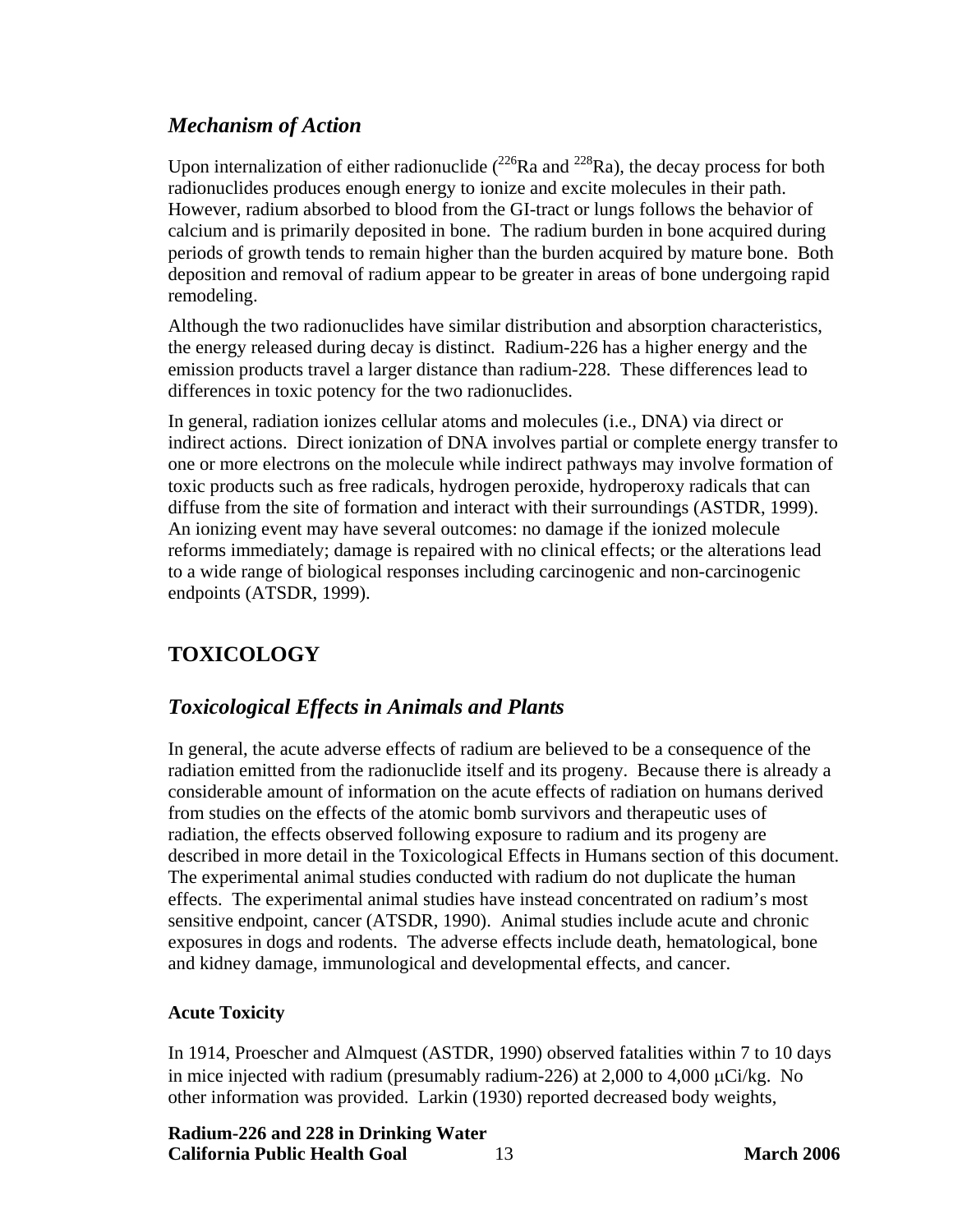<span id="page-20-0"></span>hematological changes, marked degenerative changes in bone marrow and spleen, and damage to liver, kidney, and thymus gland in rabbits exposed to 15 and 200 mg of radium. Death occurred within 18 days of treatment, averaging 17 days after the start of exposure.

Similar findings were reported by Whitman (1933), who reported decreased white blood cells and decreased body weights in Wistar rats exposed to highly filtered gamma rays from radium. Rats were exposed to 6 g or less of radium filtered through 1 mm platinum, 1 mm brass, 16 mm lead, and 5 mm celluloid. Exposure times varied from 0.5 minute to 17 hours (hr) in geometrical progression. The lethal exposure to radium with filters was between three hr and six hr.

Other investigators have also reported hematological effects in mice (Schoeters and Vanderborght, 1981; Schoeters *et al*., 1983) and ocular effects in dogs following injections of 226radium (Taylor *et al*., 1972). In mice, a depression of hemopoietic cells was reported following intraperitoneal injections of 17,820 or 22,320 μCi/kg (660,000 or 827,00 kBq/kg). Taylor *et al*. (1972) reported loss of pigment and melanosis and intraocular melanoma formation in dogs following intravenous administration of radium-226 at doses of 0.062 to 1.1  $\mu$ Ci/kg (2.3 to 41 kBq/kg).

#### **Subchronic Toxicity**

Because there is already a considerable amount of information on the subchronic effects of radiation on humans derived from studies on the effects of the therapeutic uses of radiation and dial painters, the subchronic effects observed following exposure to radium and its progeny are described in more detail in the Subchronic Toxicity section of the Toxicological Effects in Humans portion of this document.

#### **Genetic Toxicity**

No studies were located regarding genotoxic effects of radium in animals. However, three reports were found in which the genotoxicity of radium is described. The data are reported in the Genotoxicity section of the Toxicological Effects in Humans. In addition, it should be noted that ATSDR considers ionizing radiation a mutagen (ATSDR, 1997).

#### **Developmental and Reproductive Toxicity**

Whitman (1933) reported reproductive and developmental effects in Wistar rats exposed to highly filtered gamma rays from radium. Rats were exposed to 6 g or less of radium filtered through 1 mm platinum, 1 mm brass, 16 mm lead, and 5 mm celluloid. Exposure times varied from 0.5 minute to 17 hr in geometrical progression. Radiation exposure of immature females caused delayed opening of the vagina. In the progeny of the rats exposed 30 minutes or more, seven abnormalities (absence or reduced size of eye, shortened tail) occurred in 160 offspring. With rats exposed 20 minutes or less, one abnormal rat occurred in 91 offspring. In 300 offspring of normal controls, one abnormal rat occurred.

**Radium-226 and 228 in Drinking Water California Public Health Goal** 14 **March 2006**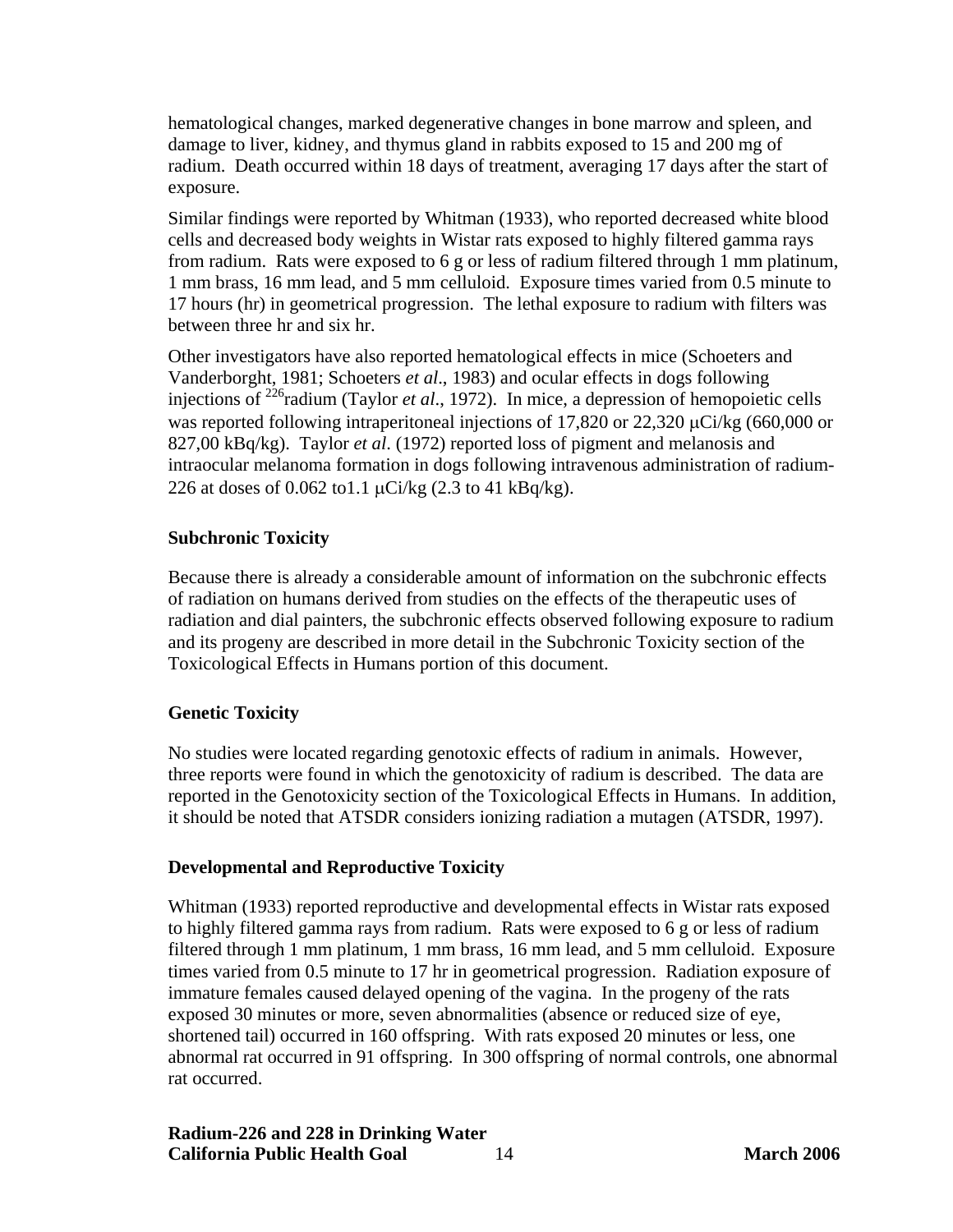#### <span id="page-21-0"></span>**Immunotoxicity**

No studies were located regarding immunotoxicological effects of radium in animals.

#### **Neurotoxicity**

No studies were located regarding neurotoxic effects of radium in animals.

#### **Chronic Toxicity and Carcinogenicity**

Most studies with experimental animals (primarily Beagle dogs) following injection of radium have investigated effects on bone, due to the preferential accumulation and longterm retention of radium in the skeleton. Scientists demonstrated these effects with  $^{224}$ Ra,  $^{226}$ Ra 26 and  $^{228}$ Ra. Effects on bone shortly after injection include changes in bone structure (Jee *et al*., 1969; Momeni *et al*., 1976) or hematopoiesis (Schoeters and Vanderborght, 1981). Doses used in these studies varied from 2.3 kBq/kg to above 24,800 kBq/kg. When animals are followed for a considerably longer portion of their lifetimes, bone sarcomas were found in all species tested (ATSDR, 1990; Raabe *et al*., 1981; Humphreys *et al.*, 1985; Mays *et al*., 1987). Studies also report tumors after a single injection of radium (Taylor, 1983; Kofranek *et al*., 1985). Leukemias or lymphomas have been reported following injection, but the occurrence peaks at low doses (8-16 kBq of <sup>224</sup>Ra), lower than the doses (64 kBq of <sup>224</sup>Ra) that cause osteosarcomas (Humphreys *et al.*, 1985; Muller *et al*., 1988). The results of the animal studies confirm the association of bone necrosis and bone sarcomas with radium exposures in humans, and provide support for an approximately linear relationship between dose and the incidence of bone cancer (Wrenn *et al.*, 1985; Mays *et al*., 1987).

# *Toxicological Effects in Humans*

The principal data concerning human effects of exposure to radium come from epidemiological studies of workers, mainly women, employed as radium dial painters. The luminizing industry used radium-containing paint to make watch dials with numerals that would glow in the dark. Prior to the mid-1920s, little attention was paid to limiting radium exposure of workers. A common practice was sharpening the tip of the paintladen brush by twisting it in the corner of the mouth, which led to considerable ingestion of paint among many workers. Occupational exposure in the dial industry continued after 1930 but at substantially lower levels.

#### **Acute Toxicity**

No studies were located regarding the acute toxicological effects of radium in humans. Many of the effects described in the literature as the result to radium exposure occur due to long-term exposures. In some cases, although the exposure may have been acute, the reported effects observed were considered long-term due to the long half-life of the radionuclides and poor elimination of the biologically active radionuclide (ATSDR, 1997).

**Radium-226 and 228 in Drinking Water California Public Health Goal** 15 **March 2006**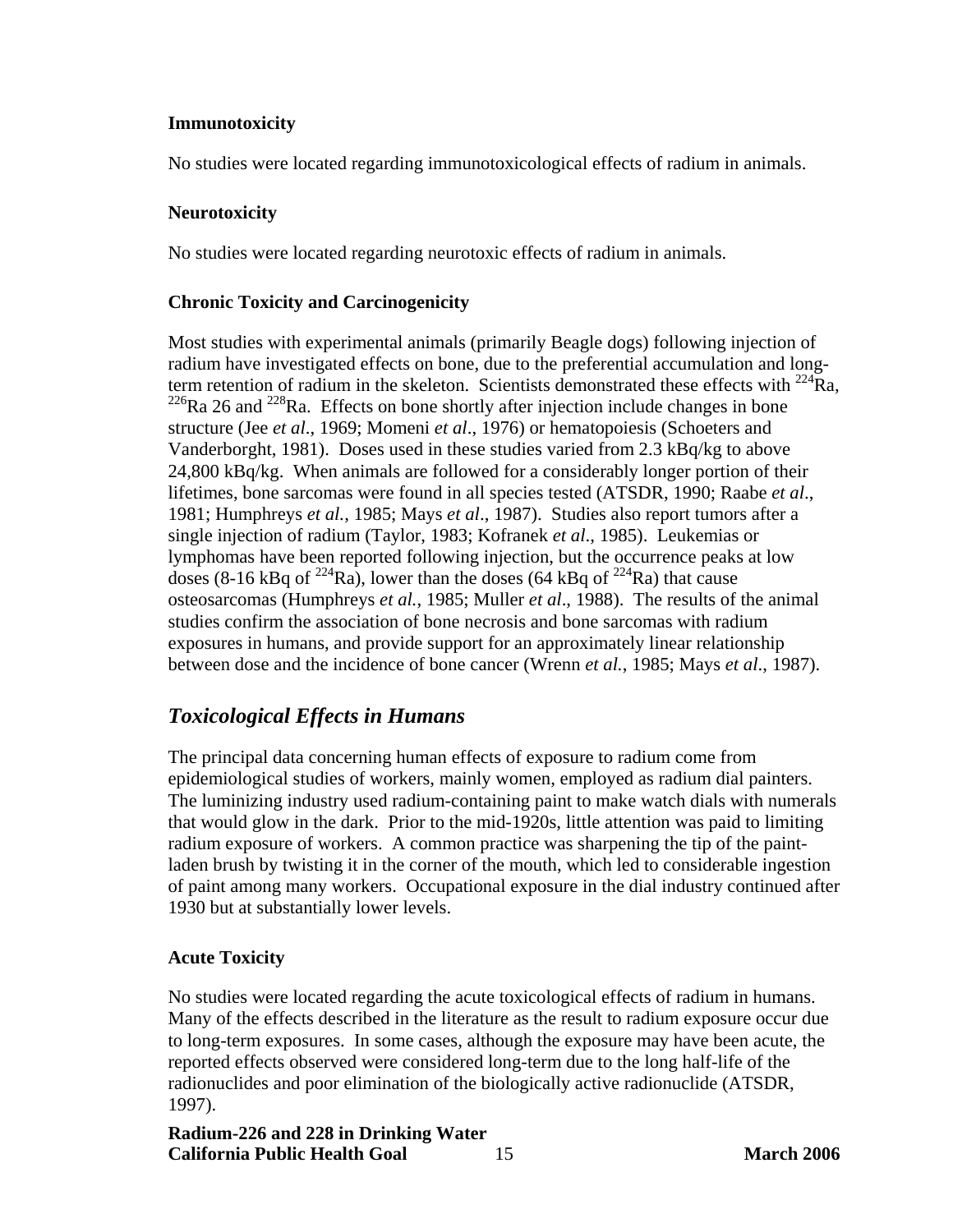#### <span id="page-22-0"></span>**Subchronic Toxicity**

Keane *et al*. (1983) investigated bone changes in young radium dial workers (median age of 18 years) compared to matching controls with no radium exposure. The subjects in this study ingested radium over a very short time period (about a year). Because of the dosimetry of radium (preferential concentration in the bone and long-term radioactive decay), the effects of the ingested amount are thought to be relatively independent of the time-course of exposure (U.S. EPA, 1991). They expressed radium exposure as intake to blood in  $\mu$ Ci of <sup>226</sup>Ra and <sup>228</sup>Ra. Bone changes expressed as foci of necrosis were evaluated by examination of x-ray radiographs of exposed and control women. Keane *et al*. (1983) found that below 10 μCi intake of either isotope for a period of 1.39 or 1.12 years (mean duration of radium intake for  $^{226}$ Ra and  $^{228}$ Ra, respectively), the severity and frequency of bone changes was not statistically different between the exposed and control groups. They also found that below 100  $\mu$ Ci total intake, all changes were mild. However, radiographs are not sensitive to histological changes in bone, and Keane *et al*. (1983) did not investigate possible effects on bone growth, healing, or homeostasis. The U.S. EPA considers the detected lesions to be an adverse effect (U.S. EPA, 1991).

The U.S. EPA used the Keane *et al*. (1983) study to calculate a non-cancer No Observed Adverse Effect Level (NOAEL). Keane *et al*. (1983) found that bone changes were not significantly different from the controls below a total intake to the blood of 10 μCi of either <sup>226</sup>Ra or <sup>228</sup>Ra. In agreement with the U.S. EPA, OEHHA used 10  $\mu$ Ci as the initial NOAEL to calculate the final NOAEL. In order to derive a NOAEL in units of μCi/kg– day, OEHHA assumed that bone necrosis was a function of radium intake adjusted for body weight and duration of radium intake. For <sup>226</sup>Ra, the derived NOAEL would be 3.37 x 10<sup>-4</sup> µCi/kg-day [10 µCi/(60 kg x 496 days)]. In the case of <sup>228</sup>Ra, the derived NOAEL would be 4.08 x  $10^{-4}$   $\mu$ Ci/kg-day [10  $\mu$ Ci/(60 kg x 409 days)]. These derived NOAELs were used to calculate the health-protective concentration.

Mays *et al*. (1985) briefly discussed non-malignant disease observed at increased incidence in patients injected with  $^{224}$ Ra. These diseases included benign bone growths, severe growth retardation in children, tooth breakage, kidney and liver disease, and cataracts. No dose-response information was given for these effects, but the average injected dose was approximately 300 μCi.

#### **Genetic Toxicity**

Three studies show that radium causes mutagenic effects in humans. Muller *et al*. (1966) examined bone marrow cells from 5 controls and 16 individuals exposed to  $^{226}$ Ra and/or Sr-90. Exposed individuals had significantly greater incidence of aneuploid cells and cells with chromosomal aberrations. Boyd *et al*. (1966) found a significantly greater incidence of chromosomal aberrations in the chromosomes of peripheral lymphocytes of 62 radium dial painters containing radium ranging from non-measurable to 0.56 microcurie of  $226$ Ra, compared to 57 control individuals. This incidence was also dose related. Hoegerman *et al*. (1973) found a weak positive correlation between radium body burden and the frequency of chromosomal aberrations in 19 dial painters with similar body burdens.

**Radium-226 and 228 in Drinking Water California Public Health Goal** 16 **March 2006**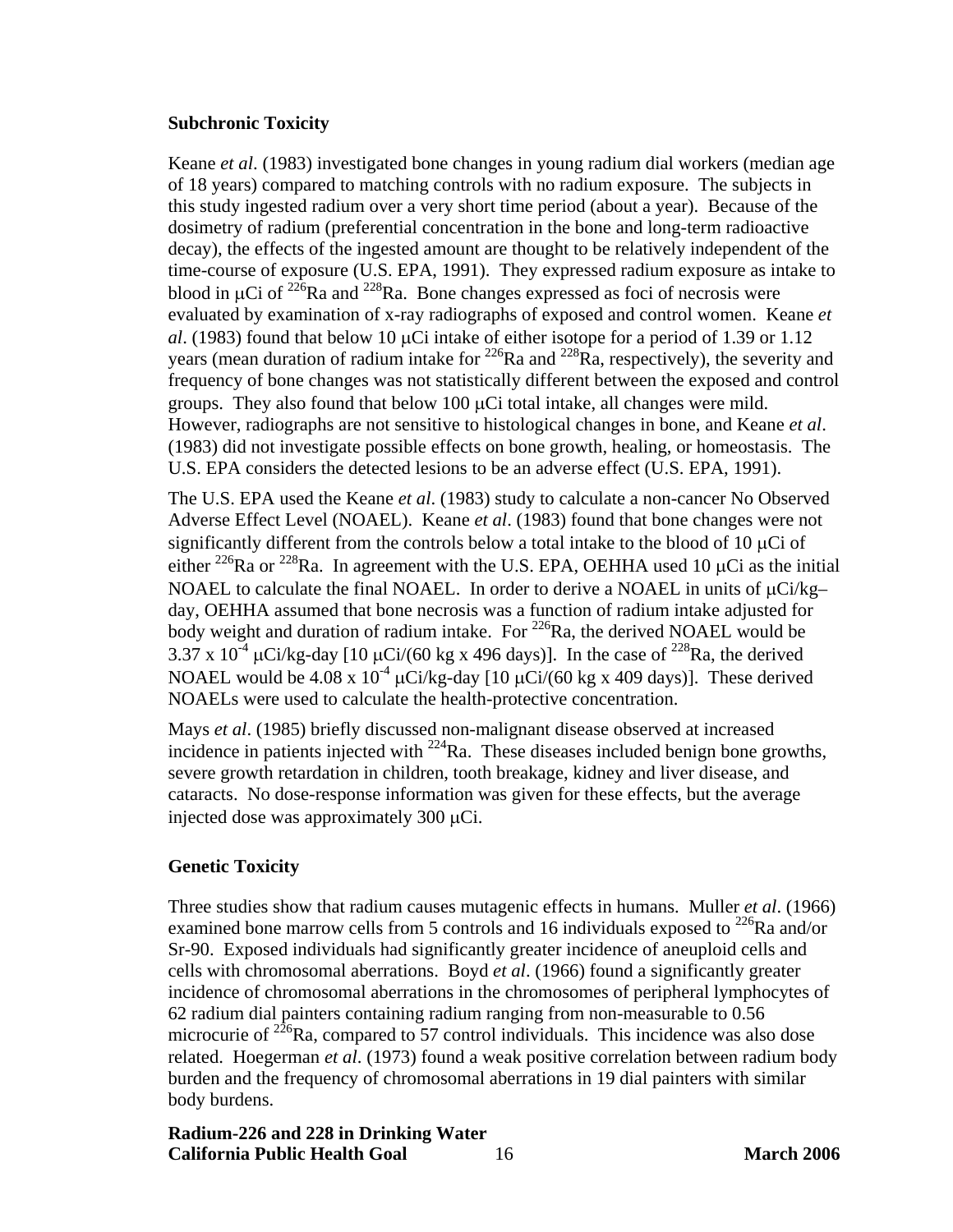#### <span id="page-23-0"></span>**Developmental and Reproductive Toxicity**

Two studies on radium dial painters suggest possible reproductive and developmental effects. Polednak (1980) investigated the fertility of female radium dial painters with measured radium body burdens. He found that the live birth rate was significantly lower for women with ovarian doses above 20 rem compared to doses below 20 rem. This decrease was complicated by the fact that confounding factors like contraceptive practices were not accounted for or controlled. Sharpe (1974) reported the case histories of 42 workers in the radium dial industry. His comparison showed a decreased number of children born to women exposed to radium. He also reported birth defects for a child born to one woman exposed to radium. The number of cases, however, was too small to attribute these effects to radium exposure.

#### **Immunotoxicity**

No studies were located regarding immunotoxicity effects of radium in humans.

#### **Neurotoxicity**

No studies were located regarding neurotoxicity effects of radium in humans.

# **Chronic Toxicity**

Fatal cases of jaw necrosis and aplastic anemia among women employed as dial painters were an early indication of the hazards associated with <sup>226</sup>Ra and <sup>228</sup>Ra ingestion (Martland, 1931). From 1922 to 1928, 12 deaths occurred due to these causes among dial painters and chemists employed in the dial painting industry in New Jersey. Keane *et al.* (1983) adequately characterized a dose-response relationship in humans for bone necrosis. In addition, other non-cancer effects in humans have been reported with higher doses of radium exposure (Rundo *et al*., 1986). Rundo *et al.* (1986) estimated that the lowest total intake level of radium associated with a malignancy was  $60 \mu Ci$  or 1.03 μCi/kg based on women of 58 kg body weight.

# **Carcinogenicity**

Scientists have long recognized that two types of cancer with very low spontaneous rates, bone sarcomas and head sarcomas, were elevated in exposed dial workers (U.S. EPA, 1991). Our discussion focuses on studies that made quantitative evaluations of the incidence of tumors as a function of ingested dose.

Rundo *et al*. (1986) reported the rate of bone and head sarcomas to be significantly higher for radium dial painters. They identified a total of 64 bone sarcomas and 24 head sarcomas in a cohort of 4,032 radium dial painters compared to matched controls.

Rowland *et al*. (1978) evaluated a cohort of almost 800 female dial workers. They found 38 bone sarcomas and 17 head sarcomas with incidence rates ranging from about 1 to 37 sarcomas per 1,000 person years at risk. The highest incidence was above  $1,000 \mu Ci$ 

**Radium-226 and 228 in Drinking Water California Public Health Goal** 17 **March 2006**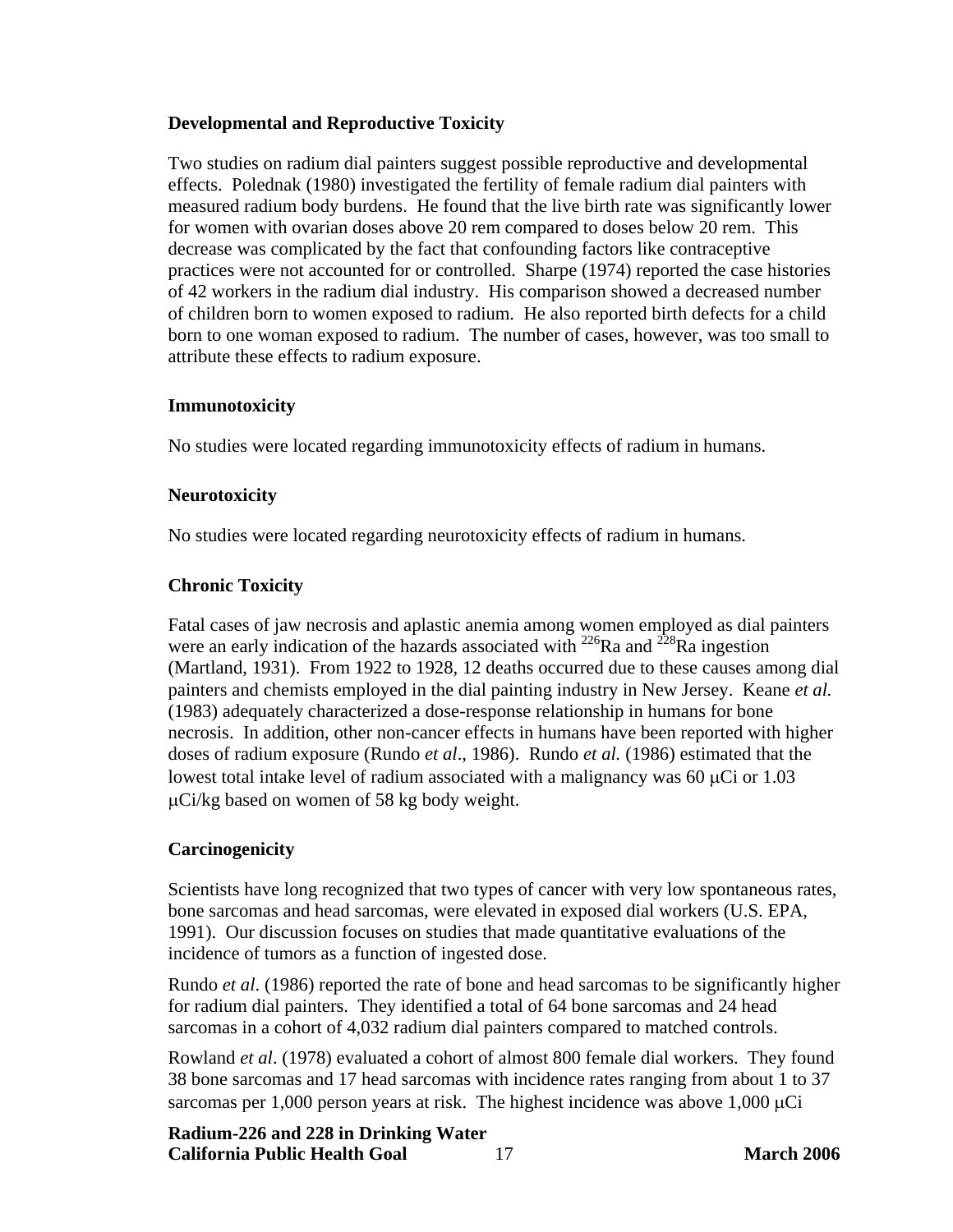<sup>226</sup>Ra + 2.5 µCi <sup>228</sup>Ra. No sarcomas were found in the groups exposed to less than 100  $\mu$ Ci <sup>226</sup>Ra. Spontaneous incidence rates for these two types of sarcomas are less than one case for a cohort of this size.

In a later study of a subgroup of dial painters, Rowland *et al*. (1983) reported bone sarcoma rates as high as 46 sarcomas per 1,000 person years at risk. They observed the higher rates between 500 and 2500 μCi of  $^{226}$ Ra intake.

Rowland *et al.* (1978) concluded that a microcurie of <sup>228</sup>Ra was about two times as effective at producing bone sarcomas as a microcurie of  $^{226}$ Ra. In addition, they demonstrated that the incidence of head carcinomas was associated only with  $^{226}$ Ra exposure, not with exposure to <sup>228</sup>Ra. The National Academy of Sciences (NAS) explained this association by the accumulation of radon gas in the mastoid air cells and paranasal sinuses (NAS, 1988). Both <sup>226</sup>Ra and <sup>228</sup>Ra have radon decay products, but the half-life of  $^{220}$ Rn, the progeny of  $^{228}$ Ra, is only about 50 seconds, too short for substantial diffusion to air cells in the skull to take place.

No conclusive evidence has been found for statistically significant increases in cancer other than bone sarcomas and head carcinomas in dial painters (U.S. EPA, 1991). Marginal increases in breast cancer, multiple myeloma, and leukemia have been noted. The lack of increased leukemia incidence is unexpected, because the accumulation of radium in the bone would be expected to provide substantial irradiation to potentially leukemogenic cells (Mays *et al*., 1985). Possible explanations for the lack of increased leukemia incidence may be non-uniformity of irradiation, lethality in target cells, low frequency of target cells in irradiated regions, or an overestimation of leukemia risk coefficients (U.S. EPA, 1991).

Petersen *et al*. (1966) studied mortality statistics of almost one million people in rural communities of Iowa and Illinois who had an average of 4.7 pCi/L of  $^{226}$ Ra in their drinking water. Compared to controls, fatalities from bone malignancies were marginally elevated.

Bean *et al*. (1982) studied residents of small communities in Iowa and found increased incidence for four cancers. This increase was correlated with increasing radium content in the water supplies. These cancers included bladder and lung cancer in males, and breast and lung cancer in females. These findings are weakened by the facts that correlations with indoor radon levels could not be ruled out, and these cancers were not observed in dial painters (NAS, 1988).

Lyman *et al*. (1985) investigated the correlation between radium content of groundwater and leukemia incidence in Florida. They found a small but consistent excess of leukemia in high-exposure areas, but no evidence of a dose-response. The rank correlation coefficients of 0.56 and 0.45 were observed between the radium contamination level and the incidence of total leukemia and acute myeloid leukemia, respectively. Again, the significance of these results is questioned because increased incidence of leukemia has not been observed in dial painters (U.S. EPA, 1991).

Related to the issue of radium carcinogenicity are the carcinogenicity effects due to exposure to low-level ionizing radiation, in general. Several investigators have recently reported associations between low-level exposure to ionizing radiation and mortality

**Radium-226 and 228 in Drinking Water California Public Health Goal** 18 **March 2006**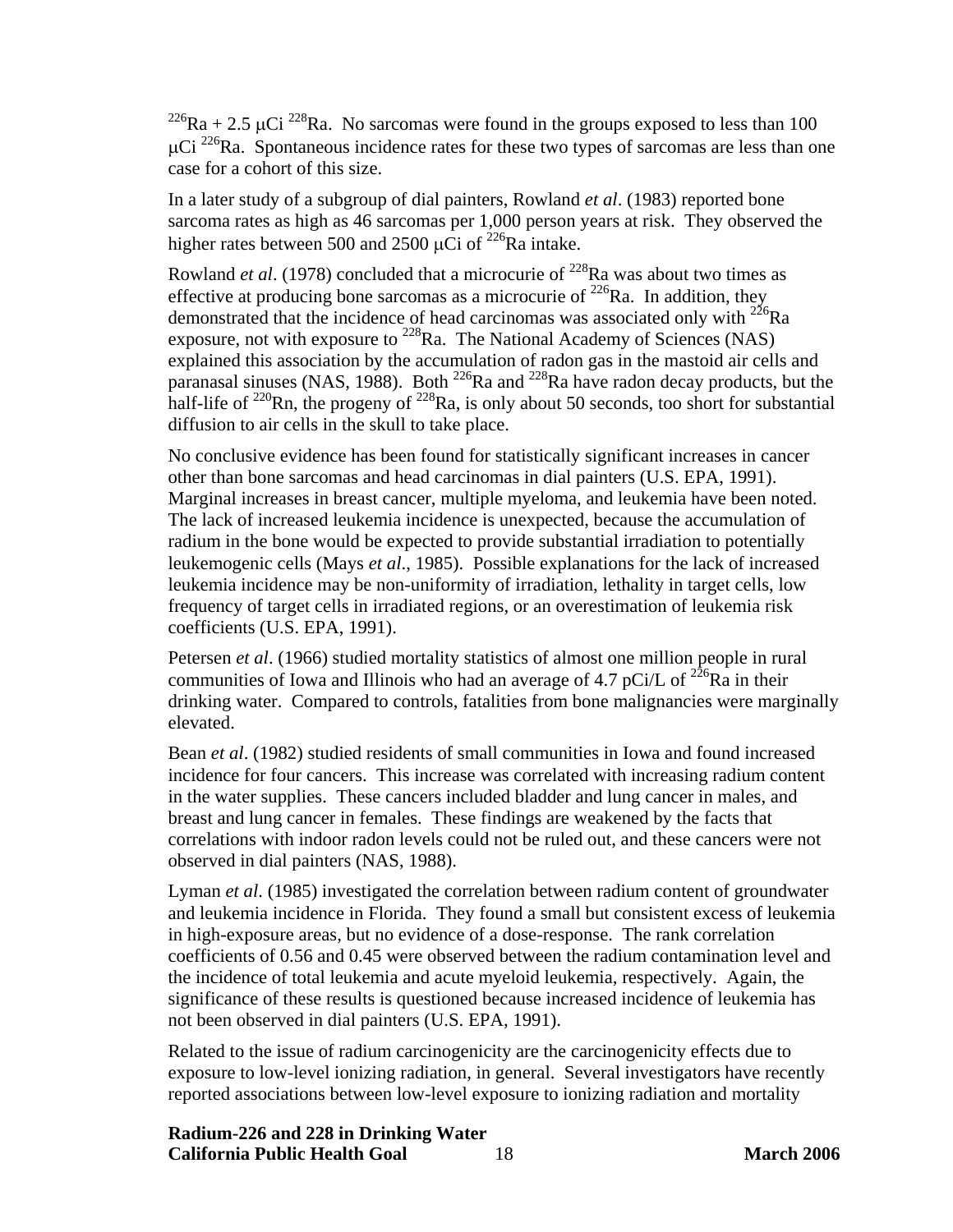<span id="page-25-0"></span>among nuclear research and production facility workers. Wing *et al.* (2000) and Richardson and Wing (1999a,b) studied ninety-eight multiple myeloma deaths and 391 age-matched controls selected from the combined roster of 115,143 workers hired before 1979 at Hanford, Los Alamos National Laboratory, Oak Ridge National Laboratory, and the Savannah River site. These investigators did not find an association between lifetime cumulative whole body ionizing radiation dose and multiple myeloma. However, they did report a significant effect of age at exposure: dose-response associations increased in magnitude with exposure age (from 40 to 50).

In addition, Mancuso *et al*. (1977) and Kneale *et al*. (1981, 1984) examined the health risks from low-level radiation in workers engaged in plutonium manufacture at Hanford Works, Washington State. The authors reported that a lag time was observed, with a cancer latency of about 25 years, and that the age at exposure was associated with increased risk with increasing age. Thus, these data suggest that older individuals may be more sensitive to ionizing radiation than younger adults.

The current radium data shows that the ingestion of  $^{226}$ Ra and  $^{228}$ Ra has caused bone and head cancers (Mays *et al*., 1985; NAS, 1988). Radium follows the behavior of calcium and is primarily deposited in bone. Although there is a suggested greater sensitivity in older individuals to low-level ionizing radiation, the radium burden in bone acquired during periods of growth tends to remain higher than the burden acquired by mature bone. This would make children the more sensitive population. The nuclear industry worker exposure studies would not reveal such an effect because children were not among this population. Thus, no special consideration was made regarding the potential greater sensitivity to older individuals.

# **DOSE-RESPONSE ASSESSMENT**

# *Noncarcinogenic Effects*

OEHHA found that the only health effect of radium ingestion with an adequately characterized dose-response relationship in humans was bone necrosis, in a study by Keane *et al*. (1983). Other non-cancer effects in humans have been reported at higher doses (Rundo *et al*., 1986). The U.S. EPA also considers agents emitting ionizing radiation to be mutagens and teratogens. Several other studies have confirmed that radium causes bone necrosis using animal studies (Taylor *et al*., 1976; Jee *et al*., 1969; and Momeni *et al*., 1976). The NOAELs of μCi total dose from the Keane *et al*. (1983) study were used to calculate an average daily dose, based on the assumption that bone necrosis was a function of radium intake adjusted for body weight and duration of radium intake (see the Subchronic Toxicity section). With these assumptions, the derived NOAELS used in our calculations of the health-protective concentration were 3.37 x 10<sup>-4</sup> μCi/kg-day (337 pCi/kg-day) for <sup>226</sup>Ra and 4.08 x 10<sup>-4</sup> μCi/kg-day (408 pCi/kg-day) for  $^{228}$ Ra. These values are used in calculations below to derive health-protective concentrations in drinking water for non-cancer effects.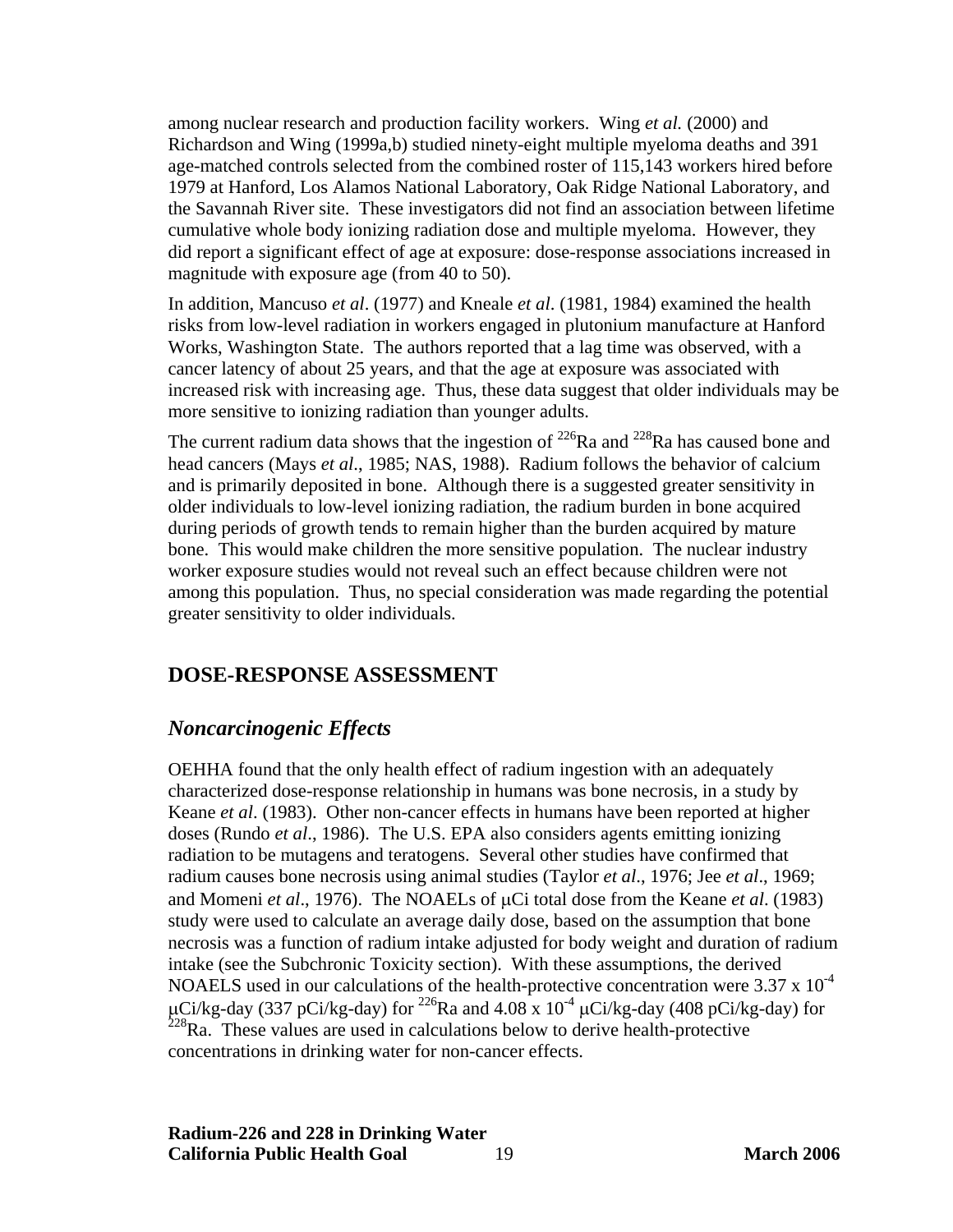# <span id="page-26-0"></span>*Carcinogenic Effects*

The U.S. EPA classifies all emitters of ionizing radiation as Group A carcinogens based on sufficient epidemiological evidence (U.S. EPA, 1999). [The reader is encouraged to read this document and its references in order to better understand U.S. EPA's interpretation of carcinogenicity data and mechanisms.] There is strong human evidence that the ingestion of  $^{226}$ Ra and  $^{228}$ Ra caused bone and head cancers in radium dial painters (Mays *et al.*, 1985; NAS, 1988). Patients injected with known amounts of <sup>224</sup>Ra had increased risk of developing bone sarcomas (NAS, 1988). The dose-response from both the dial painters and the injected patients was linear (NAS, 1988). In 1999 the U.S. EPA estimated the radiogenic cancer risks from ionizing radiation and calculated the overall mortality and morbidity risk to be about 5.75 x  $10^{-4}$  and 8.46 x  $10^{-4}$  per rad, respectively (U.S. EPA, 1999).

In the same publication, the U.S. EPA developed carcinogenic potencies or risk coefficients for almost all radionuclides including  $^{226}$ Ra and  $^{228}$ Ra. These risk coefficients are listed in U.S. EPA's Federal Guidance Report No. 13 (U.S. EPA, 1999). These risk coefficients apply to an average member of the public in that estimates of risk are averaged over age and gender distributions of a hypothetical closed population with an unchanging gender ratio whose survival functions and cancer mortality rates are based on the 1989-91 U.S. life table statistics (NCHS, 1997) and U.S. cancer mortality data for the same period (NCHS, 1992; 1993a,b). The U.S. EPA provides mortality and morbidity risk coefficients for each radionuclide and exposure route (inhalation and ingestion of food, water and soil). For each of the internal exposure modes, the risk coefficient for a radionuclide includes the contribution to dose from the production of decay chain members in the body after intake of the parent radionuclide. The five steps in computing the risk coefficients for internal exposure are as follows:

- Step 1. Lifetime risk per unit absorbed dose at each age: Radiation risk models are used to calculate gender-specific lifetime risks per unit of absorbed dose for 14 cancer sites.
- Step 2. Absorbed dose rates as a function of time post-acute intake at each age: Agespecific biokinetic models are used to calculate the time dependent inventories of activity in various regions of the body following an acute intake of a unit of radionuclide activity. Six ages are used: 100 days and 1, 5, 10, 15, 20-25 years.
- Step 3. Lifetime cancer risk per unit intake at each age: For each cancer site, the gender-specific values of lifetime risk per unit absorbed dose at each age (from the first step) are used to convert the calculated absorbed dose rates to lifetime cancer risks for acute intake of one unit of activity at each age *xi.*
- Step 4. Lifetime cancer risk for chronic intake: The U.S. EPA assumed that the concentration of the radionuclide in the environmental medium remains constant and that all persons in the population are exposed throughout their lifetimes.
- Step 5. Average lifetime cancer risk per unit activity intake: Because a risk coefficient is an expression of the radiogenic cancer risk *per unit activity intake*, the calculated lifetime cancer risk from chronic intake of the environmental medium must be divided by the expected lifetime intake.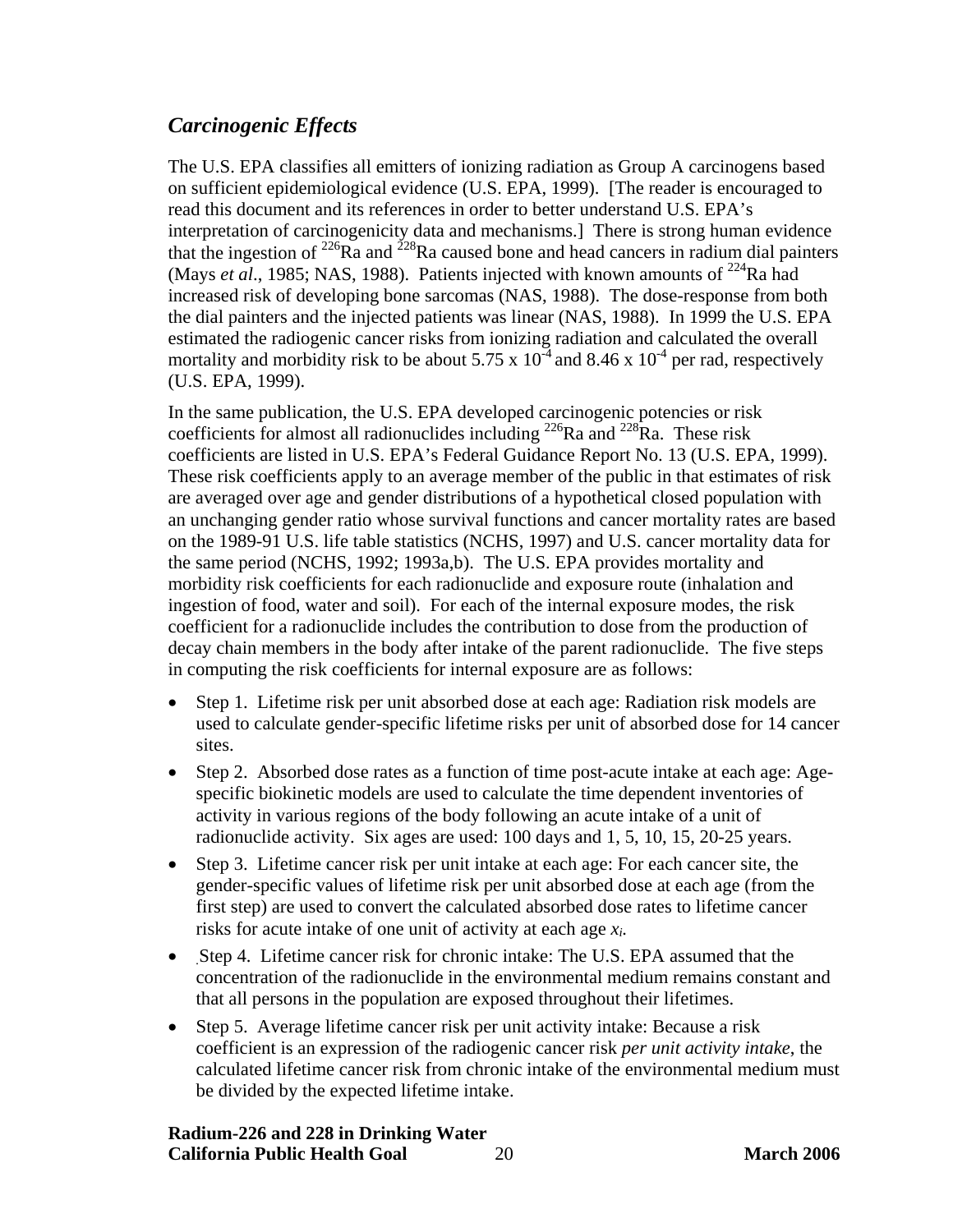A more detailed explanation of these five steps is presented in the U.S. EPA's Federal Guidance Report No. 13 (U.S. EPA, 1999).

Analyses involving the risk coefficients should be limited to estimation of prospective risks in large existing populations, rather than being applied to specific individuals. Also the risk coefficients may not be suitable for assessing the risk to an average individual in an *age-specific* cohort. The U.S. EPA performed all computations of dose and risk using DCAL, a comprehensive biokinetic-dose-risk computational system designed for radiation dosimetry (U.S. EPA, 1999). DCAL has been extensively tested and has been compared with several widely used solvers for biokinetic models and systems of differential equations. DCAL was used by a task group of the ICRP to derive or check the dose coefficients given in it series of documents on age specific doses to members of the public from the intakes of radionuclides (ICRP, 1989, 1993, 1995, 1996a,b).

The risk coefficients from the Federal Guidance Report No. 13 for  $^{226}$ Ra and  $^{228}$ Ra are listed in Table 7 below for the water ingestion exposure route (U.S. EPA, 1999) in both units of  $Bq^{-1}$  and  $pCi^{-1}$ .

|              | Risk Coefficient <sup>a</sup> $(Bq^{-1})$ |                       | Risk Coefficient $\frac{b}{c}$ (pCi <sup>-1</sup> ) |                        |  |
|--------------|-------------------------------------------|-----------------------|-----------------------------------------------------|------------------------|--|
| Radionuclide | <b>Mortality</b>                          | <b>Morbidity</b>      | <b>Mortality</b>                                    | <b>Morbidity</b>       |  |
| $^{226}Ra$   | $7.17 \times 10^{-9}$                     | $1.04 \times 10^{-8}$ | $2.65 \times 10^{-10}$                              | $3.85 \times 10^{-10}$ |  |
| $^{228}Ra$   | $2.00 \times 10^{-8}$                     | $2.81 \times 10^{-8}$ | $7.40 \times 10^{-10}$                              | $1.04 \times 10^{-9}$  |  |

**Table 7. Drinking Water Risk Coefficients for 226Ra and 228Ra** 

<sup>a</sup> Values taken from U.S. EPA, 1999

<sup>b</sup> Converted from Bq<sup>-1</sup> to pCi<sup>-1</sup> by multiplying by 0.037 Bq/pCi

The scientific community has been aware for many years of the possibility that low doses of ionizing radiation may result in changes in cells and organisms, which reflects an ability to adapt to the effects of radiation. There is also a suggestion that low doses of ionizing radiation protect against cancer rather than conferring cancer risk (radiation hormesis), based both on experimental results showing adaptive responses and on interpretations of epidemiological studies, as reported by the United Nations Scientific Committee on the Effects of Atomic Radiation (UNSCEAR) (UNSCEAR, 1994; NCRP, 2001).

The National Council on Radiation Protection and Measurements (NCRP, 2001) reviewed the most recent epidemiological evidence and concluded that there is no strong support for a hormesis interpretation of the radiation epidemiological literature. They conclude that all epidemiological evidence implicating hormesis was either a statistical anomaly that disappeared as more and better data became available, or was due to confounding factors such as better health for radiation workers. The NCRP also concluded that low-dose cancer studies are equivocal because of the intrinsic limitations in their precision and statistical power. Because of these limitations there is a danger in over-interpreting either individual negative studies or individual highly positive studies.

#### **Radium-226 and 228 in Drinking Water California Public Health Goal** 21 **March 2006**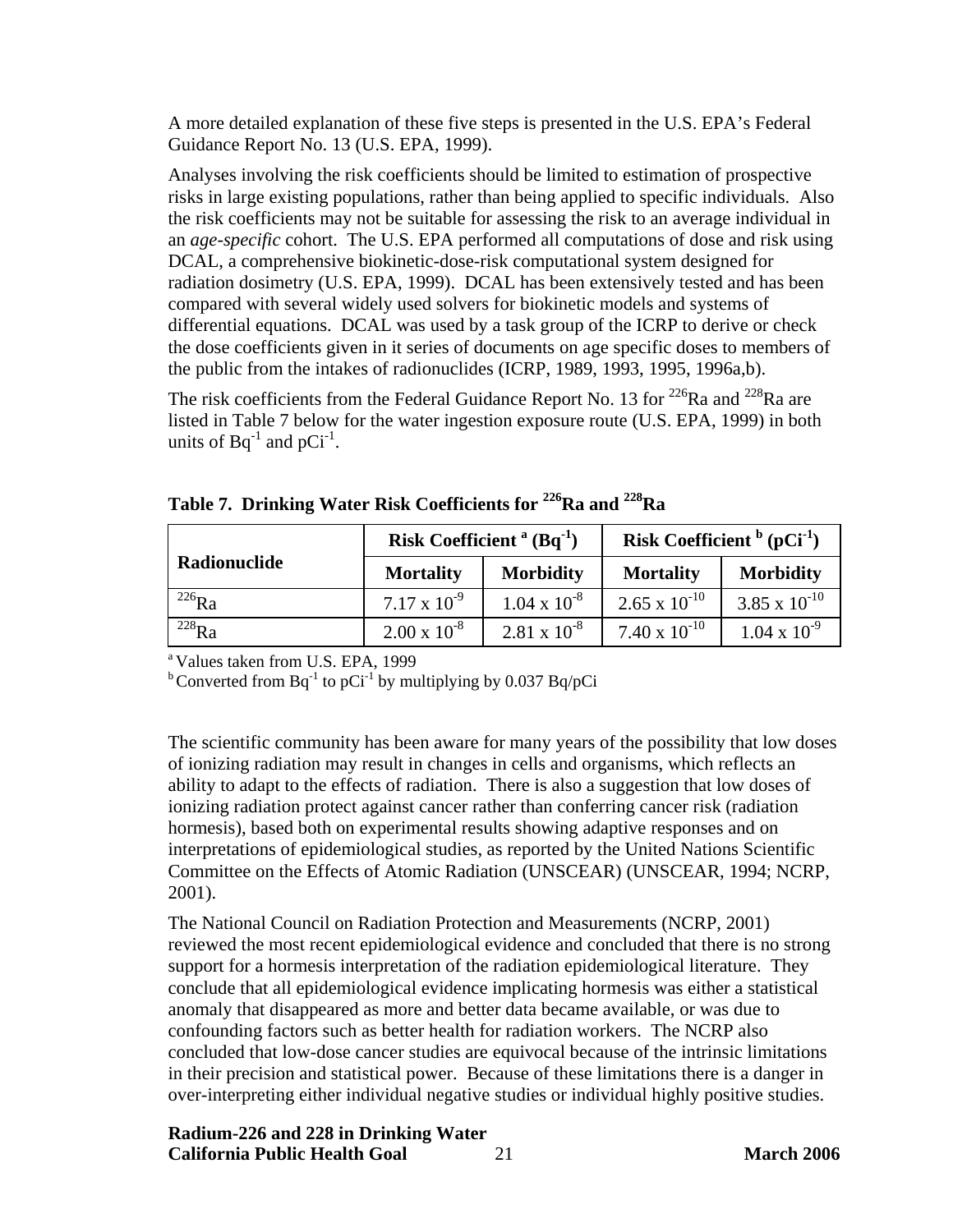# <span id="page-28-0"></span>**CALCULATION OF PHG**

Calculations of concentrations of chemical contaminants in drinking water associated with negligible risks for carcinogens or non-carcinogens must take into account the toxicity of the chemical itself, as well as the potential exposure of individuals using the water. Tap water is used directly as drinking water, for preparing foods and beverages. It is also used for bathing or showering, and in washing, flushing toilets and other household uses, resulting in potential dermal and inhalation exposures.

# *Noncarcinogenic Effects*

Non-carcinogenic effects due to radium have been characterized since 1922. Fatal cases of jaw necrosis and aplastic anemia among women employed as dial painters were reported by Martland (1931). Keane *et al.* (1983) characterized the dose-response relationship in humans for bone necrosis following radium exposure. Furthermore, bone necrosis has also been reported to occur in animals following exposure to radium (Taylor *et al.*, 1976; Jee *et al.*, 1969; and Momeni *et al.*, 1976). The NOAELs based on the Keane *et al*. (1983) study were used to calculate the proposed health-protective concentrations below for radium–226 and radium–228. An uncertainty factor of 3 was applied in the calculation to correct for less than lifetime exposure since the data were obtained from individuals exposed for less than 2 years. In addition, an uncertainty factor of 3 was used to account for interindividual variability in the diverse California population. A larger uncertainty factor was not used for interindividual variability since the data were obtained from a population whose median age was 18 years; already a sensitive population for bone necrosis. We calculated the public-health protective concentration (C) for non-carcinogenic endpoints using the equation:

$$
C = \frac{NOAEL \times BW \times RSC}{UF \times WC}
$$

where:

| <b>NOAEL</b> | $=$ | derived No Observable Adverse Effect Levels are 337 pCi/kg-day<br><sup>226</sup> Ra and 408 pCi/kg-day for <sup>228</sup> Ra;                                                                                                                                               |
|--------------|-----|-----------------------------------------------------------------------------------------------------------------------------------------------------------------------------------------------------------------------------------------------------------------------------|
| <b>BW</b>    |     | adult body weight of 70 kg, or 10 kg for a child;                                                                                                                                                                                                                           |
| <b>RSC</b>   | $=$ | relative source contribution of 0.5, based on the estimated<br>contribution from foods compared to drinking water;                                                                                                                                                          |
| UF           | $=$ | combined uncertainty factor (3 to account for individual<br>differences in sensitivity to radium toxicity and 3 for non-lifetime<br>exposure, multiplied to equal 10 based on the convention that the<br>two values of 3 each represent half of 10 on a logarithmic scale); |
| <b>WC</b>    |     | drinking water ingestion rate for an adult of $2$ L/day and a child of<br>1 L/day; no component is added for volatilization because the<br>chemicals are non-volatile, and inhalation of aerosol droplets in                                                                |

| Radium-226 and 228 in Drinking Water |  |
|--------------------------------------|--|
| <b>California Public Health Goal</b> |  |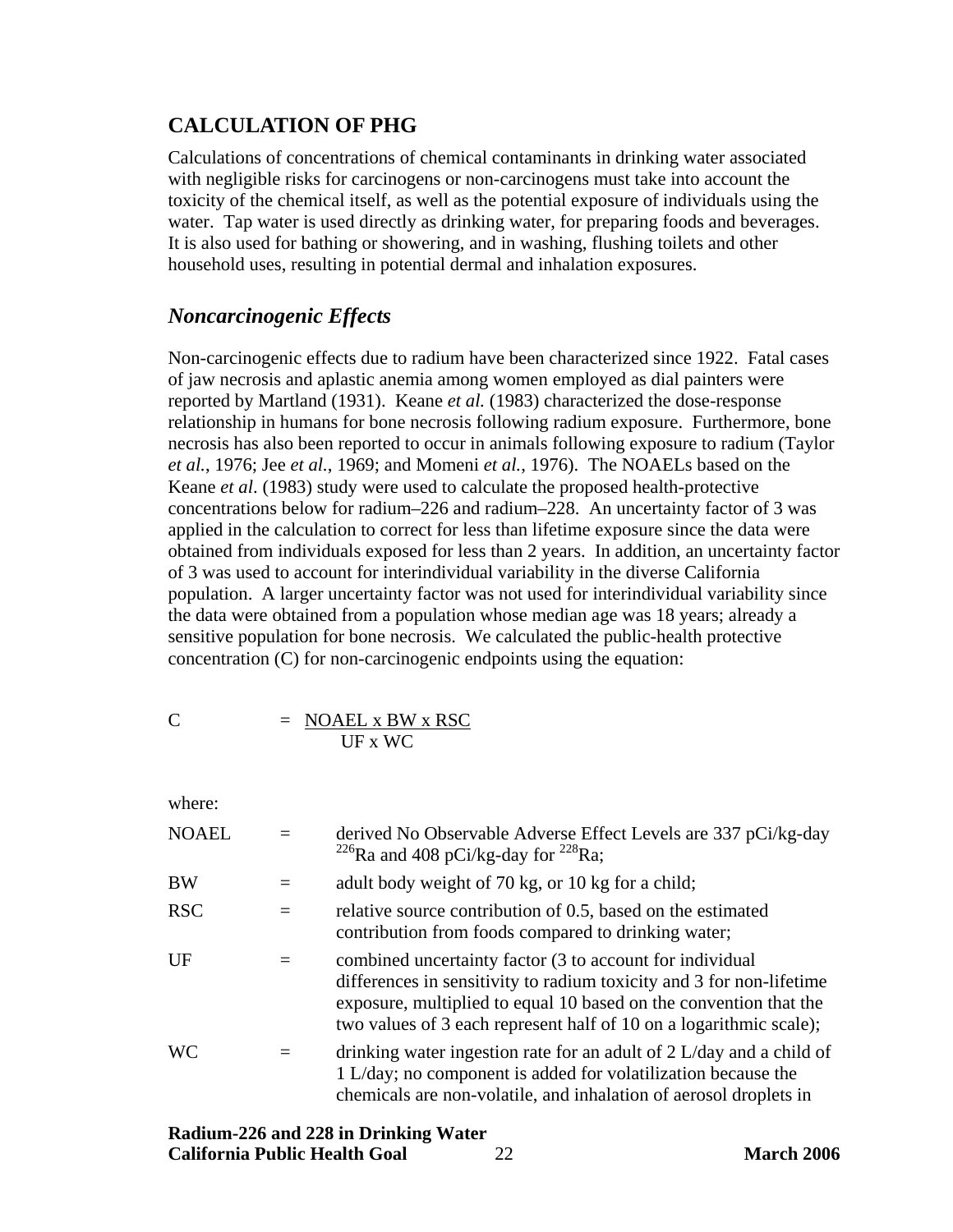showering is considered to provide a negligible added exposure in this case.

For a child, the calculated health-protective concentration for the two radionuclides would be as follows:

C = 
$$
\frac{337 \text{ pCi/kg-day} \times 10 \text{ kg} \times 0.5}{10 \times 1 \text{ L/day}} = 170 \text{ pCi/L} \text{ for }^{226}\text{Ra}
$$

C = 
$$
\frac{408 \text{ pCi/kg-day x } 10 \text{ kg x } 0.5}{10 \text{ x } 1 \text{ L/day}}
$$
 = 200 pCi/L for <sup>228</sup>Ra

For an adult, the calculated health-protective concentration for the two radionuclides would be as follows:

C = 
$$
\frac{337 \text{ pCi/kg-day x } 70 \text{ kg x } 0.5}{10 \text{ x } 2 \text{ L/day}} = 590 \text{ pCi/L for }^{226}\text{Ra}
$$

C = 
$$
\frac{408 \text{ pCi/kg-day x } 70 \text{ kg x } 0.5}{10 \text{ x } 2 \text{ L/day}}
$$
 = 710 pCi/L for <sup>228</sup>Ra

Table 8 lists the calculated health-protective concentrations (C) for the two radionuclides and ages, based on non-cancer effects. Additionally, the public health protective concentrations are expressed in pg/L for comparative purposes. This value is obtained by dividing the calculated health-protective concentration in μCi/L by the specific activity for each radionuclide (i.e.,  $0.988$  pCi/pg and 275 pCi/pg for <sup>226</sup>Ra and <sup>228</sup>Ra, respectively).

| Radionuclide | <b>Health Protective Concentrations</b> |      |              |      |
|--------------|-----------------------------------------|------|--------------|------|
|              | Child                                   |      | <b>Adult</b> |      |
|              | $\bf p$ Ci/L                            | pg/L | $\bf pCi/L$  | pg/L |
|              | 170                                     | 170  | 590          | 600  |
|              | 200                                     | 0.75 | 710          | 2.6  |

Table 8. Health-Protective Concentrations for Non-cancer Effects of <sup>226</sup>Ra and <sup>228</sup>Ra

We conclude that appropriate concentrations to protect against non-cancer effects of these isotopes are 200 pCi/L of either isotope, corresponding to 200 pg/L of <sup>226</sup>Ra and 1 pg/L of  $^{228}$ Ra (all values rounded to one significant figure). These public health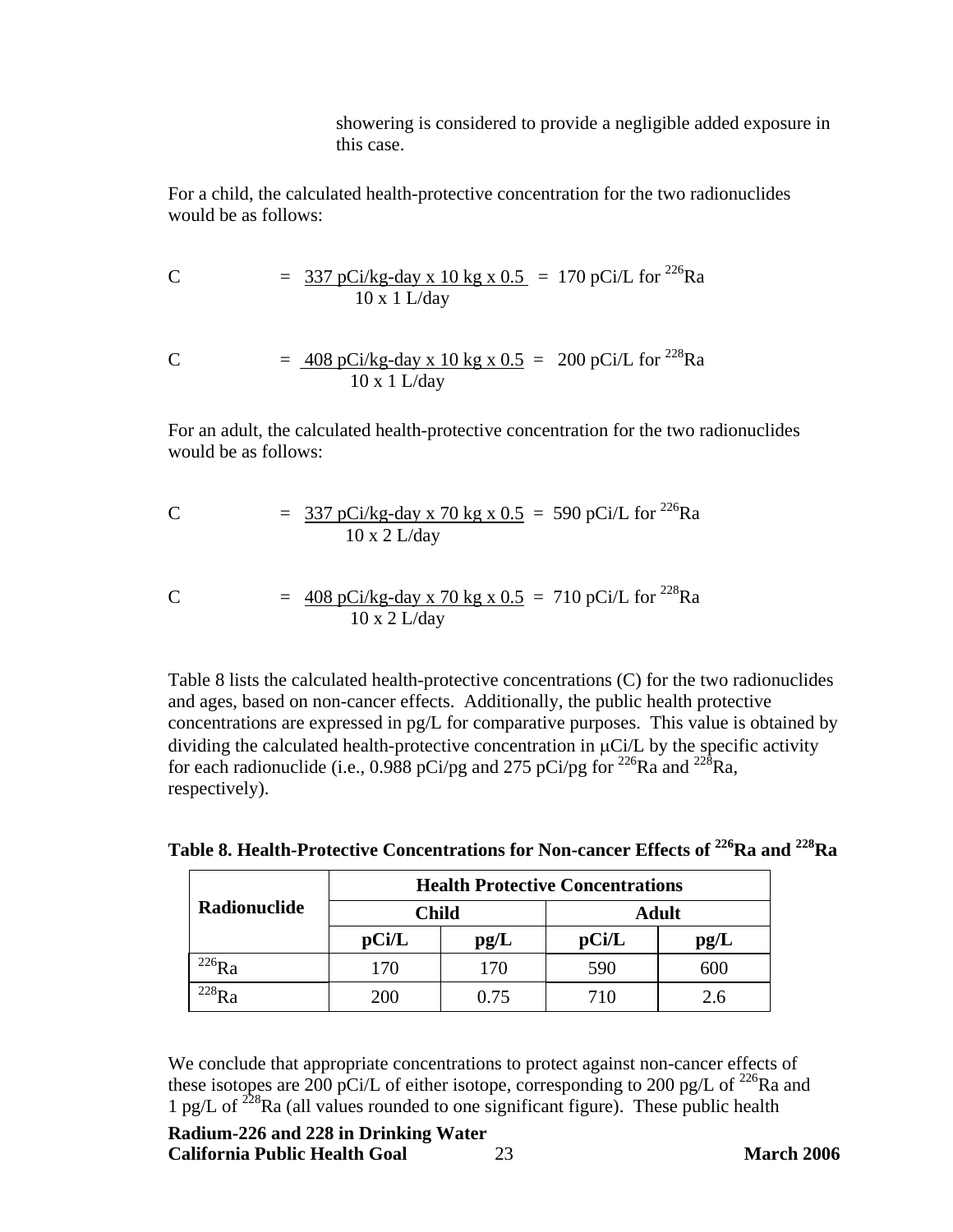<span id="page-30-0"></span>protective concentrations are much higher than the one derived below for cancer. Therefore the drinking water concentration estimated below to protect against carcinogenic effects is also protective against non-cancer chronic toxicity.

#### *Carcinogenic Effects*

There is strong human evidence that ingestion of  $^{226}$ Ra and  $^{228}$ Ra caused bone and head cancers in radium dial painters (Mays *et al*., 1985; NAS, 1988). Patients injected with known amounts of <sup>224</sup>Ra had increased risk of developing bone sarcomas (NAS, 1988). The dose-response from both dial painters and injected patients was linear (NAS, 1988). The U.S. EPA developed carcinogenic potencies or risk coefficients for almost all radionuclides, including <sup>226</sup>Ra and <sup>228</sup>Ra. The risk coefficients for <sup>226</sup>Ra and <sup>228</sup>Ra are listed in Table 7 and are based on the findings of the U.S. EPA's Federal Guidance Report No. 13 (U.S. EPA, 1999). For calculating the health-protective concentration for  $^{226}$ Ra and  $^{228}$ Ra, the morbidity risk coefficients were used in our calculations. The morbidity risk coefficient is an estimate of the average total risk of experiencing a radiogenic cancer, whether or not the cancer is fatal. We calculated the drinking water concentration corresponding to a *de minimis* cancer morbidity risk (1 in 1 million) using the following equation for each radionuclide.

$$
C = \frac{R}{\text{EP } x \text{ CRC } x \text{ WC}}
$$

where:

| R          | <i>de minimis</i> cancer risk of one in a million;                                                                                                |
|------------|---------------------------------------------------------------------------------------------------------------------------------------------------|
| EP         | exposure period of 70 years (25,568 days);                                                                                                        |
| <b>CRC</b> | morbidity cancer risk coefficients (pCi <sup>-1</sup> ) <sup>226</sup> Ra = 3.85 x 10 <sup>-10</sup> ,<br>$^{228}$ Ra = 1.04 x 10 <sup>-9</sup> ; |
| <b>WC</b>  | drinking water ingestion rate $(2 L/day)$ .                                                                                                       |

The health-protective concentration of  $^{226}$ Ra is therefore calculated as:

C = 
$$
\frac{10^{-6}}{25,568 \text{ d x } 3.85 \text{ x } 10^{-10} \text{ pCi}^{-1} \text{ x } 2 \text{ L/d}}
$$
 = 0.05 pCi/L

The health-protective concentration of  $^{228}$ Ra is calculated as:

C = 
$$
\frac{10^{-6}}{25,568 \text{ d x } 1.04 \text{ x } 10^{-9} \text{ pCi}^{-1} \text{ x } 2 \text{ L/d}}
$$
 = 0.019 pCi/L

**Radium-226 and 228 in Drinking Water California Public Health Goal** 24 **March 2006**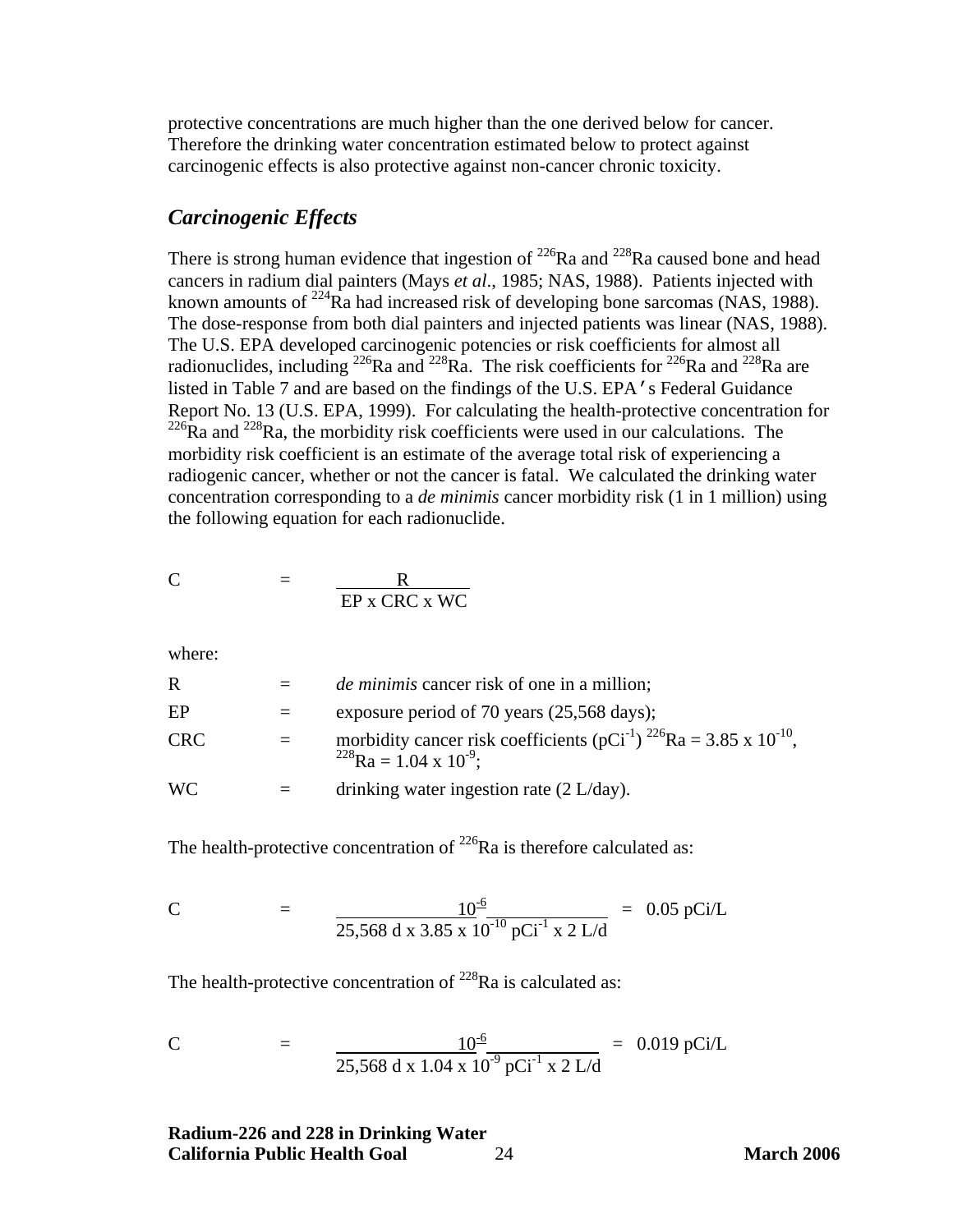<span id="page-31-0"></span>Because the cancer values are much lower and more health-protective than the noncancer values, the PHG is set at the health-protective values for the cancer endpoint. These values, 0.05 pCi/L for <sup>226</sup>Ra and 0.019 pCi/L for <sup>228</sup>Ra, correspond to a 1 in one million upper-bound lifetime cancer morbidity risk for each of the isotopes. At these radioactivity levels in water, individuals, including sensitive subpopulations, should also be protected against the non-cancer effects of the isotopes.

# **RISK CHARACTERIZATION**

The primary sources of uncertainty in the development of the PHG for radium-226 and radium-228 in drinking water include some of the general issues of uncertainty in any risk assessment, particularly dose-response modeling and estimation of exposures. However, there is a considerable amount of certainty in key areas of the risk assessment of radium, including the mode of action, inter- and intra-species extrapolation, and relative source contribution (RSC). A substantial body of information exists on the carcinogenic effects of radionuclides, including radium, on human subjects. U.S. EPA as well as other entities have developed and are perfecting models to estimate human body exposures to radionuclides, which have also added to the certainty of the estimations.

The PHGs for radium-226 and radium-228 are 0.05 and 0.019 pCi/L, respectively. These estimated protective health concentrations were calculated based on the carcinogenic potencies of 3.85 x  $10^{-10}$  and 1.04 x  $10^{-9}$  per pCi, respectively, developed by U.S. EPA (1998). In calculating the PHG values, a *de minimis* excess individual cancer risk level of  $10^{-6}$  was used, which is applied to all chemicals for which a non-threshold cancer risk assessment is judged to be relevant, to meet the intent of the statute. The corresponding levels for lifetime cancer risks of  $10^{-5}$  or  $10^{-4}$  are 0.5 pCi/L and 5.0 pCi/L, respectively, for radium 226. For radium-228, the corresponding levels for lifetime cancer risks of  $10^{-5}$ or  $10^{-4}$  are 0.19 pCi/L and 1.9 pCi/L, respectively.

No additional assumptions are needed with respect to the use of RSCs for radium. The U.S. EPA's risk value is specific for ingestion of radium in water.

# **OTHER REGULATORY STANDARDS**

As early as 1928, both the international and U.S. radiation protection community established agencies to ensure the safe use of ionizing radiation. These agencies are now called the International Commission on Radiological Protection (ICRP) and the National Council on Radiation Protection and Measurements (NCRP).

The NCRP was chartered by the U.S. Congress to (1) disseminate information of public interest and recommend radiation levels to protect the public, (2) support cooperation among organizations concerned with radiation protection, (3) develop basic concepts about radiation protection, and (4) cooperate with the ICRP. Even though the NCRP is a nongovernmental organization, it guides the establishment of federal radiation policies, requirements, and statutes. Based on the recommendation of the NCRP, the U.S. EPA sets radiation protection policy and guidance for all of the federal governmental agencies and state cooperating radiation safety programs.

**Radium-226 and 228 in Drinking Water California Public Health Goal** 25 **March 2006**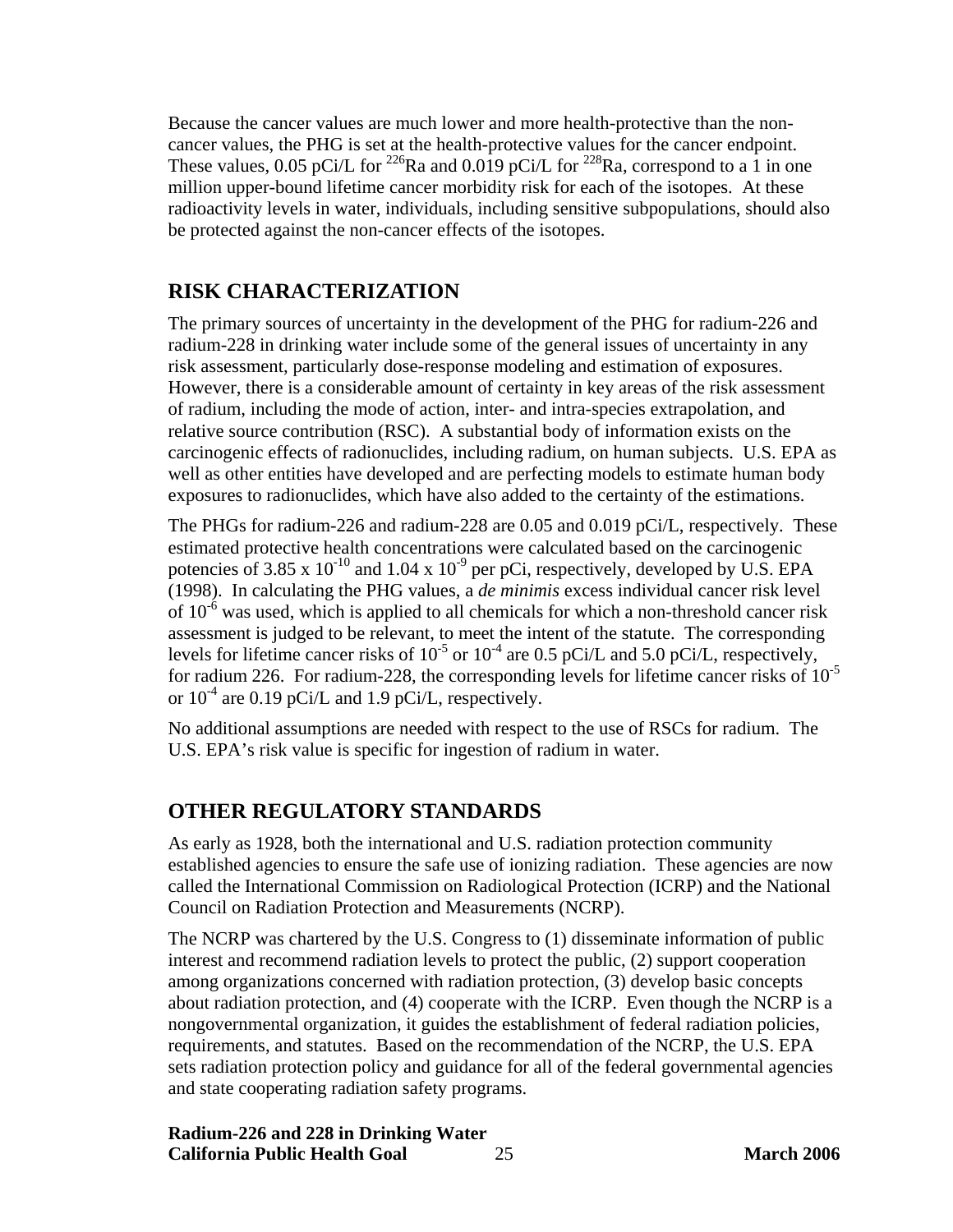The federal government has several different agencies that regulate the safe use of radioactive material. The Nuclear Regulatory Commission (NRC) regulates commercial power reactors, research and test reactors, nuclear fuel cycle facilities, and the transport, storage, and disposal of nuclear materials and waste. The U.S. EPA regulates the individual radiation dose for the nuclear fuel cycle, the level of radionuclides emitted to the air and in drinking water, along with residual levels of radiation at uranium and thorium mills, and the release of radionuclides from high-level waste disposal facilities. The Food and Drug Administration (FDA) develops standards for equipment that emits ionizing radiation, and the Department of Transportation (DOT), in conjunction with the NRC, regulates the transport of radioactive material. All these agencies follow the recommendations of the NCRP.

Table 9 summarizes the international and national guidelines and standards pertinent to human exposure to ionizing radiation and Radium-226. These include the guidelines from the ICRP and NCRP, relevant federal standards from the NRC, U.S. EPA, and the DOT. We also include current state standards applicable to Radium-226 in drinking water (Table 10).

| <b>Agency</b> | <b>Description</b>                                                                                                                                                 | <b>Guideline or Regulation</b>                        |  |
|---------------|--------------------------------------------------------------------------------------------------------------------------------------------------------------------|-------------------------------------------------------|--|
| <b>ICRP</b>   | <b>Guideline</b> dose for the protection of the<br>general public                                                                                                  | 100 mrem/year                                         |  |
| <b>NCRP</b>   | <b>Guideline</b> dose for the protection of the<br>general public                                                                                                  | 100 mrem/year                                         |  |
| <b>NCRP</b>   | <b>Guideline</b> dose for any individual radiation<br>source or practice                                                                                           | 10 mrem/year                                          |  |
| <b>NRC</b>    | <b>Regulation</b> for the protection of the general                                                                                                                | 100 mrem/year                                         |  |
|               | public                                                                                                                                                             | $(10$ CFR $20.1301)$                                  |  |
| <b>NRC</b>    | <b>Regulation</b> for the protection of the general<br>public - Low-level Radioactive Waste<br><b>Disposal Facilities</b>                                          | 25 mrem/year (10 CFR 61)                              |  |
| <b>NRC</b>    | <b>Regulation</b> for the protection of the general<br>public- Decommissioned Facilities                                                                           | 25 mrem/year (10 CFR 20)                              |  |
| U.S. EPA      | <b>Regulation.</b> Maximum Contaminant Level<br>in community water systems<br>Radium-226, Radium-228, and alpha<br>particle:<br>Beta particle and photon activity: | 5 pCi/L (40 CFR 141.15)<br>4 rem/year (40 CFR 141.16) |  |
| <b>DOT</b>    | <b>Regulation</b> for transport in normally<br>occupied space.                                                                                                     | 2 mrem/hour (49 CFR 173)                              |  |

**Table 9. Relevant Radiation Protection Guidelines and Regulations (from ATSDR 2001)** 

\*- CFR – Code of Federal Regulations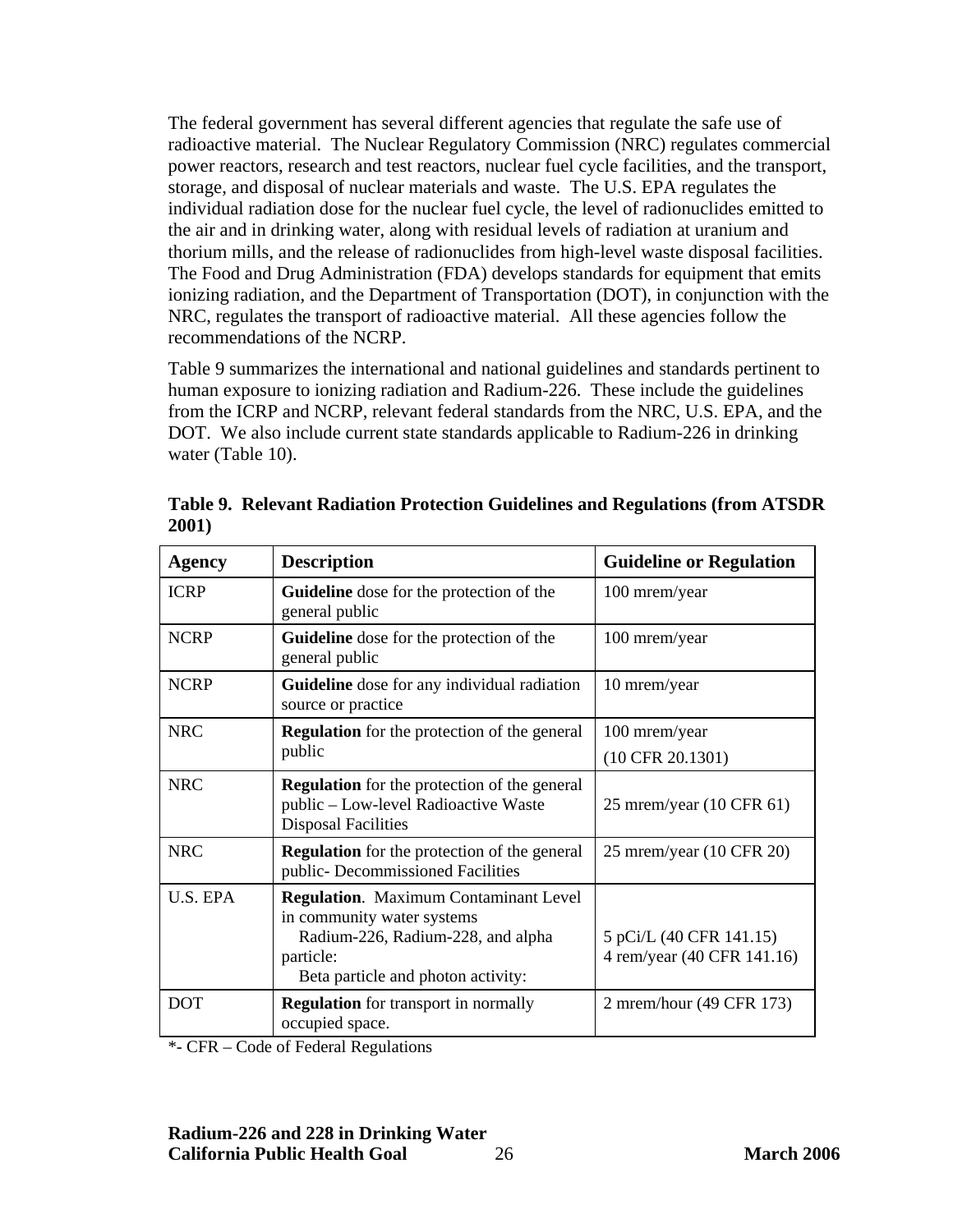The federal government has regulated the levels of  $^{226}$ Ra and  $^{228}$ Ra in community water supplies since the mid-1970s. The U.S. EPA promulgated Maximum Contaminant Levels (MCLs) for radium and other radionuclides in community water supplies in their 1976 National Interim Primary Drinking Water Regulation (U.S. EPA, 1976). The combined MCL for <sup>226</sup>Ra and <sup>228</sup>Ra is 5 pCi/L.

In 1991, the U.S. EPA proposed new MCLs for  $^{226}$ Ra and  $^{228}$ Ra at 20 pCi/L each based on newer dosimetry (U.S. EPA, 1991). They based the MCLs on a 4 mrem/year effective dose equivalent using the RADRISK Computer Code and 2 L/day drinking water rate. The proposed rule was never implemented.

In 2000, the U.S. EPA finalized their rule for drinking water (U.S. EPA, 2000, 2002). For <sup>226</sup>Ra and <sup>228</sup>Ra the MCL remains at 5 pCi/L (combined) because updated dosimetry and risk levels yielded similar concentrations (U.S. EPA, 2005a). This MCL is scheduled for review in the next 2 to 3 years for risk management issues.

California adopted the U.S. EPA MCL of 5 pCi/L for the combined radionuclides in 1997, and this MCL is still in force (DHS, 2005d).

| <b>State or Territory</b>                                                                         | Standard $(pCi/L)$ |
|---------------------------------------------------------------------------------------------------|--------------------|
| Alabama, Alaska, California, Colorado, Connecticut,<br>Florida, Iowa, Indiana, Rhode Island, Utah |                    |
| New York, Puerto Rico, Washington, Wyoming                                                        |                    |

|  | Table 10. State Regulations for Radium-226 in Drinking Water (ATSDR, 2001) |  |
|--|----------------------------------------------------------------------------|--|
|  |                                                                            |  |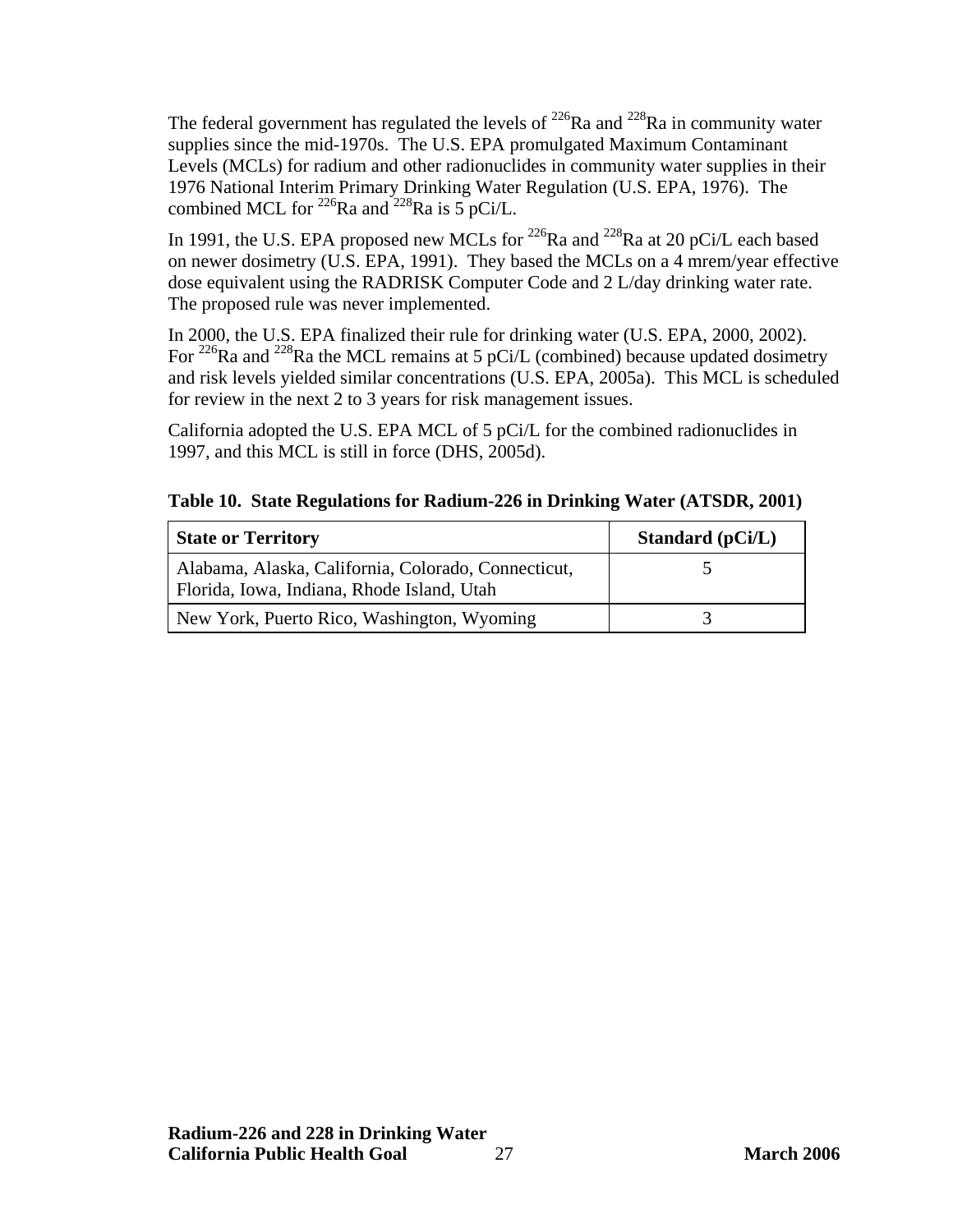# <span id="page-34-0"></span>**REFERENCES**

Aieta EM, Singley JE, Trussell AR, *et al*. (1987). Radionuclides in drinking water: An overview. JAWWA 79:144-152.

Ames LL, Rai D (1978). Radionuclide interactions with soil and rock media. Vol. 1: Processes influencing radionuclide mobility and retention. Office of Radiation Programs, U.S. Environmental Protection Agency. EPA 520/6-78-007.

ATSDR (1990). Toxicological Profile for Radium. Agency for Toxic Substances and Disease Registry, U.S. Public Health Service. December 1990.

ATSDR (1997). Toxicological Profile for Ionizing Radiation, Draft for Public Comment. Agency for Toxic Substances and Disease Registry, U.S. Public Health Service. September 1997.

ATSDR (1999). Toxicological Profile for Ionizing Radiation, Agency for Toxic Substances and Disease Registry, U.S. Public Health Service. September 1999.

Bean JA, Isaacson P, Hahne RM, Kohler J (1982). Drinking water and cancer incidence in Iowa: II. Radioactivity in drinking water. Am J Epidemiol 116:924-932.

Benes P, Borovec Z, Stejc P (1985). Interaction with radium and freshwater sediment and their mineral components: II. Kaolinite and montmorillonite. J Radioanal Nucl Chem 89:339-351.

Benes P, Strejc P, Lukavec Z (1984). Interaction with radium and freshwater sediment and their mineral components: I. Ferric hydroxide and quartz. J Radioanal Nucl Chem 82:275-285.

Boyd JT, Court Brown WM, Vennart J, Woodcock GE (1966). Chromosome studies on women formerly employed as luminous dial painters. Br Med J 1:377-382.

Cech I, Lemma M, Kreitler CW, *et al*. (1988). Radium and radon in water supplies from Texas Gulf coastal aquifer. Water Res 22:109-121.

Della Rosa RJ, Goldman M, Wolf HG (1967). Uptake and retention of orally administered Ra-226 and Ba-133. A preliminary report. University of California at Davis, 472-114, 40-41.

DHS (2005a). Review of MCLs in Response to PHGs. Division of Drinking Water and Environmental Monitoring, California Department of Health Services. Accessed at: <http://www.dhs.ca.gov/ps/ddwem/chemicals/PHGs/index.htm.>

DHS (2005b). Drinking Water: Overview of Monitoring Results 1984-2000. Division of Drinking Water and Environmental Monitoring, California Department of Health Services. Accessed at: [http://www.dhs.ca.gov/ps/ddwem/chemicals/monitoring/results84-](http://www.dhs.ca.gov/ps/ddwem/chemicals/monitoring/results84-00.htm#Analyses%20by%20Water%20Systems)) [00.htm#Analyses%20by%20Water%20Systems.](http://www.dhs.ca.gov/ps/ddwem/chemicals/monitoring/results84-00.htm#Analyses%20by%20Water%20Systems))

DHS (2005c). Drinking Water: Overview of Monitoring Results 1994-2001. Division of Drinking Water and Environmental Monitoring, California Department of Health [Services. Accessed at: www.dhs.ca.gov/ps/ddwem/chemicals/monitoring/results94-](www.dhs.ca.gov/ps/ddwem/chemicals/monitoring/results94-01.htm.) 01.htm.

**Radium-226 and 228 in Drinking Water California Public Health Goal** 28 **March 2006**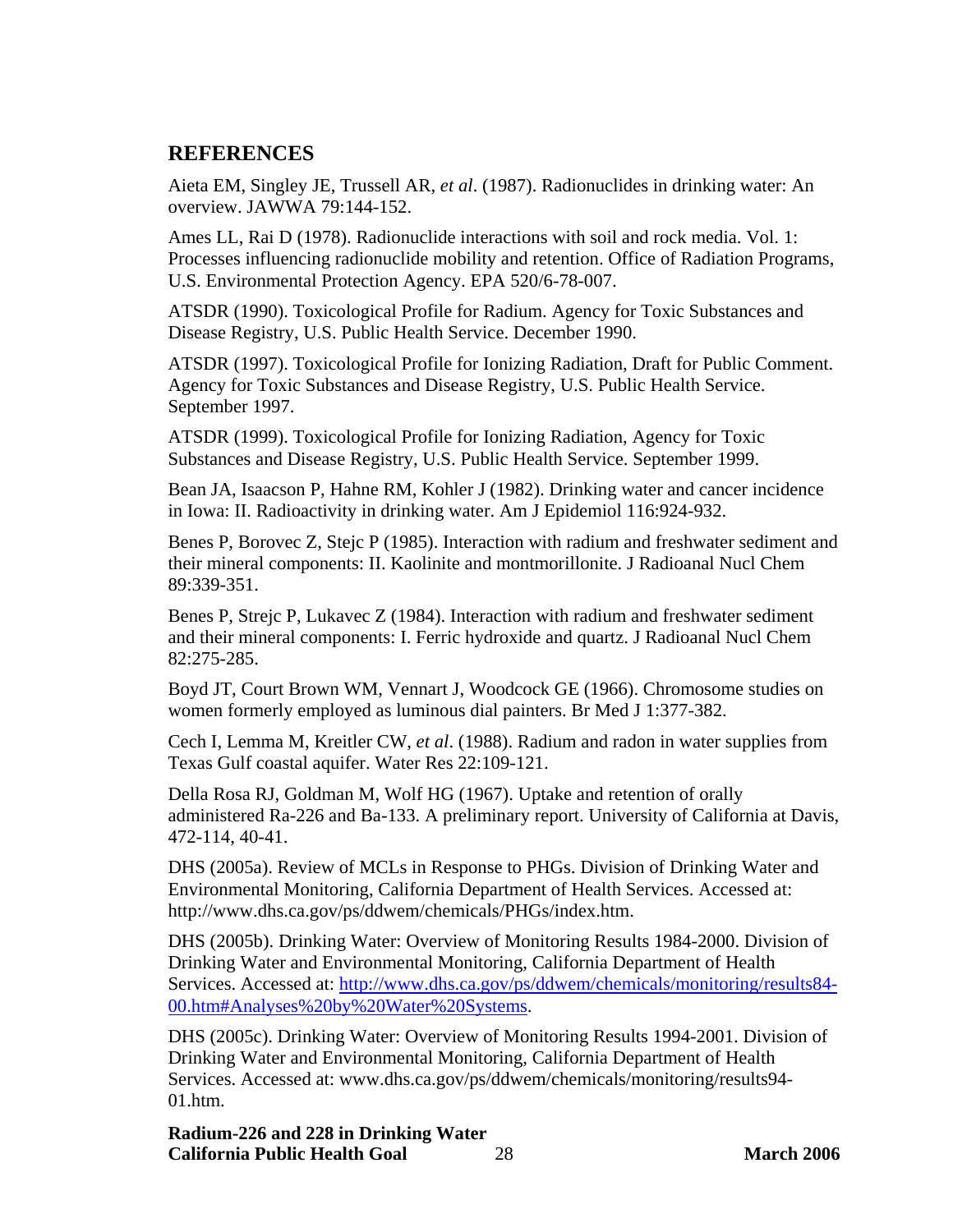DHS (2005d). MCLs, DLRs, and Unregulated Chemicals Requiring Monitoring. California Department of Health Services. Accessed at: <www.dhs.ca.gov/ps/ddwem/chemicals/MCL/mclindex.htm.>

Eisenbud M (1973). Environmental Radioactivity*.* Academic Press, New York, NY.

Hess CT, Michel J, Horton TR, Prichard HM, Coniglio WA (1985). The occurrence of radioactivity in public water supplies in the United States. Health Physics 48:553-586.

Hoegerman SF, Cummins HT, Greco I, Bronec JF (1973). Chromosome breakage in patients exposed to internal emitters. Radiological and Environmental Research Division Annual Report. July 1972–June 1973. Center for Human Radiobiology. ANL-8060-II, 81-90.

Humphreys ER, Loutit JF, Major IR, Stone VA (1985). The induction by 224 Ra of myeloid leukemia and osteosarcoma in male CBA mice. Int J Radiat Biol 47:239-247.

ICRP (1989). Age-dependent doses to members of the public from intake of radionuclides: Part 1. International Commission on Radiological Protection Publ 56. Ann ICRP 20(2):1-122.

ICRP (1993). Age-dependent doses to members of the public from intake of radionuclides: Part 2. International Commission on Radiological Protection Publ 67. Ann ICRP 23(3/4):1-167.

ICRP (1995a). Age-dependent doses to members of the public from intake of radionuclides: Part 3. International Commission on Radiological Protection Publ 69. Ann ICRP 25:1-74.

ICRP (1995b). Age-dependent doses to members of the public from intake of radionuclides: Part 4, Inhalation dose coefficients. International Commission on Radiological Protection Publ 71. Ann ICRP 25(3/4):1-405.

ICRP (1996). Age-dependent doses to members of the public from intake of radionuclides: Part 5, Compilation of ingestion and inhalation does coefficients. International Commission on Radiological Protection Publ 72. Ann ICRP 26(1):1-91.

Jee WS, Bartley MH, Dockum NL, *et al*. (1969). Vascular changes in bones following bone-seeking radionuclides. In: Delayed Effects of Bone-Seeking Radionuclides, Mays CW, Jee WS, Lloyd RD, eds. University of Utah Press, Salt Lake City, UT, pp. 437-455.

Kalin M (1988). Long-term ecological behaviour of abandoned uranium mill tailings. 3. Radionuclide concentrations and other characteristics of tailings, surface waters, and vegetation. Report to Environment Canada by the Institute of Environmental Studies, University of Toronto, Ontario, Canada. Report No. EPS 3/HA/4.

Keane AT, Kirsh IE, Lucas HF, *et al*. (1983). Non-stochastic effects of 226Ra and 228Ra in the human skeleton. In: Biological Effects of Low-Level Radiation*.* International Atomic Energy Agency, Vienna, Austria, pp. 329-350.

Kneale GW, Mancuso TF, Stewart AM (1981). Hanford radiation study III: a cohort study of the cancer risks from radiation to workers at Hanford (1944-77 deaths) by the method of regression models in life-tables. Br J Ind Med 38(2):156-66.

**Radium-226 and 228 in Drinking Water California Public Health Goal** 29 **March 2006**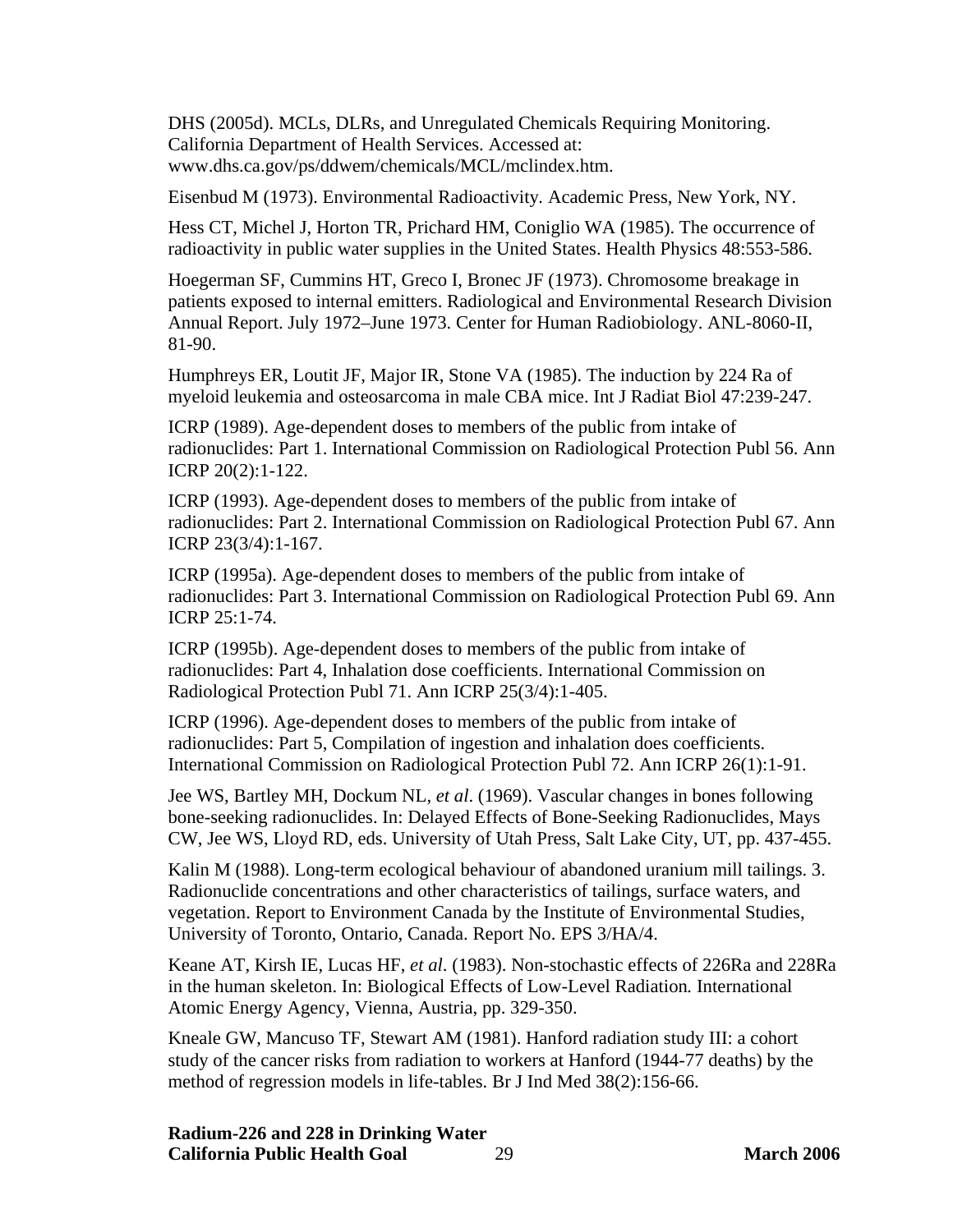Kneale GW, Mancuso TF, Stewart AM (1984). Job related mortality risks of Hanford workers and their relation to cancer effects of measured doses of external radiation. Br J Ind Med 41(1):9-14.

Kofranek V, Sedlak A, Bubenikova D, Dvorak V (1985). Late effects of 226Ra, 224Ra, and 239Pu in female mice of the ICR strain. Strahlentherapie 80:88-92.

Landa ER (1984). Geochemical and radiological characterizations of soil from former radium processing sites. Health Physics 46:385-394.

Larkin AJ (1930). The cause of death from radium. Radiology 15(2):296-302.

Longtin JP (1988). Occurrence of radon, radium, and uranium in groundwater. JAWWA July:84-93.

Lucas HF (1985). Ra-226 and Ra-228 in water supplies. JAWWA 7:57-66.

Lyman GH, Lyman CG, Johnson W (1985). Association of leukemia with radium groundwater contamination. JAMA 254:621-626.

Maletskos CJ, Keane AT, Telles NC, *et al*. (1966). The metabolism of intravenously administered radium and thorium in human beings and the relative absorption from the human gastrointestinal tract. In: Radium and Mesothorium Poisoning and Dosimetry and Instrumentation Techniques in Applied Radioactivity*.* Massachusetts Institute of Technology, Physics Dept, pp. 202-317. MIT-952-3.

Maletskos CJ, Keane AT, Telles NC, *et al*. (1969). Retention and absorption of Ra-224 and Th-234 and some dosimetric considerations of Ra-224 in human beings. In: Delayed Effects of Bone-Seeking Radionuclides*,* Mays CW, Jee WS, Lloyd RD, eds. University of Utah Press, Salt Lake City, UT, pp. 22-49.

Mancuso TF, Stewart A, Kneale G (1977). Radiation exposures of Hanford workers dying from cancer and other causes. Health Phys 33:369-85.

Marinelli LD, Norris WP, Gustafson PF, *et al*. (1953). Transport of radium sulfate from the lung and its elimination from the human body following single accidental exposures. Radiology 61:903-914.

Martland HS (1931). The occurrence of malignancy in radio-active persons. Am J Cancer 15:2435-2516.

Mays CW, Spiess H, Chmelevsky D, Kellerer A (1985). Bone sarcoma cumulative tumor rates in patients injected with 224Ra. Strahlentherapie 80:27-31.

Mays CW, Lloyd RD, Taylor GN, Wrenn ME (1987). Cancer incidence and lifespan vs. alpha-particle dose in beagles. Health Physics 52:617-624.

Michel J, Cothern CR (1986). Predicting the occurrence of 228Ra in groundwater. Health Physics 51:715-721.

Momeni MH, Williams JR, Jow N, Rosenblatt LS (1976). Dose rates, dose and time effects of Sr-90 + Y-90 and Ra-226 on beagle skeleton. Health Physics 30:381-390.

Muller J, Klener V, Tuscany R, *et al*. (1966). Study of internal contamination with strotium-90 and radium-226 in man in relation to clinical findings. Health Physics 12:993-1006.

**Radium-226 and 228 in Drinking Water California Public Health Goal** 30 **March 2006**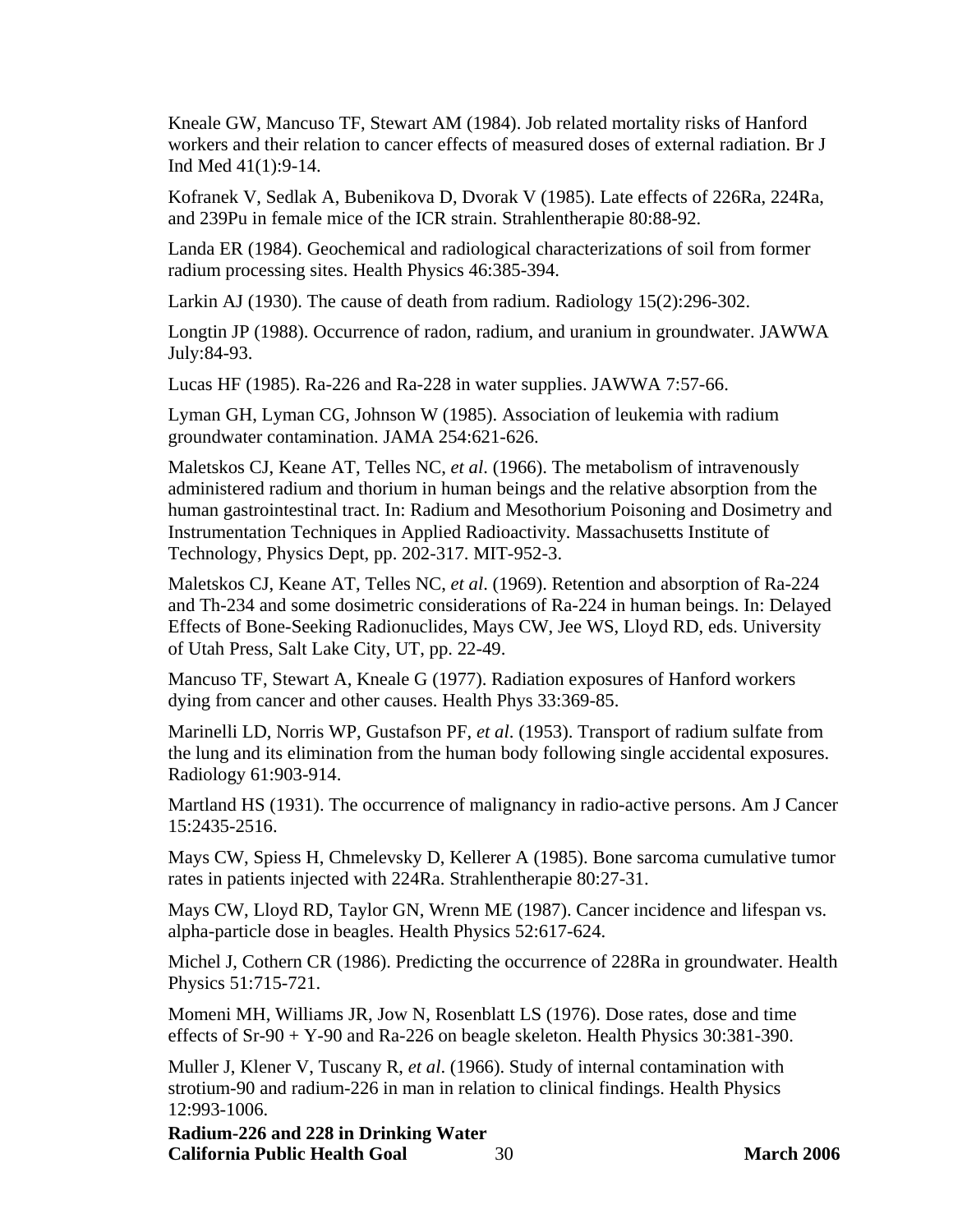Muller WA, Linzner U, Luz A (1988). Early induction of leukemia (malignant lymphoma) in mice by protracted low alpha-doses. Health Physics 54:461-463.

Muth H, Globel B (1983). Age-dependent concentration of Ra-226 in human bone and some transfer factors from diet to human tissue. Health Physics 44:113-121.

Myrick TE, Berven BA, Haywood FF (1981). State background radiation levels: Results of measurements taken during 1975-1979. Report to the U.S. Department of Energy, Oak Ridge National Laboratory, Oak Ridge, TN. ORNL/TM-7343.

NAS (1988). Health Risks of Radon and Other Internally Deposited alpha-emitters. Report of the Committee on Biological Effects of Ionizing Radiation (BEIR IV). National Academy of Sciences, National Research Council, Washington, D.C.

NCHS (1997). U.S. Decennial Life Tables for 1989-91. Vol. 1, No. 1. DCDHS, PHS-98- 1150-1. United States Life Tables. National Center for Health Statistics, Public Health Service, Washington, D.C.

NCRP (1975). Natural Background Radiation in the United States*.* National Council on Radiation Protection and Measurements. Washington, D.C. Report No. 45.

NCRP (2001). Evaluation of the Linear-Nonthreshold Dose-Response Model for Ionizing Radiation. National Council on Radiation Protection and Measurements. Washington, D.C. Report No. 136.

Petersen NJ, Samuels LD, Lucas HF, Abrahams SP (1966). An epidemiological approach to low-level 226Ra exposure. Publ Health Rep 81:805-814.

Polednak AP (1980). Fertility of women after exposure top internal and external radiation. J Environ Pathol Toxicol 4:457-470.

Raabe OG, Book SA, Parks NJ, Chrisp CE, Goldman M (1981). Lifetime studies of 226Ra and 90Sr toxicity in beagles – A status report. Radiat Res 86:515-528.

Richardson DB, Wing S (1999a). Radiation and mortality of workers at Oak Ridge National Laboratory: positive associations for doses received at older ages. Environ Health Perspect107(8):649-56.

Richardson DB, Wing S (1999b). Greater sensitivity to ionizing radiation at older age: follow-up of workers at Oak Ridge National Laboratory through 1990. Int J Epidemiol 28(3):428-36.

Rowland RE, Stehney AF, Lucas HF (1978). Dose-response relationships for female radium dial workers. Radiat Res 76:368-383.

Rowland RE, Stehney AF, Lucas HF (1983). Dose-response relationships for radiuminduced bone sarcomas. Health Physics 44(Suppl 1):15-31.

Rundo J, Keane AT, Lucas HF, *et al*. (1986). Current (1984) status of the study of 226Ra and 228Ra in humans at the center for human radiobiology. Strahlentherapie 80:14-21.

Schoeters GE, Vanderborght OL (1981). Temporal and spatial response marrow colonyforming cells (CFU-s and CFU-c) after Ra-226 incorporation in BALB/c mice. Radiat Res 88:251-265.

**Radium-226 and 228 in Drinking Water California Public Health Goal** 31 **March 2006**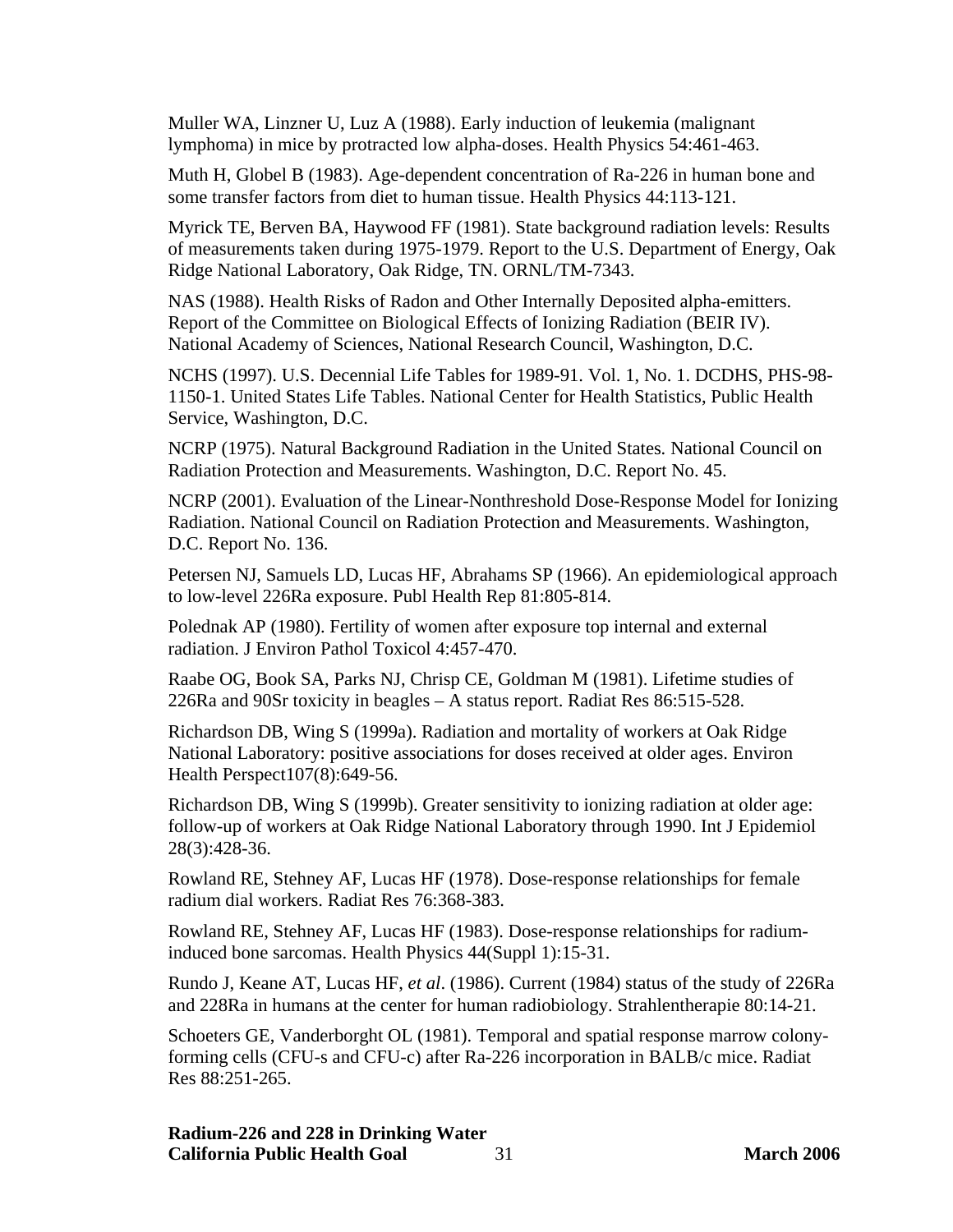Schoeters GE, Luz A, Vanderborght OL (1983). <sup>226</sup>Radium induced bone-cancers: The effects of delayed Na-alginate treatment. Int J Radiat Biol 43 231-247.

Sharpe WD (1974). Chronic radium intoxication: clinical and autopsy findings in longterm New Jersey survivors. Environ Res 8:243-283.

Siel HA, Viol CH, Gordon MA (1915). The elimination of soluble radium salts taken intravenously and per OS. NY Med J 101:896-898.

Taylor DM, Bligh PH, Duggan MH (1962). The absorption of calcium, strontium, barium and radium from the gastrointestinal tract of the rat. Biochem J 83:25-29.

Taylor GN, Dougherty TF, Mays CW, Lloyd RD, Atherton DR, Jee WS (1972). Radiuminduced eye melanomas in dogs. Radiation Res 51:361-373.

Taylor GN, Mays CW, Lloyd RD, Gardner PA, Talbot LR, McFarland SS, Pollard TA, Atherton DR, VanMoorhem D, Brammer D, Brammer TW, Ayoroa G, Taysum DH (1983). Comparative toxicity of 226Ra, 239Pu, 241Am, 249Cf, and 252Cf in C57BL/Do black and albino mice. Radiat Res 95:584-601.

Tracey BL, Prantl FA, Quinn JM (1983). Transfer of Ra-226, Pb-210, and uranium from soil to garden produce: Assessment of risk. Health Physics 44:469-477.

U.S. EPA (1991). Final draft drinking water criteria document on radium. National Technical Information Service. PB91-225631.

U.S. EPA (1999). Cancer Risk Coefficients for Environmental Exposures to Radionuclides. Federal Guidance Report No. 13. U.S. Environmental Protection Agency, Washington, D.C. September 1999. EPA 402-R-99-001.

U.S. EPA (2000). National Primary Drinking Water Regulations. Radionuclides, Final Rule. Federal Register 65:76708-76753.

U.S. EPA (2002). Implementation Guidance for Radionuclides. Office of Ground Water and Drinking Water, U.S. Environmental Protection Agency, Washington, D.C. March 2002. EPA 816-F-00-002.

U.S. EPA (2005a). Code of Federal Regulations 40 CFR 141.15 and 141.16.

U.S. EPA (2005b). Radium 226, 228 (last updated 10/15/1993). Integrated Risk Information System. U.S. Environmental Protection Agency. Accessed at: <http://www.epa.gov/iris/subst/0295.htm>

UNSCEAR (1994). Sources and Effects of Ionizing Radiation*.* Report to the General Assembly with Scientific Annexes. United Nations Scientific Committee on the Effects of Atomic Radiation (UNSCEAR). United Nations.

USGS (1998). Occurrence of selected radionuclides in ground water used for drinking water in the United States: A reconnaissance survey, 1998. U.S. Department of the Interior, U.S. Geological Survey. Water-Resources Investigations Report 00-4237.

Watson AP, Etnier EL, McDowell-Boyer LM (1984). Ra-226 in drinking water and terrestrial food chains: Transfer parameters and normal exposures and dose. Nuclear Safety 25:815-829.

**Radium-226 and 228 in Drinking Water California Public Health Goal** 32 **March 2006**